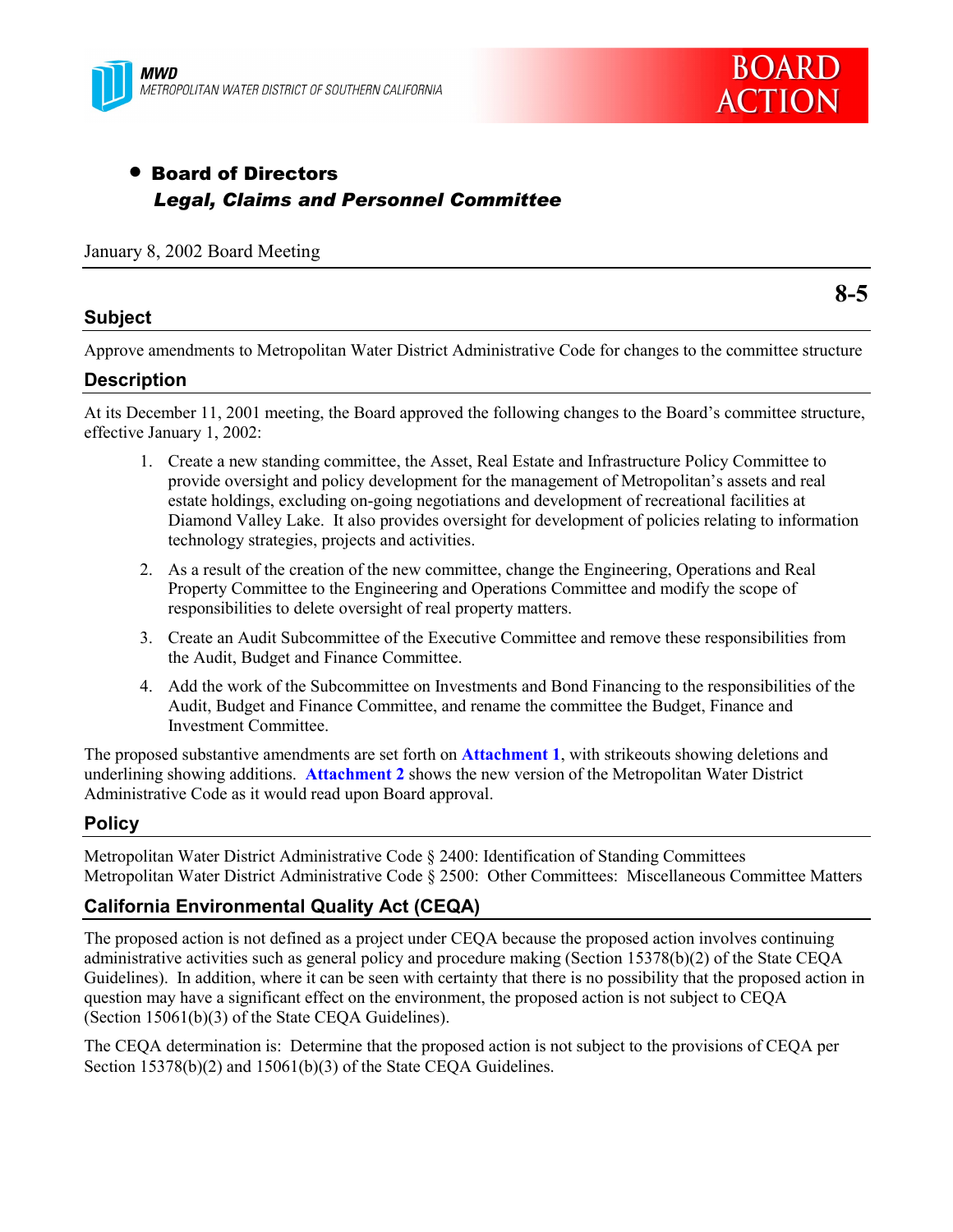#### **Recommendation**

Adopt the CEQA determination and approve changes to the Administrative Code set forth in Attachment 1 to reflect the new committee structure approved by the Board at its December 2001 meeting, effective January 1, 2002.

**Fiscal Impact:** None

*for Roderick E. Walston General Counsel*

12/21/2001 *Date*

#### **Attachment 1 - Administrative Code Amendments showing additions and deletions**

**Attachment 2 - Administrative Code Amendments in final form** 

BLA #1466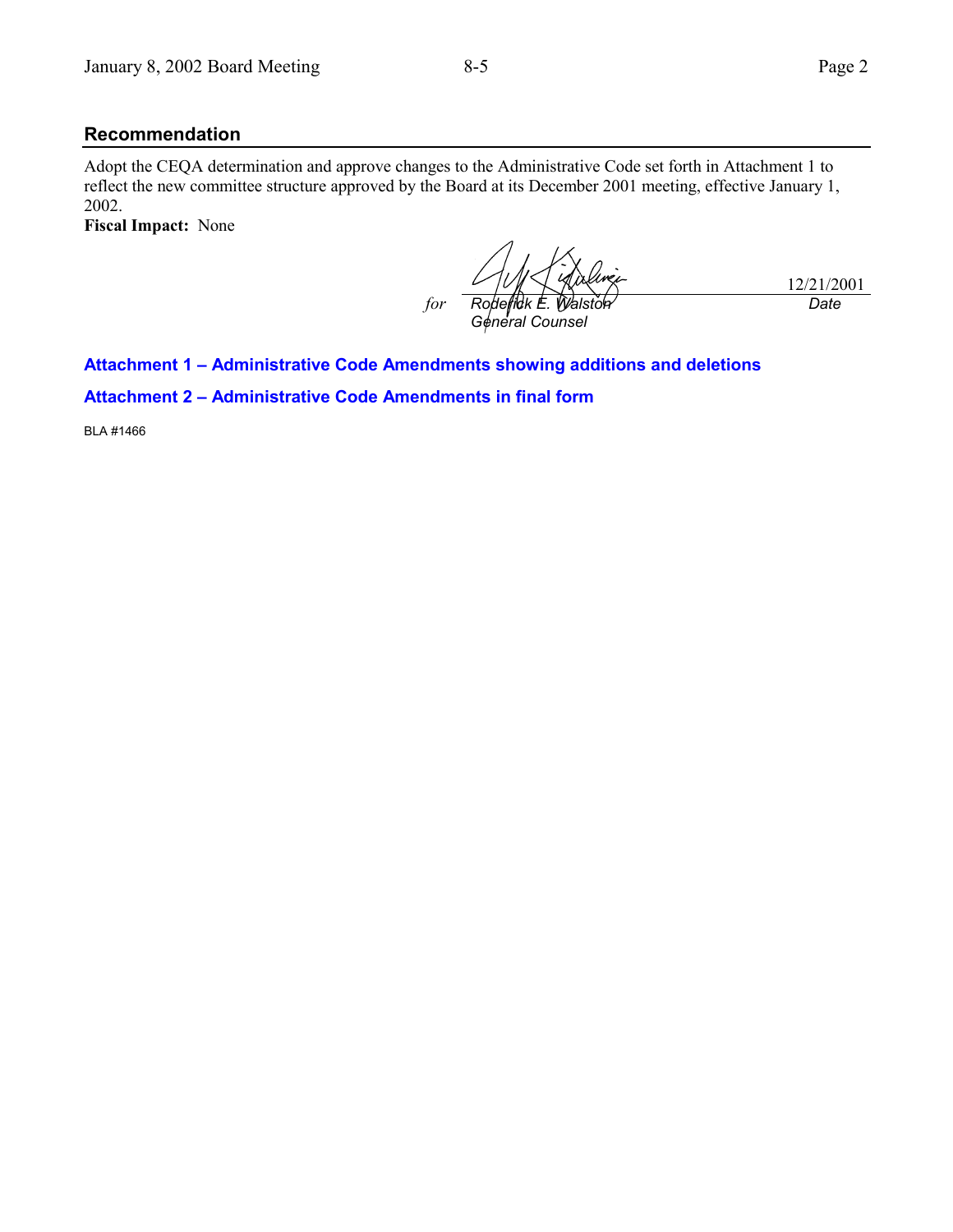# **ATTACHMENT 1**

## **Chapter 4**

# **STANDING COMMITTEES**

| Article |                                                                                 | Sec.  |
|---------|---------------------------------------------------------------------------------|-------|
|         | General                                                                         | 2400  |
|         | <b>Executive Committee</b>                                                      | 2410  |
| 3       | Engineering, and Operations and Real Property Committee<br>2430                 |       |
|         | <b>Audit, Budget, and Finance and Investment Committee</b><br>2440              |       |
|         | <b>FRepealed Asset, Real Estate and Infrastructure Policy Committee</b><br>2450 |       |
| 6       | Legal, Claims and Personnel Committee                                           | 2460  |
|         | [Repealed]                                                                      | 2470] |
| 8       | Water Planning, Quality and Resources Committee                                 | 2480  |
| 9       | Communications, Outreach and Legislation Committee                              | 2490  |

# **Article 1**

## **GENERAL**

Sec.

- 2400. Identification of Standing Committees
- 2401. Officers and Members of Standing Committees

## **ß 2400. Identification of Standing Committees.**

The Standing Committees of the Board of Directors are:

Executive Committee

Engineering <sub>7</sub> and Operations and Real Property Committee Audit, Budget, and Finance and Investment Committee Asset, Real Estate and Infrastructure Policy Committee Legal, Claims and Personnel Committee Water Planning, Quality and Resources Committee Communications, Outreach and Legislation Committee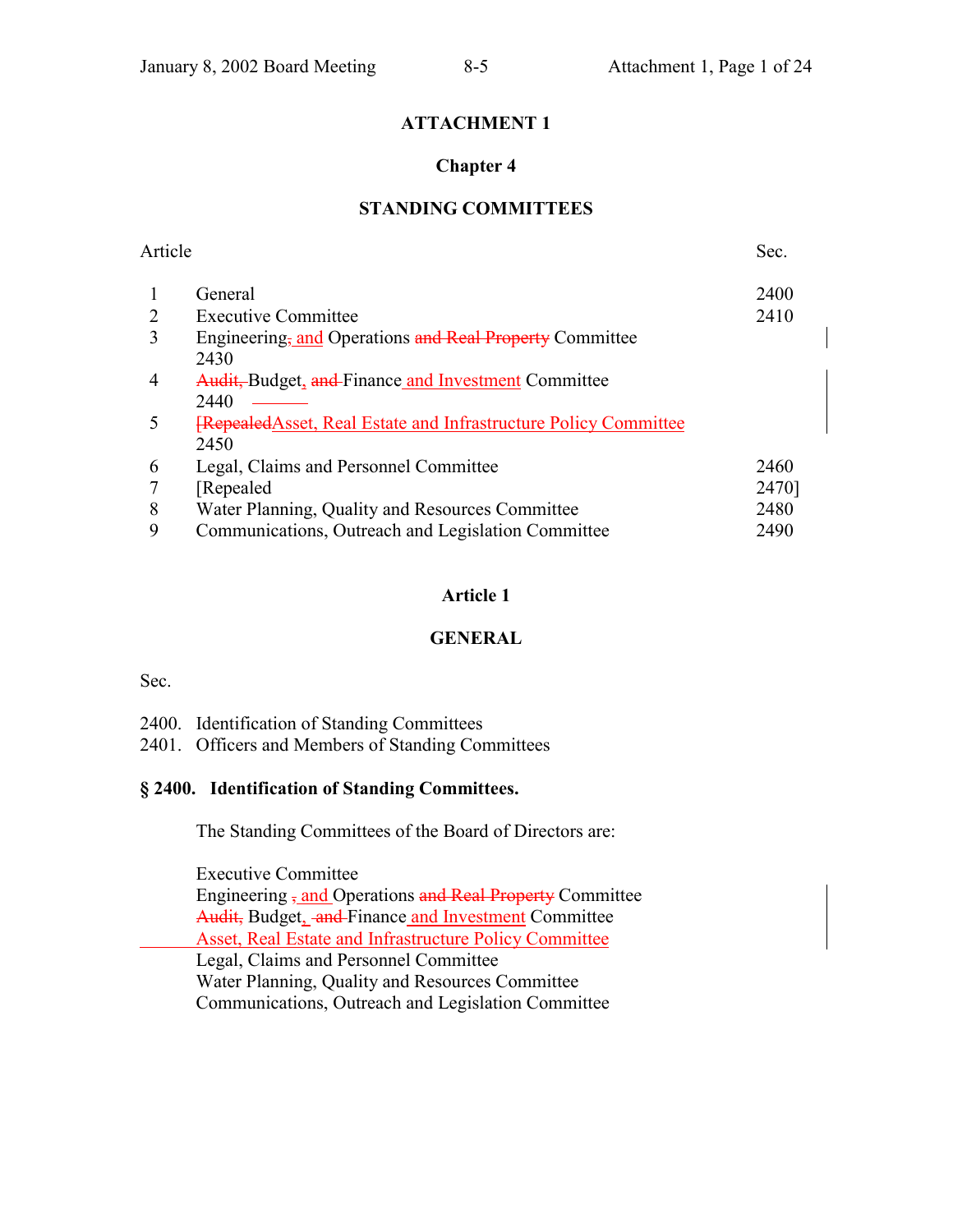#### **ß 2401. Officers and Members of Standing Committees.**

(a) Members, Chair, and Vice Chair of standing committees with the exception of the Executive Committee shall be appointed subject to the approval of the Executive Committee and the Board on the basis that each director, with the exception of the Chair of the Board, serve on at least two standing committees, in addition to the Executive Committee. Such appointment shall be made by the Chair of the Board unless a new Chair-elect has been selected by the Board to take office on the next January 1, in which event appointment of Chair and Vice-Chair of standing committees shall be made by the Chair-elect.

(b) Chair and Vice Chair of standing committees with the exception of the Executive Committee are to be appointed in even-numbered years at the December meeting of the Board for a two-year term commencing on January 1 of odd-numbered years. No director shall be appointed to the same committee office for more than two consecutive full terms.

(c) The Chair of the Board or the Vice Chair to whom the Chair has assigned the Chair's membership pursuant to Section 2204 is a member ex-officio, with right to vote, of all standing and special committees of the Board. However, the Chair or the Vice Chair to whom the Chair's membership has been assigned shall not be considered a member of any committee of which the officer is a member ex-officio for the purpose of determining whether a quorum of the committee is present unless the Chair or Vice Chair is actually present at the meeting of the committee.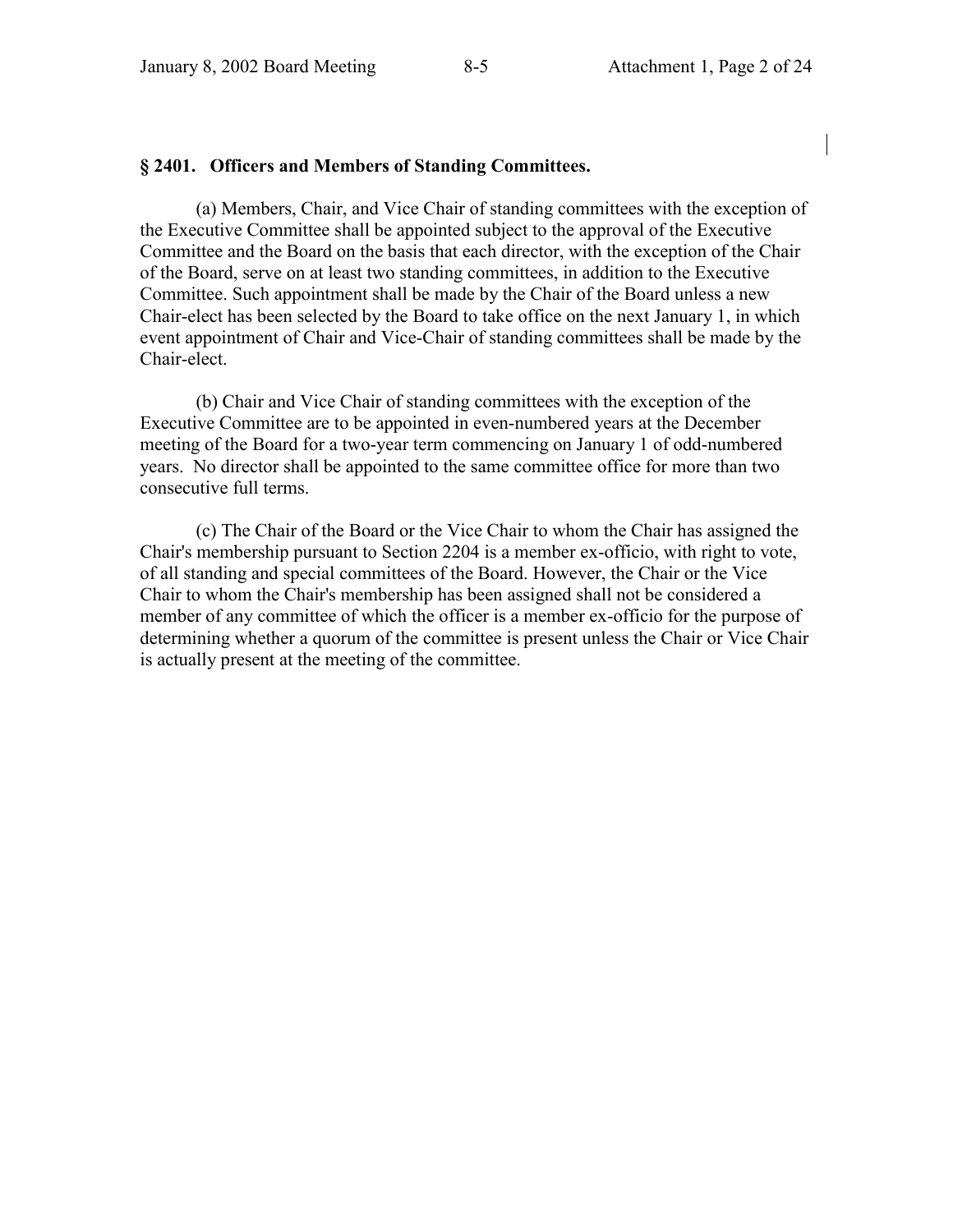### **EXECUTIVE COMMITTEE**

Sec.

- 2410. Membership
- 2411. Selection of Non-officer Members
- 2412. Vacancy in Membership
- 2413. Term of Office for Non-officer Members
- 2414. Limitation on Service
- 2415. Officers
- 2416. Day of Regular Meeting
- 2417. Duties and Functions
- 2418. Action by Board Officers
- 2419. Subcommittee on Rules and Ethics
- 2420. **[Repealed]** Audit Subcommittee
- 2421. [Repealed]

#### **ß 2410. Membership.**

The membership of the Executive Committee shall consist of the Chair, Vice Chairs, Secretary, all past Chairs of the Board who are directors of the District, eight additional directors as nonofficer members, of which two of the eight nonofficer members shall be appointed by the Chair, and the Chairs of the *fivesix* standing committees in addition to the Executive Committee, and the Chairs of the Subcomittee on Rules and Ethics and Audit Subcommittee, as ex officio members. In the event a Chair of a Standing Committee or the Subcommittee on Rules and Ethics and Audit Subcommittee is ineligible to serve on the Executive Committee because of the limitation set forth in Section 2201(c), or is otherwise ineligible or is absent, the Vice Chair of the committee shall serve.

#### **ß 2411. Selection of Nonofficer Members.**

Nonofficer members of the Executive Committee, except for the two transitional members, shall be nominated by the Special Nominating Committee or from the floor and elected at the December meeting of the Board. Three of the six nonofficer members shall be nominated and elected in even-numbered years and three in odd-numbered years.

## **ß 2412. Vacancy in Membership.**

Whenever a vacancy occurs in the membership of the nonofficer members of the Executive Committee during a term of office, nominations shall be submitted to and an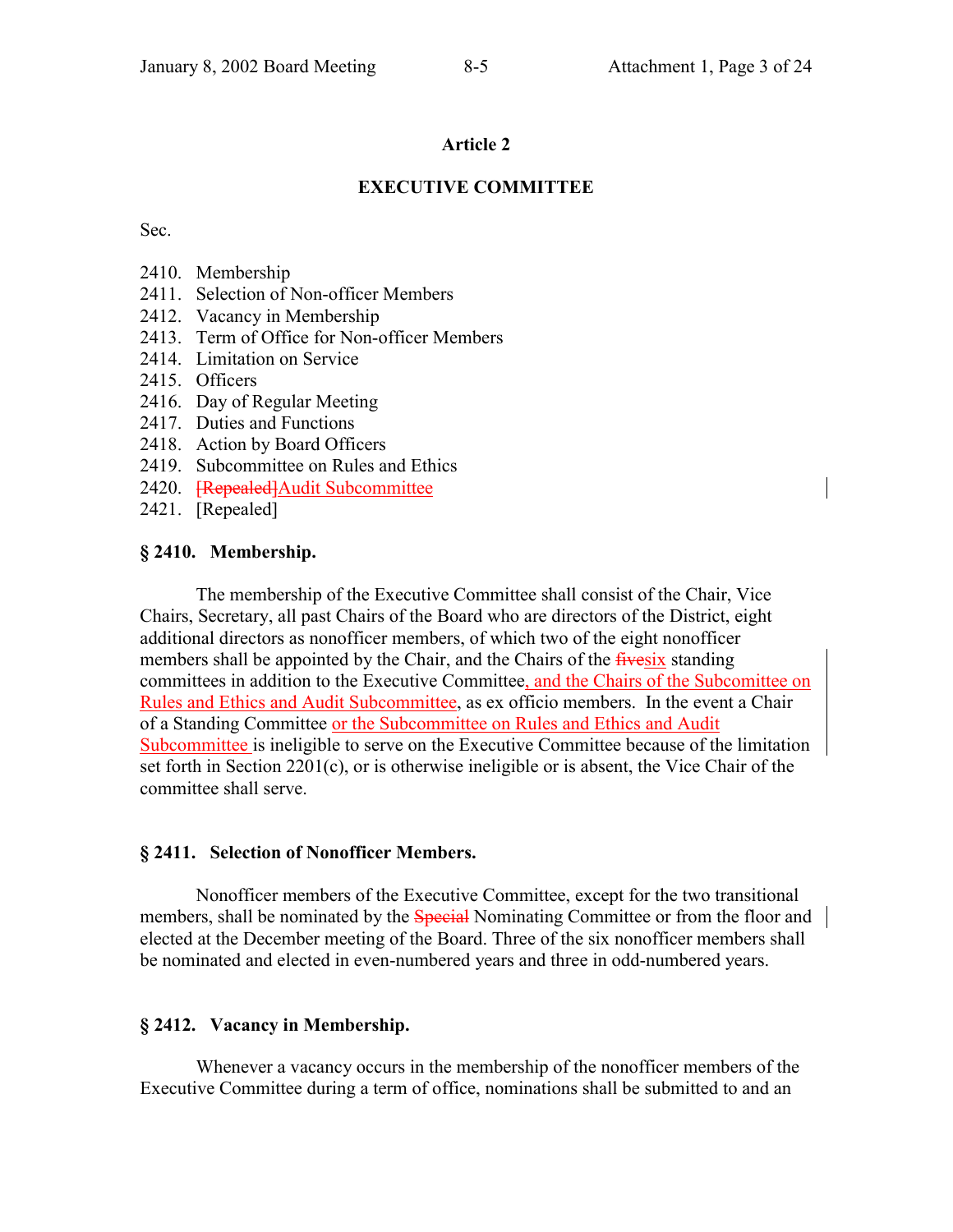election shall be held by the Board to fill the vacancy within 90 days of the date of the vacancy if there remain 90 days or more in the term at the time the vacancy occurs.

#### **ß 2413. Term of Office for Non-officer Members.**

The term of office for non-officer members shall be two years and shall commence on January 1 of the year immediately following their election.

#### **ß 2414. Limitation on Service.**

(a) Each director may be elected as a nonofficer member of the Executive Committee for not more than two consecutive full two-year terms.

(b) Subject to Section 2415, a member of the Executive Committee other than ex officio members shall not serve as the Chair of any Standing Committee other than the Executive Committee; this restriction shall not apply to any special, interim, temporary or subcommittee appointed from time to time to resolve current problems, or to meet special conditions.

#### **ß 2415. Officers.**

The Chair of the Board shall be the Chair of the Executive Committee and the Vice Chairs of the Board shall be the Vice Chairs of the Executive Committee and their terms shall be concurrent with their terms as officers of the Board.

#### **ß 2416. Day of Regular Meeting.**

The regular meeting of the Executive Committee shall be held on the fourththird Tuesday of the month.

#### **ß 2417. Duties and Functions.**

The Executive Committee shall study, advise, and make recommendations with regard to:

(a) Public information for governmental and other entities and officials, and for the citizens of California regarding matters affecting the District's interests;

(b) Official dealings with the United States Government, the State of California or other states, member public agencies or their subagencies, foreign governments and other entities or persons in matters of public policy or other activities as deemed appropriate;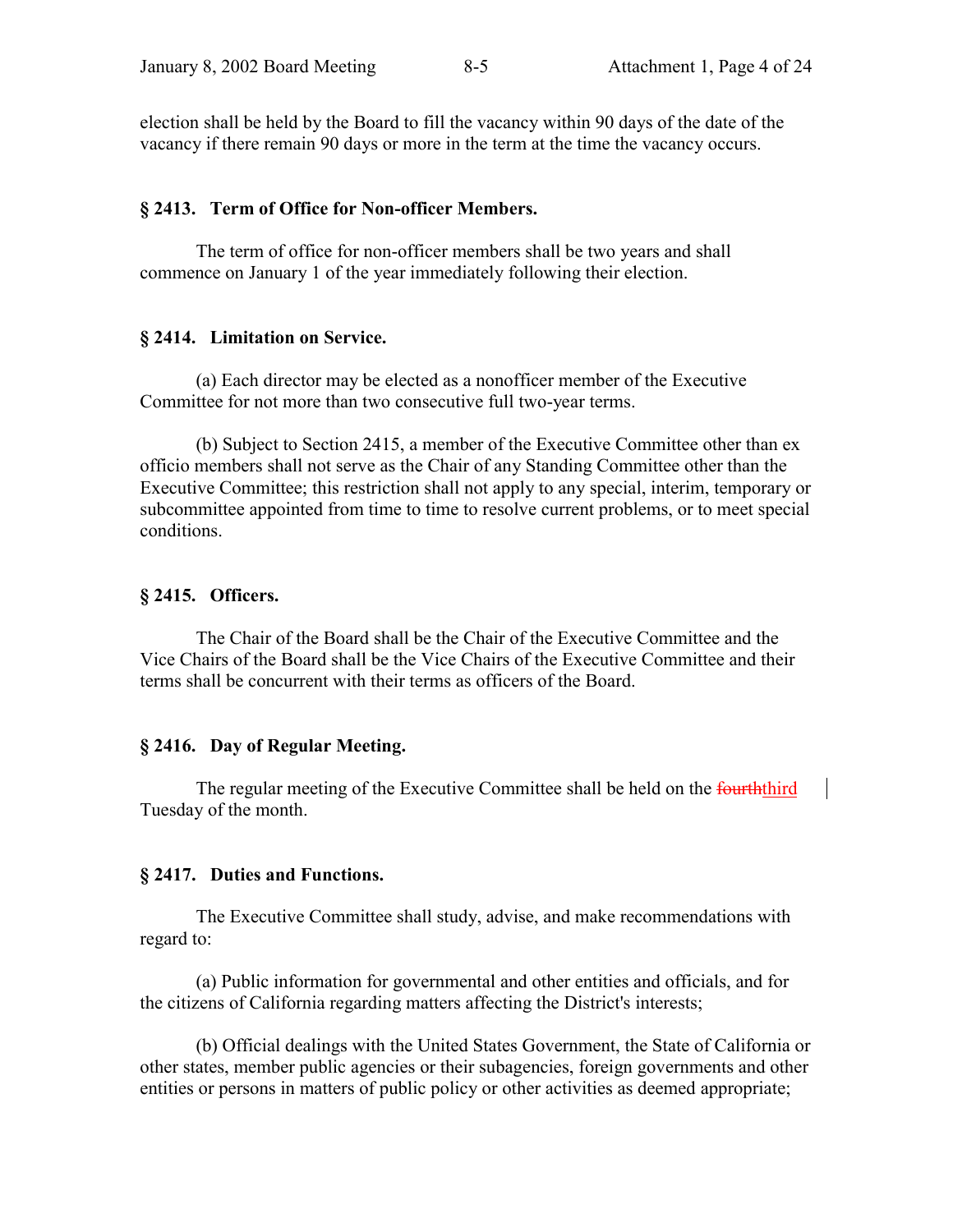(c) Matters relating to the Colorado River Board of California;

(d) Major policy issues to be considered by the Board, including proposed amendments to the Metropolitan Water District Act;

(e) Questions raised by the officers and staff in intervals between meetings of the Board and in unexpected situations and emergencies;

(f) The terms and conditions of employment of all consultants and advisors not within the jurisdiction of other committees.

(g) Resolution of conflicting committee recommendations pursuant to Section 2314;

(h) Monitor the progress of, and propose modifications to, the Board's goals in light of then existing and projected future conditions;

(i) Policies regarding annexation and the requirements, procedures, terms and conditions for annexations;

(j) The Executive Committee shall retain ultimate responsibility for those duties as are specifically assigned to the subcommittees of the Executive Committee.

(k) The Executive Committee shall be responsible for the oversight of the performances and activities of the Chief Executive Officer, General Counsel, and General Auditor and an annual review of the Chief Executive Officer's compensation. The Executive Committee shall evaluate the performance of the Chief Executive Officer at least annually in advance of the July Board meetings. It shall also review and approve the Chief Executive Officer's comprehensive business plan and annual goals and work objectives at the start of each fiscal year in advance of the August Board meetings.

(l) After review and consideration of the annual assessment of, and recommendations concerning, Department Heads by the committees responsible for oversight of the performance and activities of a Department Head, the Executive Committee shall make recommendations to the Board on the salary and other compensation of Department Heads in advance of the July meetings, with any changes to be effective at the start of the payroll period nearest to July 1.

(m) Such other matters as may be required under Division 2 of this Administrative Code.

(n) The Executive Committee shall also: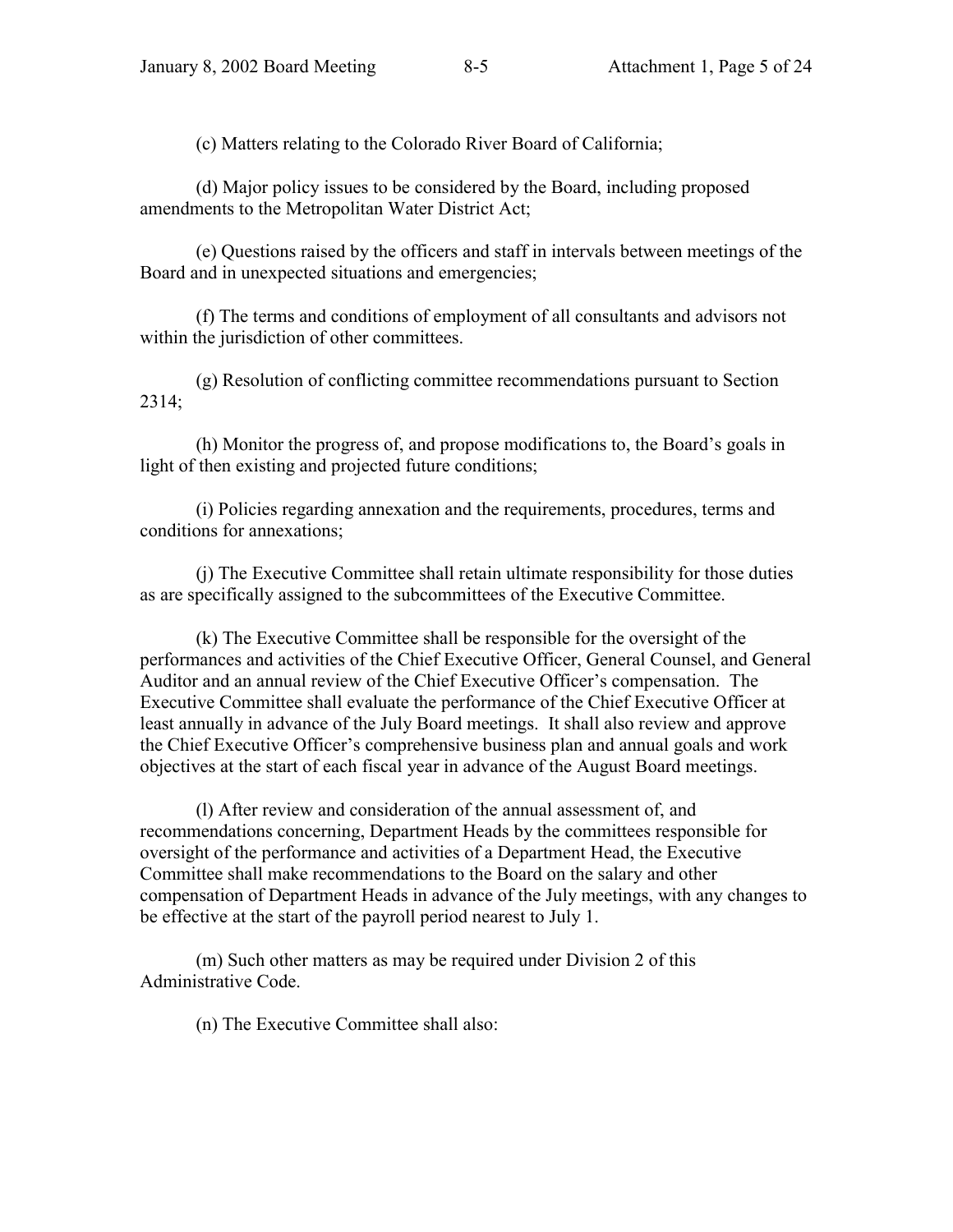(1) Assign and reassign the directors to the standing committees and designate the Committee Chairs and Vice Chairs, subject to approval by the Board of Directors, and to the limitations on terms of office;

(2) Designate a Board Vice Chair to act in the Board Chair's absence, failure or inability to act if the Chair has not previously made such a designation.

(3) Act on behalf of the Board in unexpected situations and emergencies, subject to subsequent approval or ratification of the actions taken whenever such approval or ratification is required by law.

(4) Provide policy guidance where appropriate to those directors and District staff members who are associated with organizations in which the District has membership.

(5) Conduct hearings on Vendors' Protests:

(i) Hearings requested pursuant to Section 8104(d), and other hearings granted on the Executive Committee's own motion, unless delegated pursuant to Section 8119 shall be held by the committee at its next regular meeting to be held at least 72 hours after filing of the notice of protest. The hearing shall be conducted in accordance with such rules as the Chair of the committee shall announce. The committee shall make a decision on the bidder's or applicant's protest, shall set forth its reasons therefor, and shall cause the Executive Secretary to serve a copy of the decision on the bidder or applicant. The decision of the committee shall be final unless the committee chooses to refer the notice of protest to the Board.

(ii) The Chair of the Executive Committee may redelegate hearings provided for under Section  $2417(k)(5)(i)$  to a minimum of three members of the Executive Committee who shall act in place of the committee in the conduct of the hearing and who shall at the conclusion thereof make their recommendations to the full committee. Such recommendations shall be accompanied by copies of any materials submitted in evidence. Any hearing held and recommendations made pursuant to such delegated authority shall be completed in advance of the time set for the next regular meeting of the full committee following the meeting at which the matter would otherwise have been heard by the committee.

(6) Resolve disputes over inspection dates and monitor conduct of inspection trips to assure maximum effectiveness.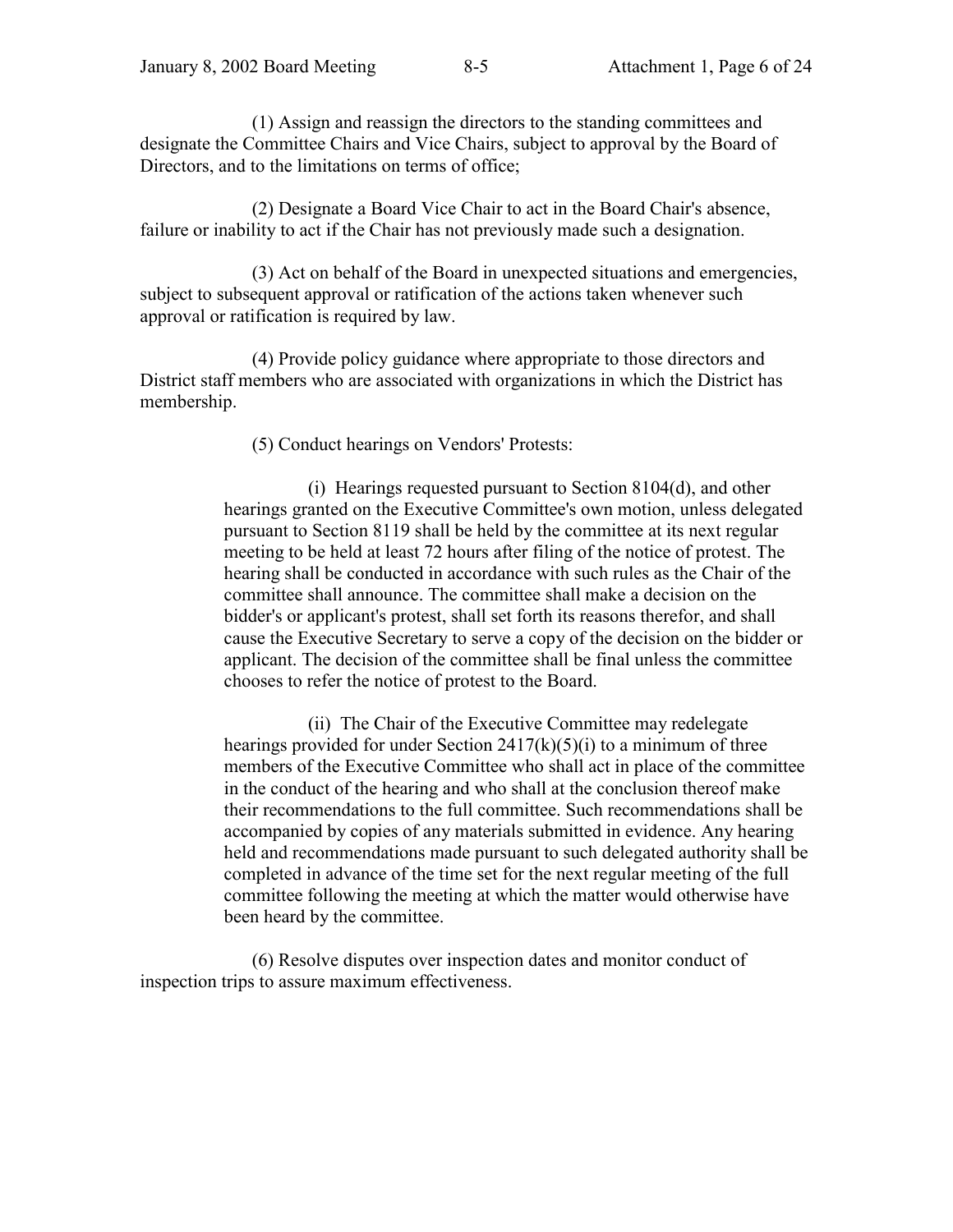#### **ß 2418. Action by Board Officers.**

If, in the opinion of the Chair, it is impracticable that the full committee perform a function to be performed by the Executive Committee between regular meetings, such function may be performed by the Officers of the Board, acting at a meeting called for that purpose, with equal effect as if performed by the full committee.

#### **ß 2419. Subcommittee on Rules and Ethics.**

Within the Executive Committee there shall be a Subcommittee on Rules and Ethics, appointed by, and serving at the pleasure of, the Chair of the Executive Committee. The Subcommittee on Rules and Ethics shall:

(a) Review and approve board and committee agendas without further action by the Executive Committee. Notwithstanding the jurisdiction of standing committees in this Code, the Subcommittee on Rules and Ethics shall have the authority to direct which committee shall consider an item;

(b) Review and approve the scheduling of board and committee meetings;

(c) Study, advise and make recommendations with regard to policies and procedures to be considered by the Board or committees thereof, except for proposed amendments to the Metropolitan Water District Act or this Code affecting the organization and personnel policies of the District, the acquisition, ownership and sale of land by the District, or other policy matters within the jurisdiction of a specific standing committee.

(d) Study, advise and make recommendations to the Executive Committee regarding Metropolitan's ethics program.

## **ß 2420. Audit Subcommittee**

 Within the Executive Committee there shall be an Audit Subcommittee, appointed by, and serving at the pleasure of, the Chair of the Executive Committee. The Audit Subcommittee shall study, advise and make recommendations to the Executive Committee with regard to:

 (a) All reports of the General Auditor and external auditors, including the audited financial statements of the District;

(b) The Audit Department's annual business plan and annual budget;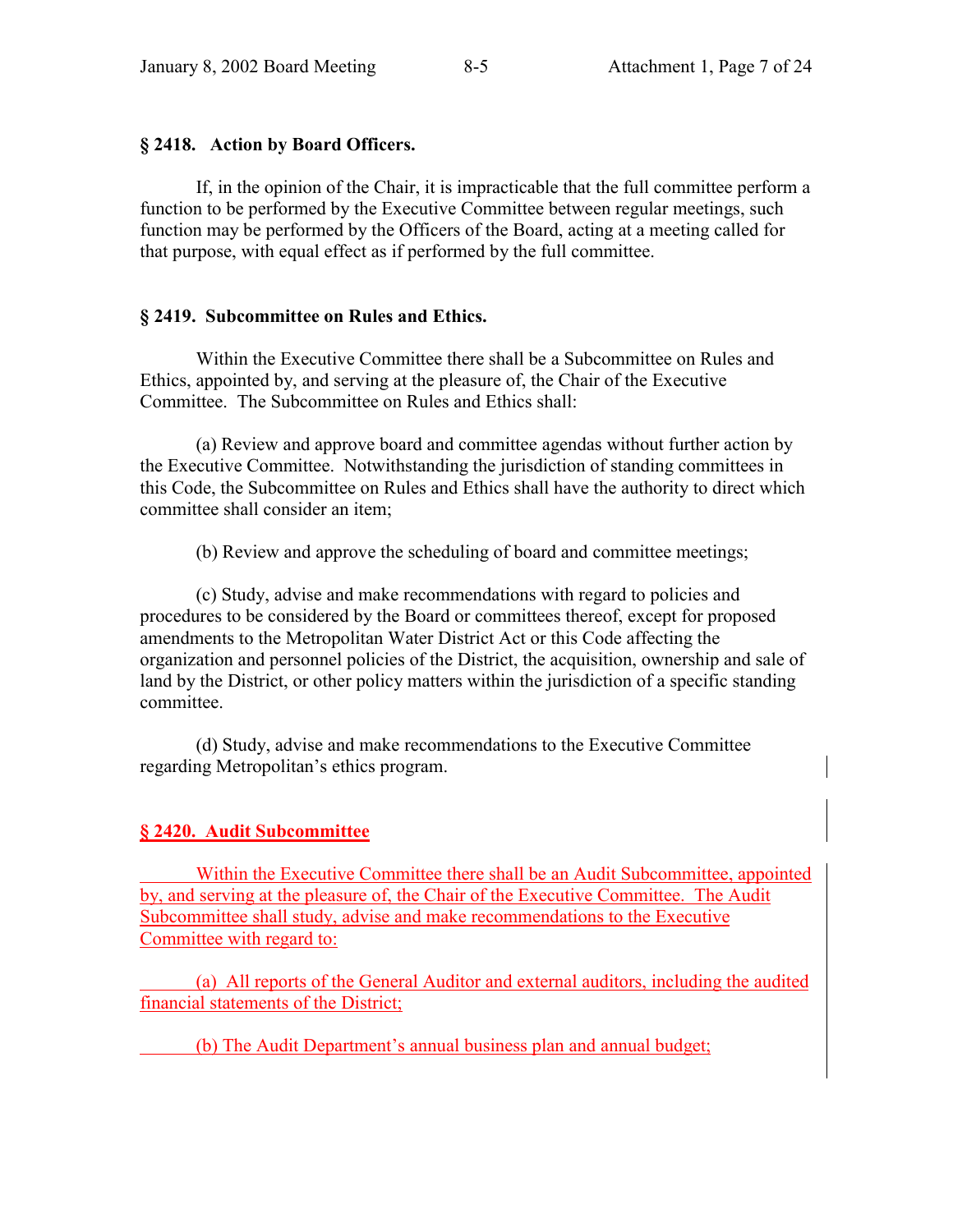(c) The selection of candidates for consideration by the Executive Committee to serve as the General Auditor and the selection of the Assistant General Auditor, as well as the external auditors or special audit consultants, and the determination of the scope of their assignments;

 (d) Requests from other committees of the Board for audits and reviews not included in annual business plan; and,

 (e) The subcommittee shall be responsible for the oversight of the General Auditor's performance and activities. It shall evaluate the performance of the General Auditor at least annually in advance of the July Board meetings. The results of that evaluation shall be provided to the Executive Committee for consideration as part of its annual review of the General Auditor's compensation. It shall also review and approve the comprehensive business plan and annual goals and work objectives of the General Auditor and the Audit Department at the start of each fiscal year in advance of the August Board meetings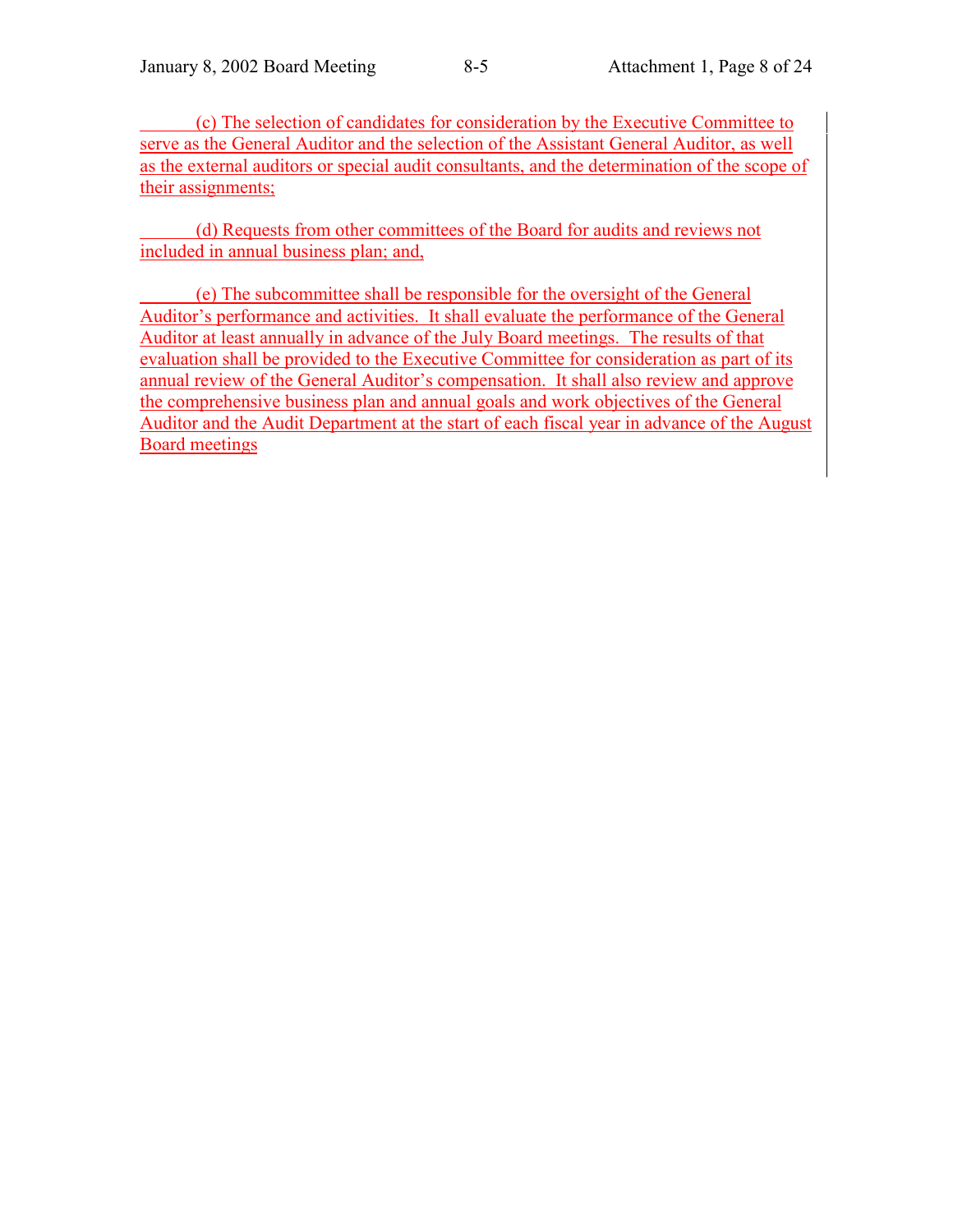## **ENGINEERING AND, OPERATIONS AND REAL PROPERTY COMMITTEE**

Sec.

2430. Day of Regular Meeting

2431. Duties and Functions

## **ß 2430. Day of Regular Meetings.**

The regular meetings of the Engineering, and Operations and Real Property Committee shall be held on the Monday preceding regular Board meetings.

#### **ß 2431. Duties and Functions.**

The Engineering<sub>5</sub> and Operations and Real Property Committee shall study. advise and make recommendations with regard to:

(a) Plans, specifications and bids;

(b) The initiation, scheduling, contracting, and performance of construction programs and work, and the equipment or materials to be used, replaced, disposed of, or salvaged;

(c) The operation, protection, and maintenance of the plants and facilities required for the production, exchange, sale, storage, treatment, and delivery of water and power and for the storage and treatment of water; and for the distribution of electrical energy to the aqueduct pumping plants;

(d) The providing of storage and distribution facilities and connections for the delivery of water;

(e) Such matters as may come to its attention on inspection trips of the aqueduct works which the committee shall make at least once a year;

(f) Construction claims;

(g) Engineering aspects of State Water Project facilities;

(h) The selection of engineering and geologic consultants and the determination of the scope of their assignments;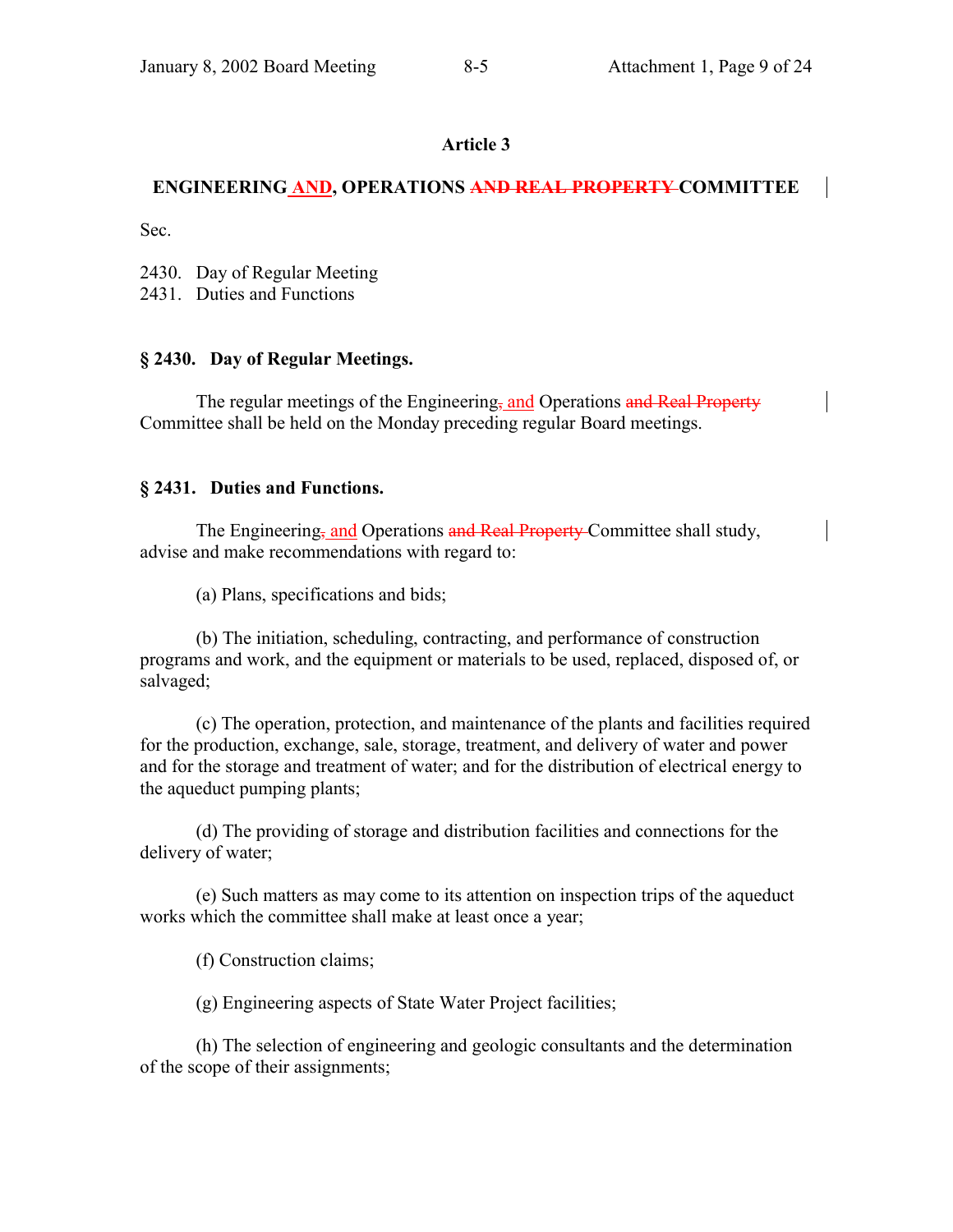(i) Energy matters in general;

(j) Water treatment technologies for complying with drinking water regulations; and,

(k) Proposed amendments to the Metropolitan Water District Act and Code affecting the engineering and operations functions of the District. and affecting the acquisition, ownership and sale of land by the District;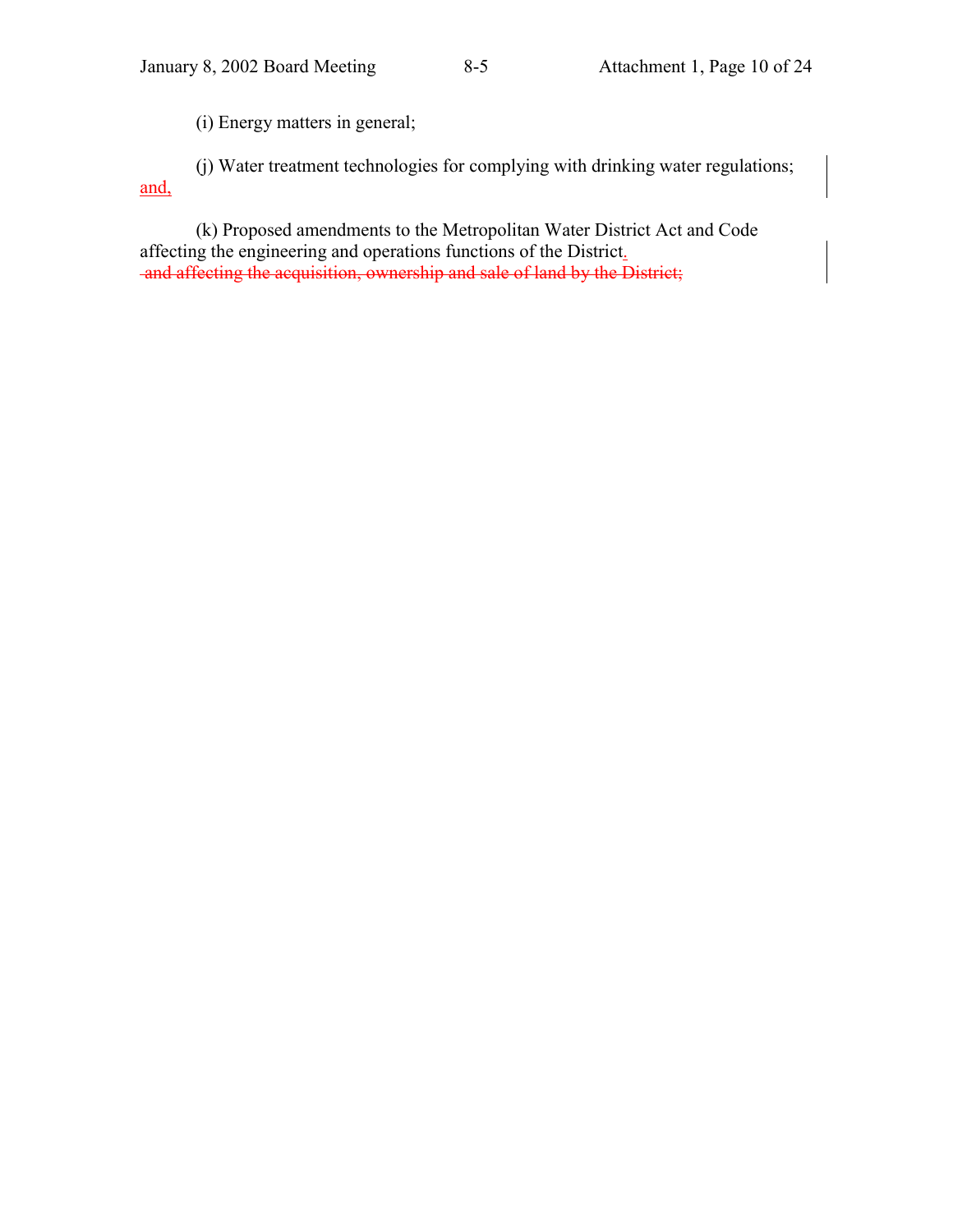(l) Proposed rules and proposals regarding business development opportunities, including real property and intellectual property transactions;

(m) Policies for the acquisition of rights-of-way;

 (n) The purchase, sale, and leasing of land and buildings, including the performance of oversight and coordination of the District's various office and garage space needs;

(o) the incidental use of land in farming operations and otherwise;

(p) The operation and maintenance of buildings;

 (q) The selection of appraisers and the determination of the scope of their assignments;

 (r) The fixing of purchase price, and the initiation and conduct of condemnation and other proceedings relating to the purchase or sale of land or interests in property related negotiation, including holding the hearing and making recommendations to the Board of Directors as to whether to adopt a resolution of necessity to acquire property by eminent domain, as set forth in Section 8225;

 (s) The purchase, management and disposition of personal property assets such as equipment and vehicles;

 (t) Approval and oversight of facilities master plans, including budgeting for capital improvements and long-term facilities commitments; and,

## **Article 4**

# **AUDIT, BUDGET, AND FINANCE AND INVESTMENT COMMITTEE**

Sec.

2440. Day of Regular Meeting

2441. Duties and Functions

#### **ß 2440. Day of Regular Meetings.**

The regular meetings of the Audit, Budget, and Finance and Investment Committee shall be held on the Monday preceding regular Board meetings.

#### **ß 2441. Duties and Functions.**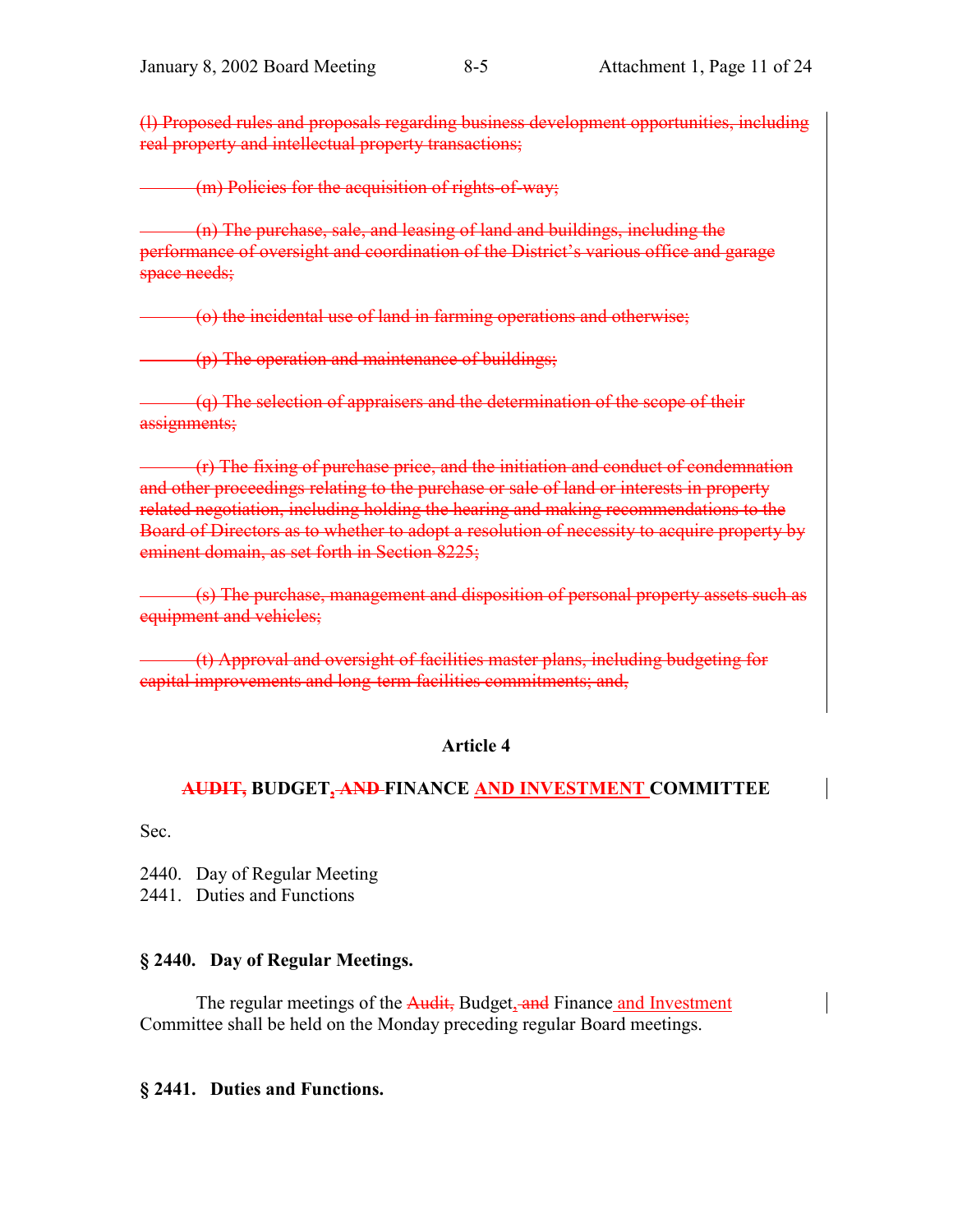The **Audit**, Budget, and Finance and Investment Committee shall study, advise and make recommendations with regard to:

(a) Preparation of budgets;

- (b) Policies and procedures related to budget development and cost containment;
- (c) Sale of bonds and borrowing and repayment of money;

(d) Disposition and investment of funds;

(e) Authorization of appropriations;

(f) The determination of revenues to be obtained through sales of water, water standby or availability of service charges, and the levying of taxes;

(g) The financial impact and requirements of policies concerning annexation;

(h) The financial aspects of the District's risk management program;

(h) Questions pertaining to insurance coverage and self-insurance;

(j)The selection of financial and insurance consultants and the determination of the scope of their assignments;

(k) Form and contents of accounts, financial reports, and financial statements;

(l) Proposed amendments to the Metropolitan Water District Act affecting the finance and insurance functions of the District;

(m) Goals and objectives related to financial planning for Metropolitan, including but not limited to revenues, operating expenses, reserve policies, internally funded construction, debt management, investments and capital financing strategies;

(n) The selling prices of water and conditions governing sales of water;

(o) Costs and accounting procedures relating to the District's and other state water service contracts;

(p) Policies regarding the sale of water for various uses;

(q) Policies regarding allocation of water standby or availability of service revenue requirements among member public agencies;

(r) Water standby or availability of service charges within the District;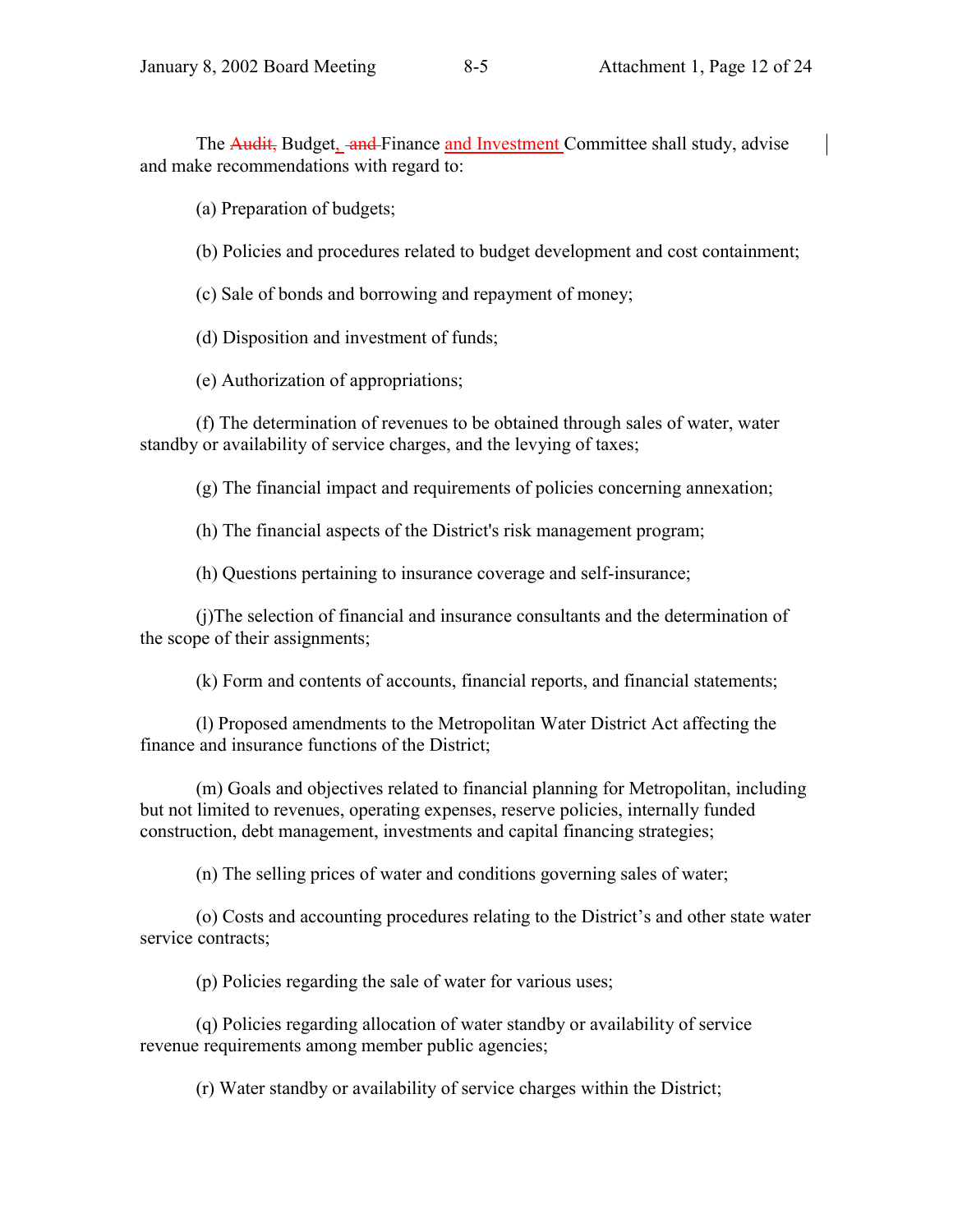(s) Review and make recommendations regarding determinations by the chief Executive Officer with respect to appeals concerning readiness-to-serve charges, new demand charges, and connection maintenance charges, and report its recommendations, as appropriate, to affirm or reverse the Chief Executive Officer's determinations.

(t) Review and make recommendations regarding appeals from determinations by the Chief Executive Officer to deny or qualify an application for exemption from the water standby charge, and report its recommendations, as appropriate, to affirm or reverse the Chief Executive Officer's determinations.

(u) All reports of the General Auditor and external auditors, including the audited financial statements of the District;

(v) the Audit Department's annual business plan and annual budget; $\langle \rangle$ 

 (w) The selection of candidates for consideration by the Executive Committee to serve as the General Auditor and the selection of the Assistant General Auditor, as well as the external auditors or special audit consultants, and the determination of the scope of their assignments.

 (x) Requests from other committees of the Board for audits and reviews not included in annual business plan.

 (y) The committee shall be responsible for the oversight of the General Auditorís performance and activities. It shall evaluate the performance of the General Auditor at least annually in advance of the July Board meetings. The results of that evaluation shall be provided to the Executive Committee for consideration as part of its annual review of the General Auditor's compensation. It shall also review and approve the comprehensive business plan and annual goals and work objectives of the General Auditor and the Audit Department at the start of each fiscal year in advance of the August Board meetings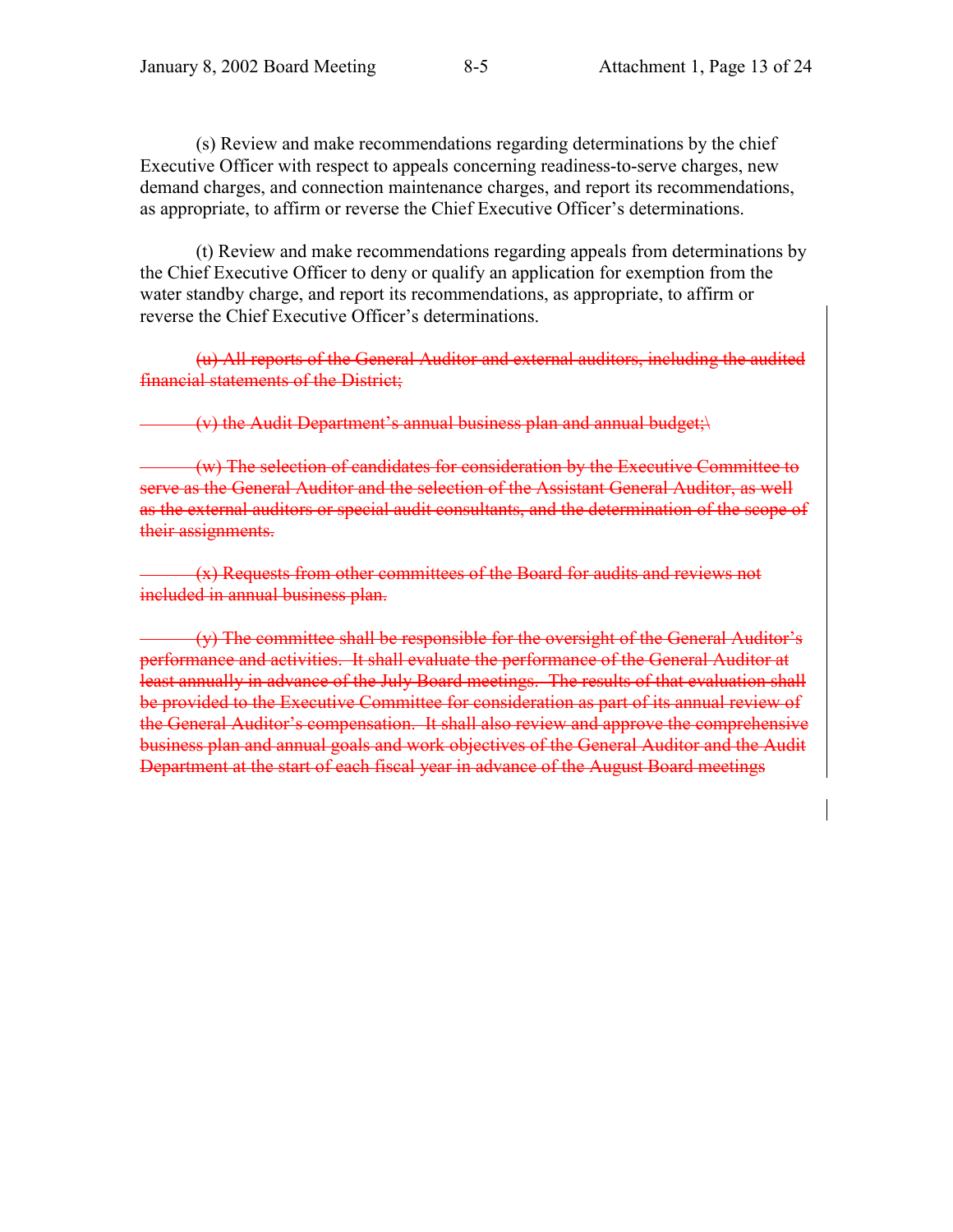# **ASSET, REAL ESTATE AND INFRASTRUCTURE POLICY COMMITTEE**

Sec.

2450. Day of Regular Meetings 2451. Duties and Functions

# **ß 2450. Day of Regular Meetings**

The regular meetings of the Asset, Real Estate and Infrastructure Policy Committee shall be held on the Monday preceding regular Board meetings.

# **ß 2451. Duties and Functions**

 The Asset, Real Estate and Infrastructure Policy Committee shall study, advise and make recommendations with regard to:

 (a) Proposed amendments to the Metropolitan Water District Act and Code affecting the acquisition, ownership and sale of land by the District;

 (b) Proposed rules and proposals regarding business development opportunities, including real property and intellectual property transactions;

(c) Policies for the acquisition of rights-of-way;

 (d) The purchase, sale, and leasing of land and buildings, including the performance of oversight and coordination of the District's various office and garage space needs, but excluding the development of recreational facilities at Diamond Valley Lake;

(e) The incidental use of land in farming operations and otherwise;

(f) The operation and maintenance of buildings;

 (g) The selection of appraisers and the determination of the scope of their assignments;

 (h) The purchase, management and disposition of personal property assets such as equipment and vehicles;

 (i) Approval and oversight of facilities master plans, including budgeting for capital improvements and long-term facilities commitments; and,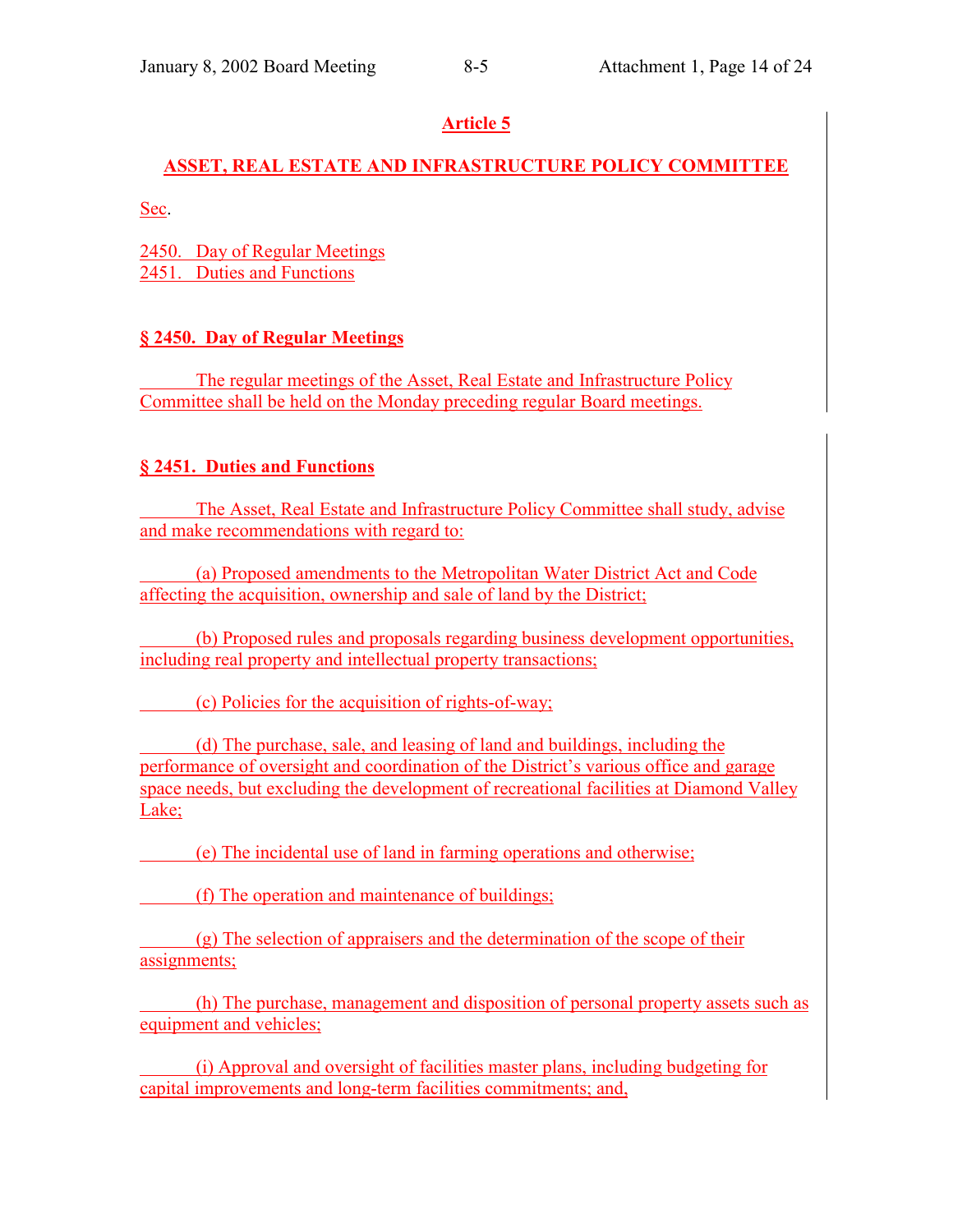(j) Approval and oversight of information technology strategies, projects and activities, including budgeting and tracking of information technology resources and asset management.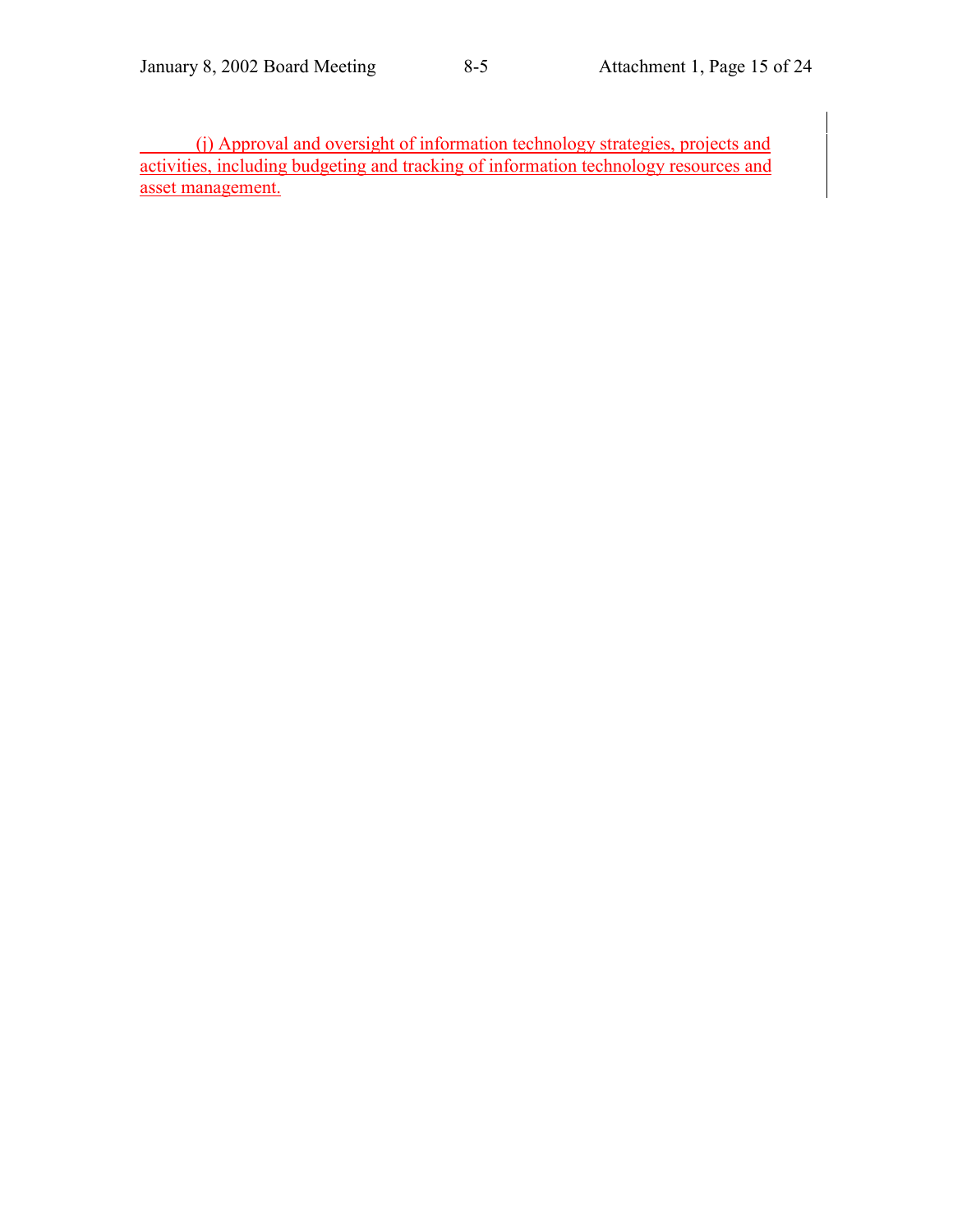### **LEGAL, CLAIMS AND PERSONNEL COMMITTEE**

Sec.

2460. Day of Regular Meetings

2461. Duties and Functions

2462. [Repealed]

#### **ß 2460. Day of Regular Meeting.**

The regular meetings of the Legal, Claims and Personnel Committee shall be held on the Monday preceding regular Board meetings.

#### **ß 2461. Duties and Functions.**

The Legal, Claims and Personnel Committee shall study, advise and make recommendations with regard to:

(a) Litigation and claims brought by or against the District;

(b) Condemnation matters, when they involve settlements requiring Board approval and inverse condemnation matters;

(c) Public liability insurance matters, including self-insurance aspects, and matters pertaining to errors and omissions insurance;

(d) Policy considerations concerning District contracts;

(e) The selection of candidates for consideration by the Executive Committee to serve as the General Counsel and Assistant General Counsel and the determination of the scope of the assignments of the General Counsel;

(f) The selection of special counsel and the determination of the scope of their assignments;

(g) Proposed amendments of the Metropolitan Water District Act and the Public Employees' Retirement Law, legislation dealing with public agencies, and proposed District ordinances;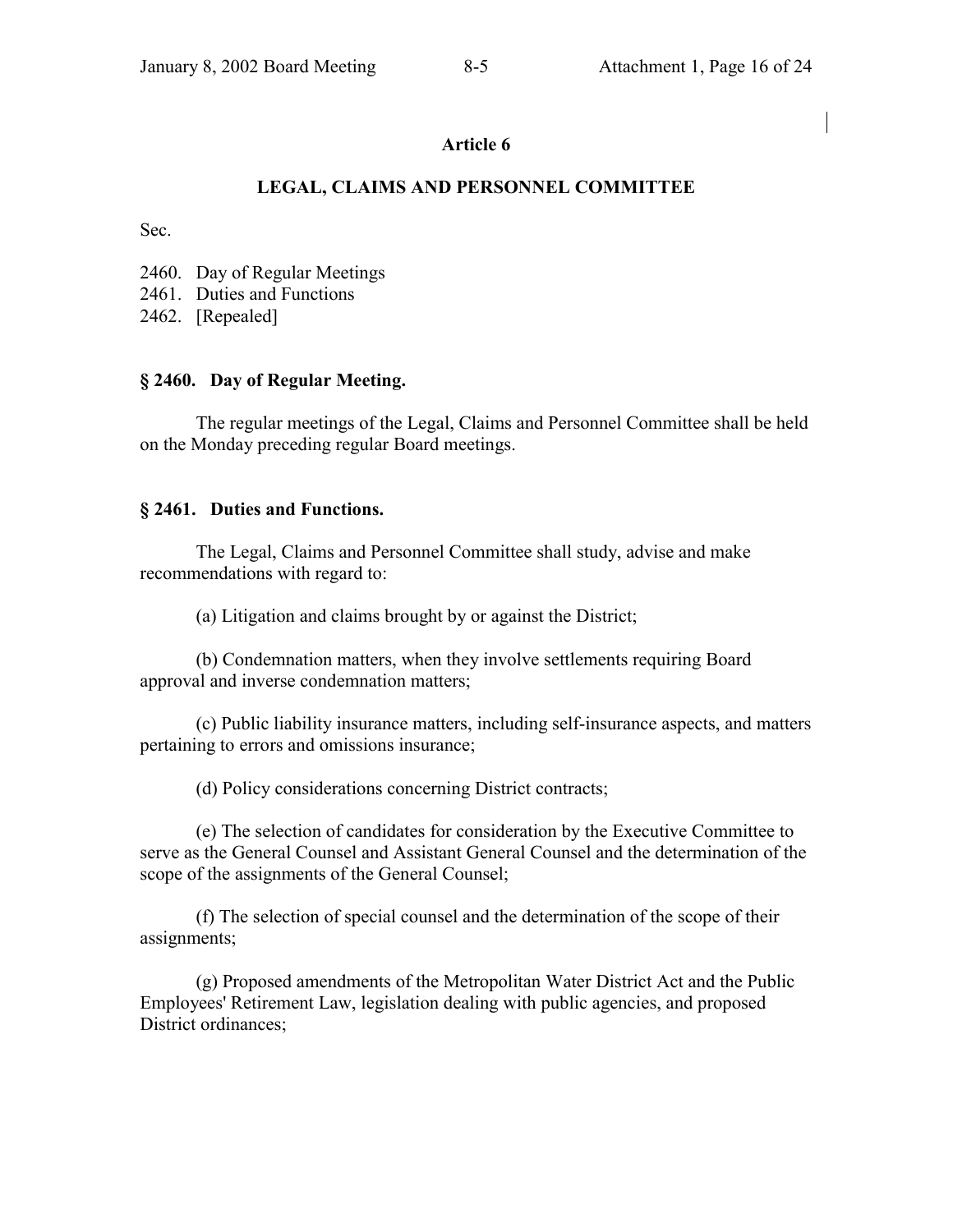(h) The organization and contents of the Code and proposed amendments to the Metropolitan Water District Act and Code affecting the organization and personnel policies of the District;

(i) Legal aspects and legal consequences of executed memorandum of understanding between the Chief Executive Officer and an organization representing employees;

(i) The oversight of the General Counsel's performance and activities. It shall evaluate the performance of the General Counsel at least annually in advance of the June Board meetings. The results of that evaluation shall be provided to the Executive Committee for consideration as part of its annual review of the General Counsel's compensation. It shall also review and approve the comprehensive business plan and annual goals and work objectives for the General Counsel and the Legal Department at the start of each fiscal year in advance of the August Board meetings.

(k) The form of the District's organization and the flow of authority and responsibility;

(l) Periodic independent reviews and studies of the organization, classification of positions, job duties, salaries, and salary ranges;

(m) Relations between the District and its employees including all matters affecting wages, hours, pension plans and other employee benefits, and other terms and conditions of employment;

(n) Areas of special concern to the District and its employees, including, but not limited to equal employment opportunity, affirmative action, and work rules pertaining to the health and safety of employees; and,

(o) Policies and rules regarding the employment, discipline and discharge of District officers and employees;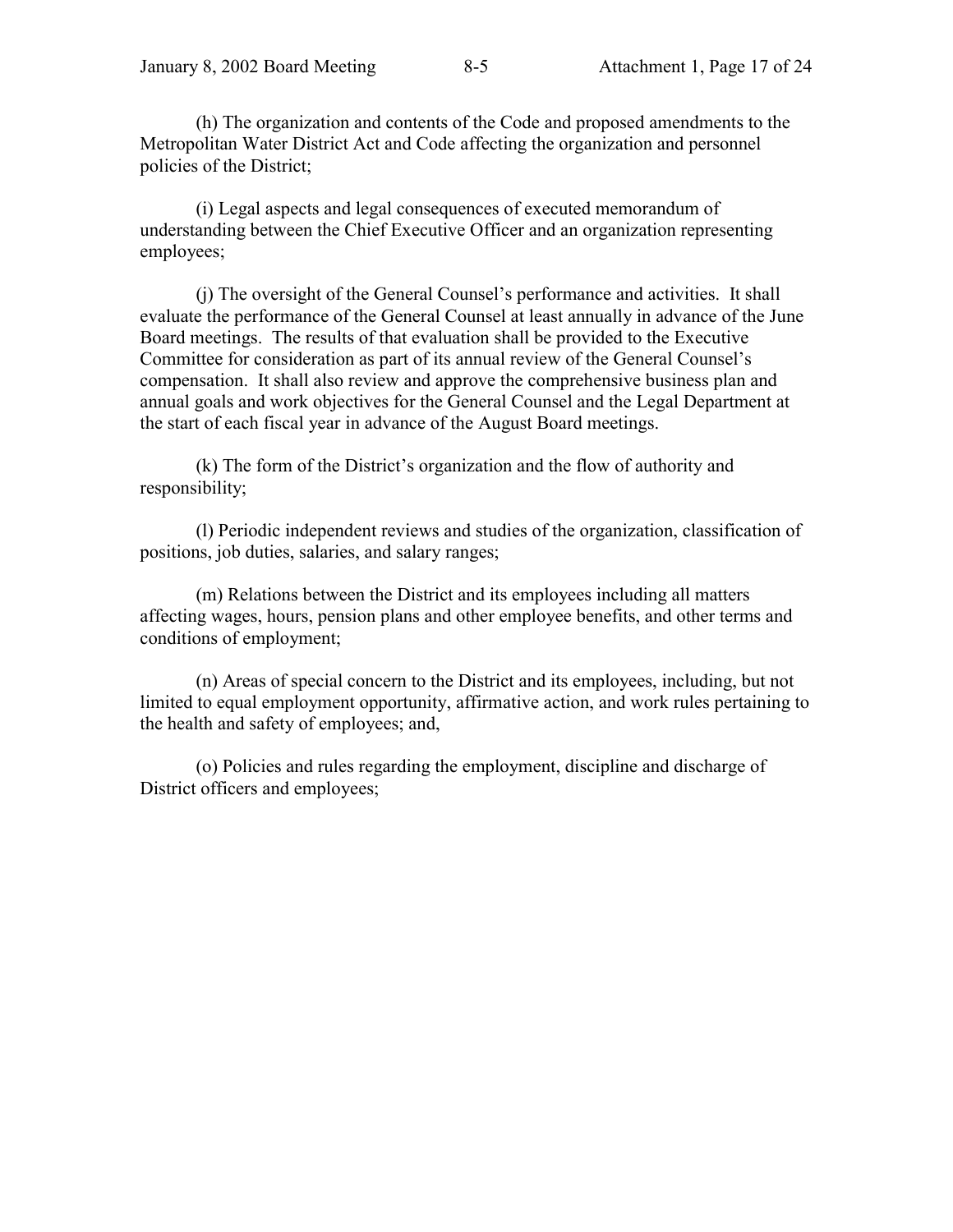# **WATER PLANNING, QUALITY AND RESOURCES COMMITTEE**

Sec.

2480. Day of Regular Meetings

2481. Duties and Functions

## **ß 2480. Day of Regular Meeting.**

The regular meetings of the Water Planning, Quality and Resources Committee shall be held on the Monday preceding regular Board meetings.

#### **ß 2481. Duties and Functions.**

The Water Planning, Quality and Resources Committee shall study, advise, and make recommendations with regard to:

(a) Policies, sources, and water quality standards and means of importing and distributing water, transferring water, and wheeling water as required by the District;

(b) Changes in the District's aqueduct system to provide for the changing needs of the District's member agencies;

(c) Policies and procedures regarding the delivery and exchange of water for various uses;

(d) Policies regarding water conservation, reclamation, reuse and underground storage of water and use thereof;

(e) Proposed amendments to the Metropolitan Water District Act affecting the water quality, or annexation policies of the District;

(f) Study, advise and make recommendations regarding the protection of the District's water supply from, and mitigation of the impacts of water development on, the /Bay/Delta Estuary;

(g) Study, advise and make recommendations regarding comprehensive solutions to Bay/Delta Estuary problems which will benefit water supply reliability, water quality and environmental and other beneficial instream uses of the waters of the Bay/Delta Estuary;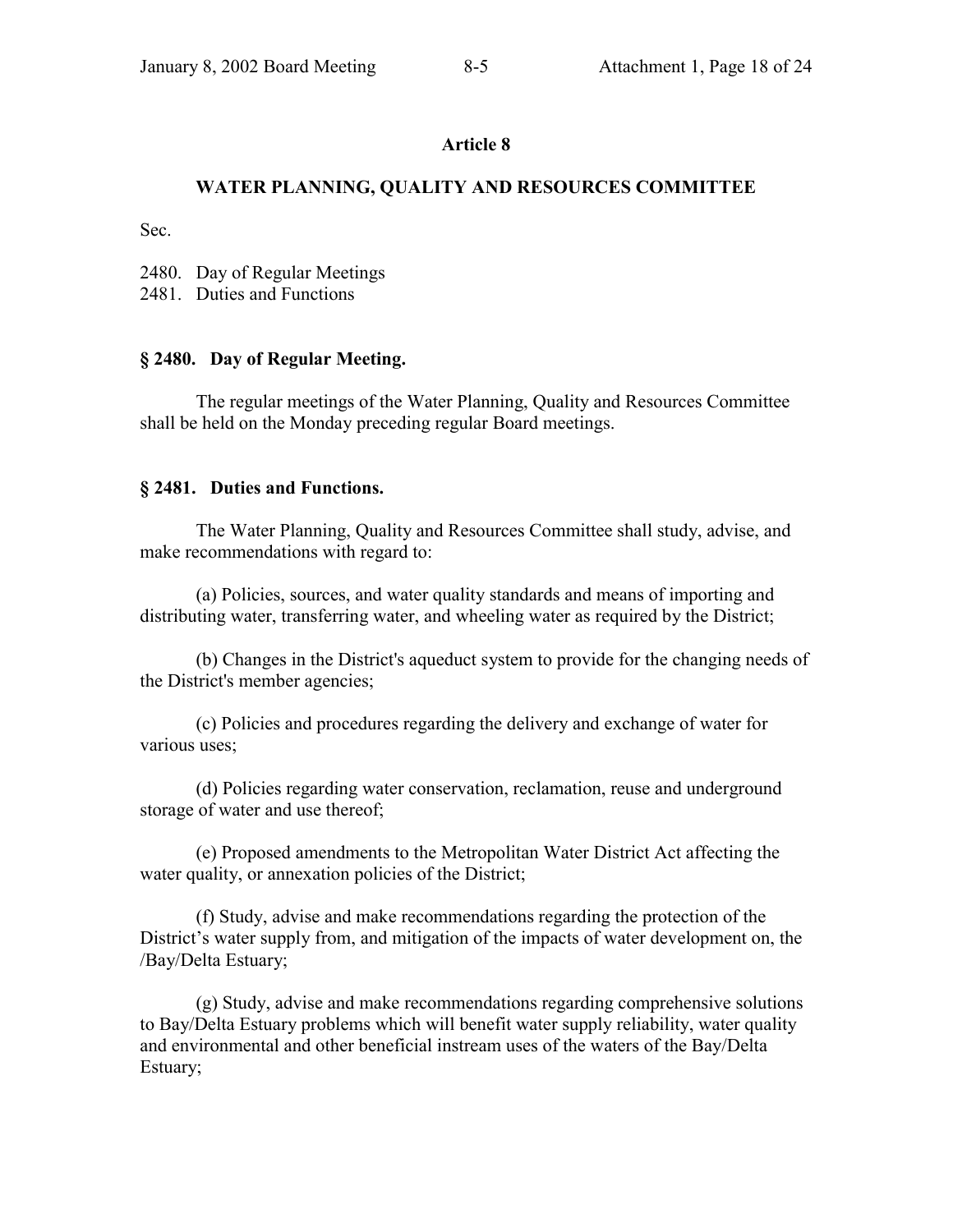(h) Study, advise and make recommendations regarding the Integrated Resource Planning Process;

(i) Consider the effect of existing and proposed federal, state, and local governmental, water supply and water conveyance statues and regulations on the District's interest in the Bay/Delta Estuary;

(j) Consider the effect on the District of existing and proposed federal, state, and local water quality and environmental statutes and regulations; and,

(k) Study, advise, and make recommendations regarding environmental compliance and requirements.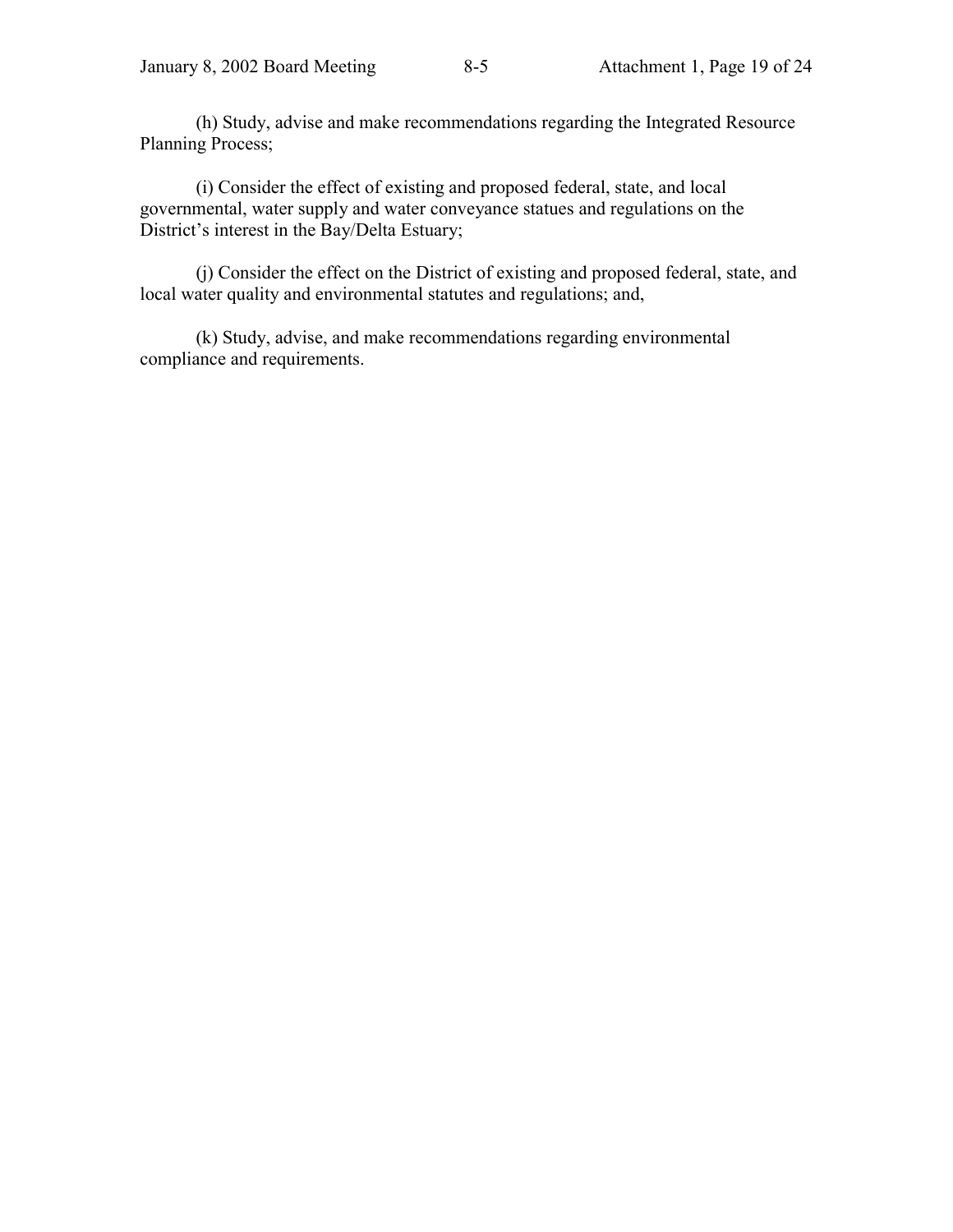## **COMMUNICATIONS, OUTREACH AND LEGISLATION COMMITTEE**

Sec.

2490. Day of Regular Meetings

2491. Duties and Functions

## **ß 2490. Day of Regular Meeting.**

The regular meetings of the Communications, Outreach and Legislation Committee shall be held on the Tuesday of on which regular Board meetings.

## **ß 2491. Duties and Functions.**

The Communications, Outreach and Legislation Committee shall study, advise and make recommendations to the Board with regard to, and in the following manner:

(a) Review and make recommendations based upon presentations of the Chief Executive Officer regarding proposals for State and Federal legislation, or amendments thereto, that may affect the District, and coordinate such review with other Committees of the Board;

(b) Review staff and Board members' recommendations for positions on such legislation;

(c) Consider the need for new legislation as identified by members of the Board or the Chief Executive Officer;

(d) Coordinate with the Chief Executive Officer opportunities for members of the Board to assist in efforts to inform members of the Legislature or the Congress with regard to proposed legislation and other outreach activities;

(e) Review the effectiveness of legislative advocacy efforts by staff and members of the Board;

(f) Review the effectiveness of Metropolitan's external affairs, and general communications efforts;

(g) Provide direction to the External Affairs Group to ensure pro-active, timely messages, which reflect Board policies, and Metropolitan programs and activities to the member agencies and the general public;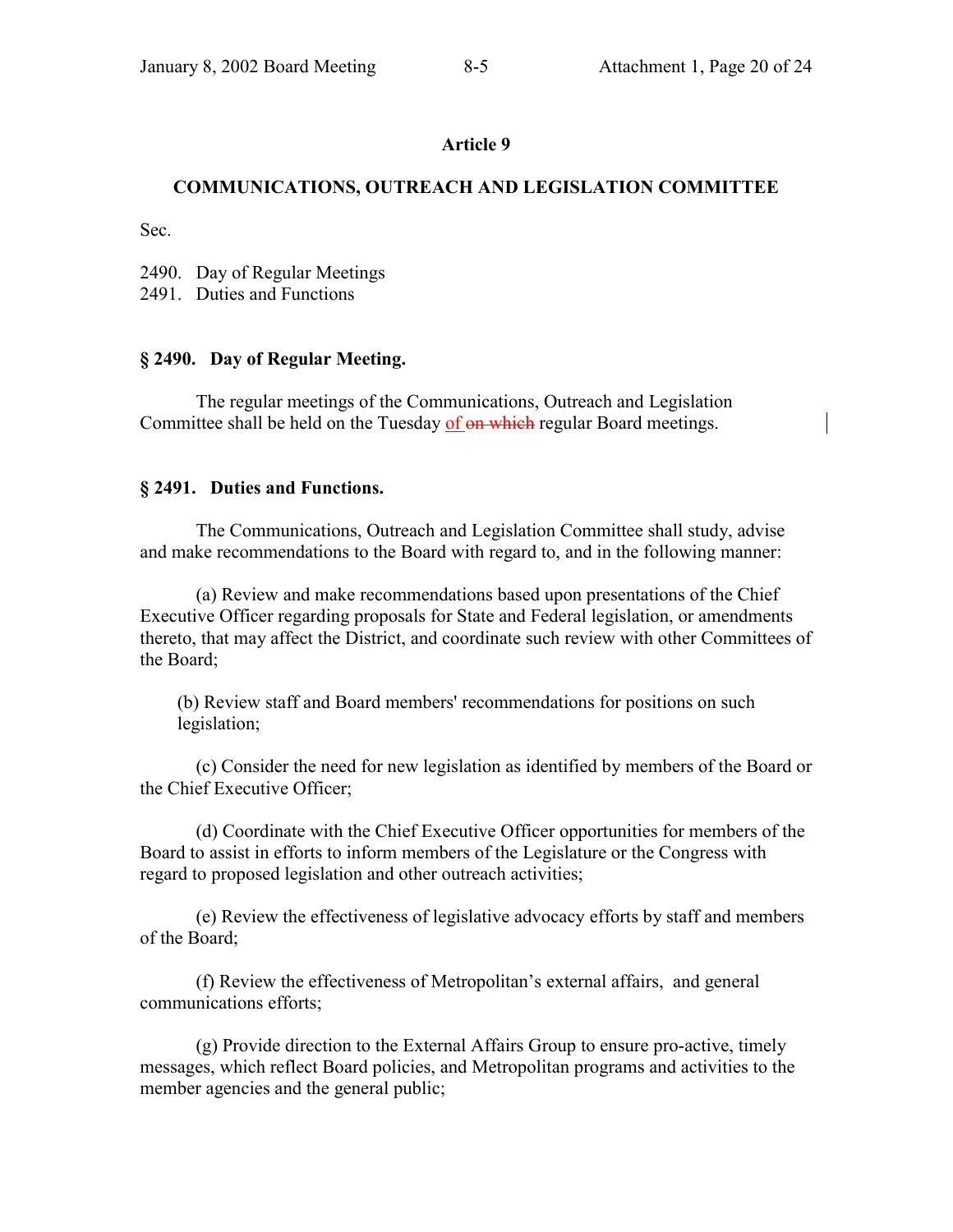(h) The selection of public information consultants and the determination of the scope of their assignment.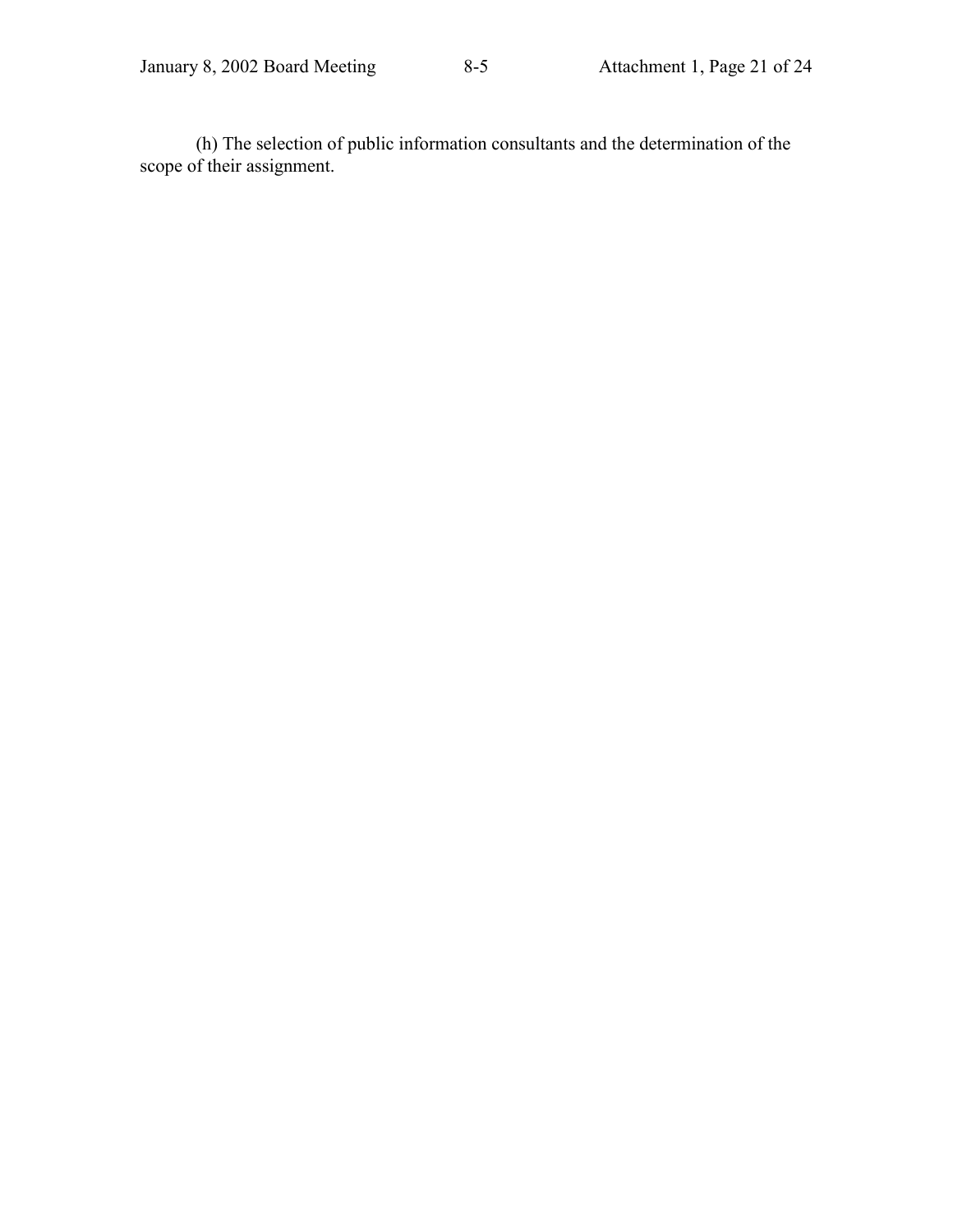# **Chapter 5**

#### **OTHER COMMITTEES: MISCELLANEOUS COMMITTEE MATTERS**

| Article            |                           | Sec.  |
|--------------------|---------------------------|-------|
|                    | <b>Special Committees</b> | 2500  |
| 2                  | Nominating Committee      | 2520  |
| [3                 | Repealed                  | 2530] |
| [4]                | Repealed                  | 2540] |
| [5                 | Repealed                  | 2550] |
| [6                 | Repealed                  | 2560] |
| $\lceil 7 \rceil$  | Repealed                  | 2570] |
| $\left[7.5\right]$ | Repealed                  | 2575] |
| [8                 | Repealed                  | 2580] |
| $\left[8.5\right]$ | Repealed                  | 2585] |
| $\lceil 9 \rceil$  | Repealed                  | 2590] |
| $\lceil 10 \rceil$ | Repealed                  | 2595] |
|                    |                           |       |

#### **Article 1**

#### **SPECIAL COMMITTEES**

Sec.

#### 2500. General

#### **ß 2500. General.**

Special committees may be created by the Board to undertake special assignments on behalf of the Board and shall report directly to the Board unless otherwise directed. A special committee shall continue in existence indefinitely. Unless otherwise specified, members of a special committee shall be appointed by the Chair of the Board and shall serve at the Chair's pleasure.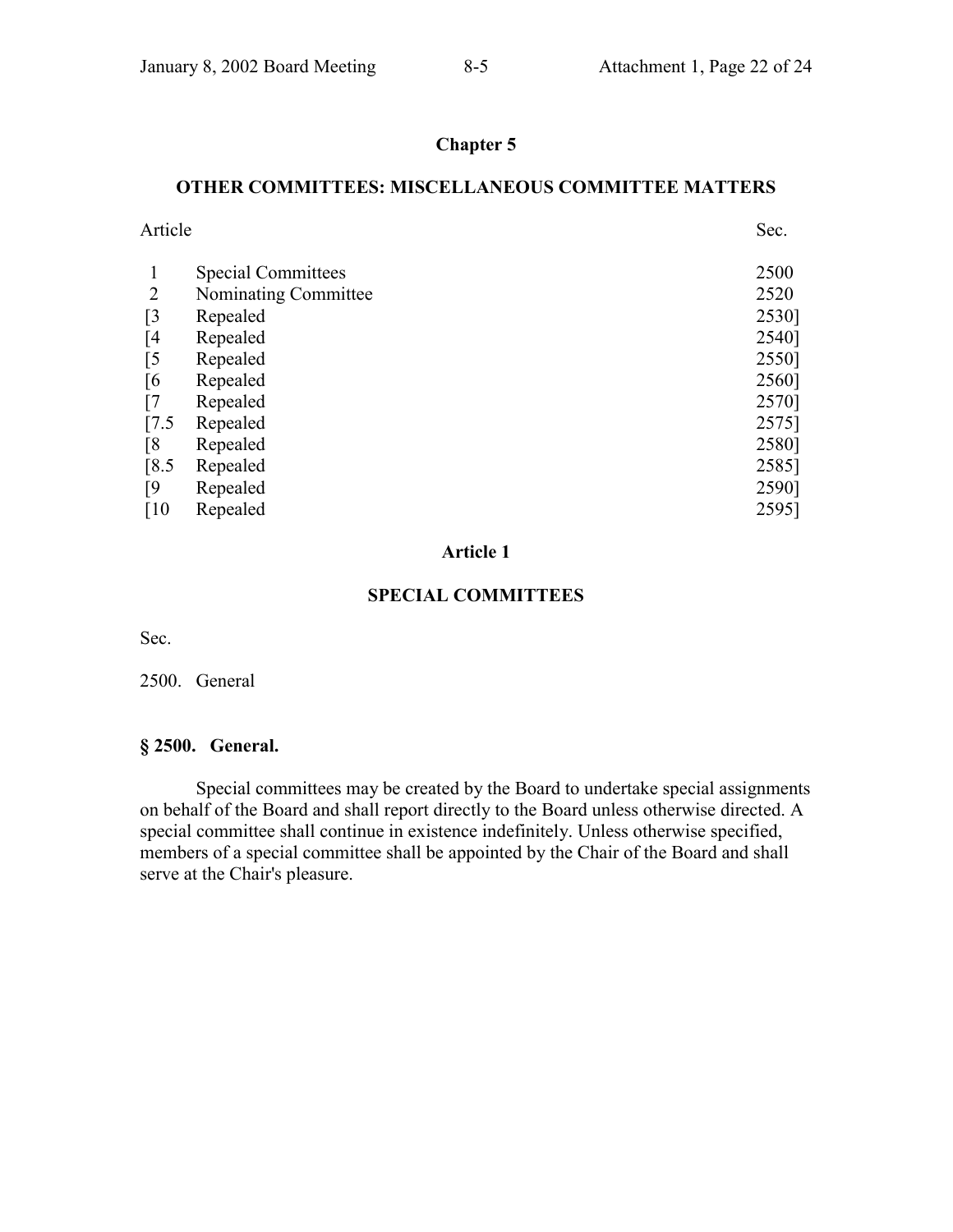#### **NOMINATING COMMITTEE**

Sec.

- 2520. Membership
- 2521. Term of Members
- 2522. Duties and Functions

#### **ß 2520. Membership.**

Seven directors selected at large. Four members of the Nominating Committee shall be appointed at the February meeting of the Board in odd-numbered years, and three members shall be appointed at the February meeting of the Board in even-numbered years, by the Chairman of the Board with the approval of the Executive Committee and the Board. With the exception of its ex officio members, no member of the Executive Committee shall be eligible to serve as a member of this Nominating Committee.

#### **ß 2521. Term of Members.**

The term of members of the Nominating Committee shall be two years beginning on March 1 immediately following the member's appointment for a regular term. No member of the Nominating Committee shall serve more than two consecutive full terms.

#### **ß 2522. Duties and Functions.**

(a) The Nominating Committee shall nominate members for the offices of Chairman and Secretary of the Board, and non-officer members of the Executive Committee so as to provide, insofar as practical, adequate regional representation for the benefit of the entire District. More than one member may be nominated for each of the offices.

(b) The Nominating Committee shall establish procedures for the fair and impartial election of members to the offices of Chairman and Secretary of the Board including, but not limited to, sponsorship of forums for communication of the views of the candidates to Board members. Nominations by the committee shall be made at the meeting of the Board at which an election is scheduled. Written notice of any proposed nomination shall be given by the committee to each director at least 20 days prior to the scheduled date of the election.

(c) Members of the Nominating Committee may be nominated by the committee. If a member is under consideration, he shall be so advised by the committee and shall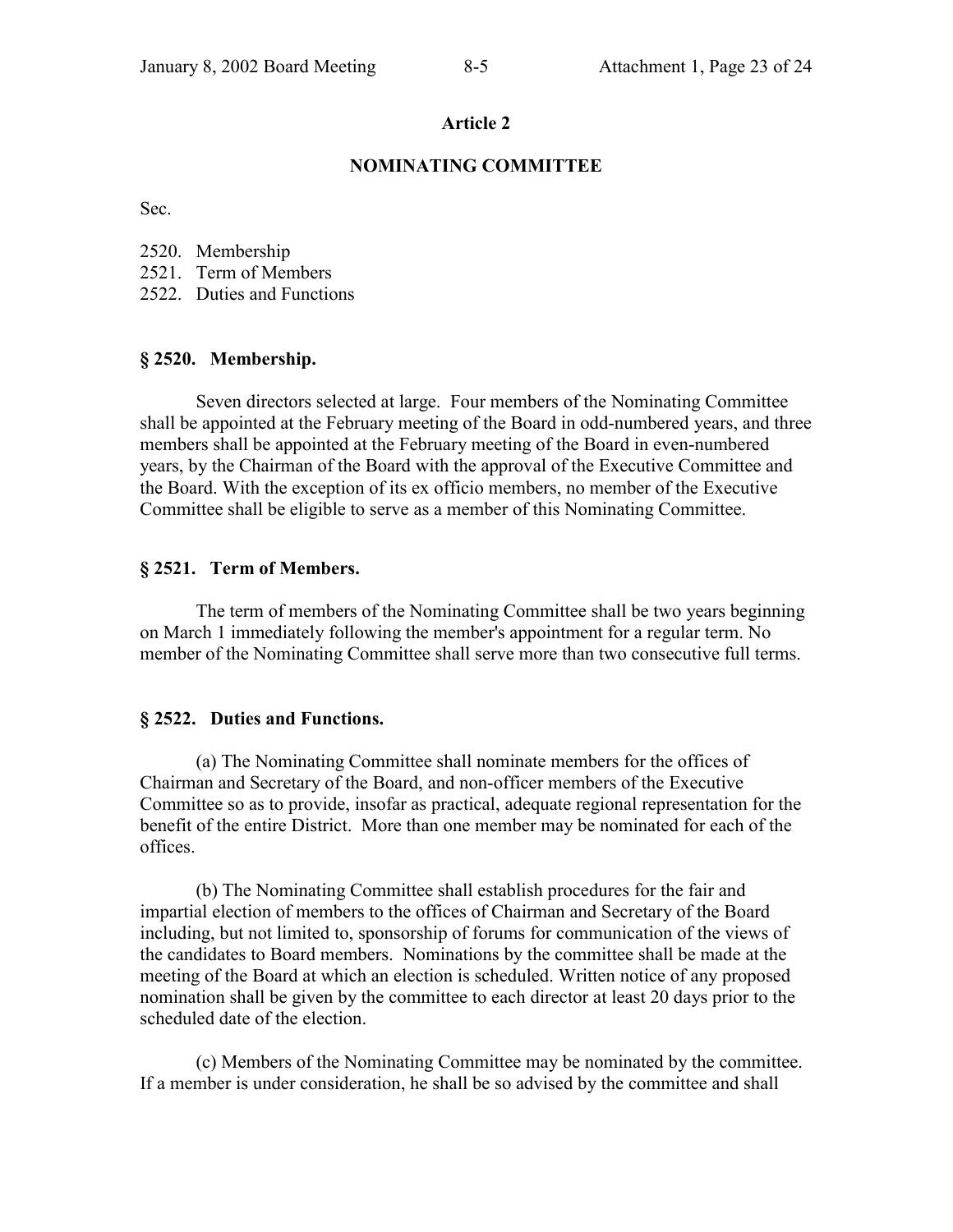immediately cease further participation in the committee's deliberations and action on that office.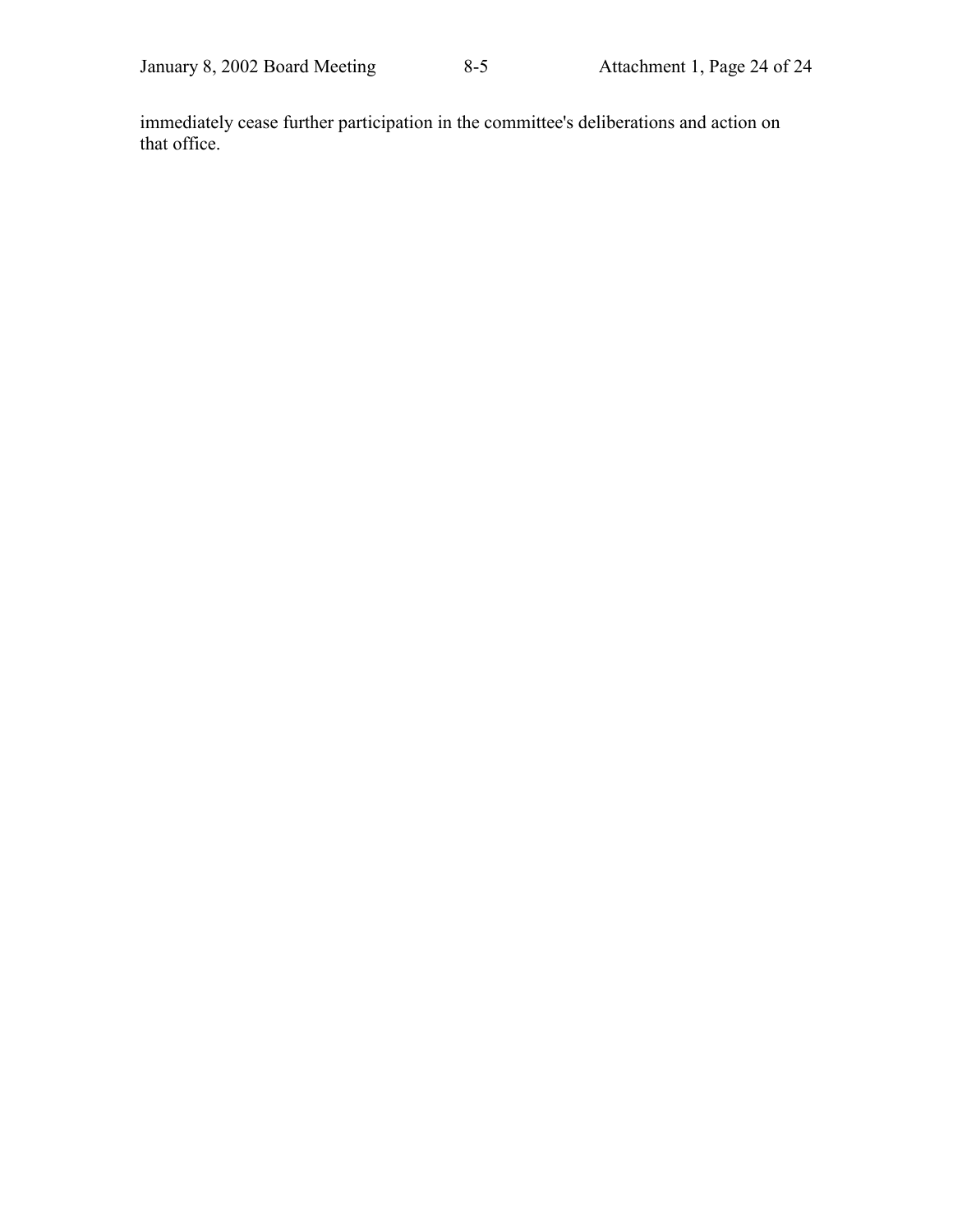# **ATTACHMENT 2**

### **Chapter 4**

# **STANDING COMMITTEES**

| Article        |                                                        | Sec.  |
|----------------|--------------------------------------------------------|-------|
|                | General                                                | 2400  |
|                | <b>Executive Committee</b>                             | 2410  |
| 3              | <b>Engineering and Operations Committee</b>            | 2430  |
| $\overline{4}$ | Budget, Finance and Investment Committee               | 2440  |
| 5              | Asset, Real Estate and Infrastructure Policy Committee | 2450  |
| 6              | Legal, Claims and Personnel Committee                  | 2460  |
|                | Repealed                                               | 2470] |
| 8              | Water Planning, Quality and Resources Committee        | 2480  |
| 9              | Communications, Outreach and Legislation Committee     | 2490  |
|                |                                                        |       |

#### **Article 1**

### **GENERAL**

Sec.

| 2400. Identification of Standing Committees |  |
|---------------------------------------------|--|
|                                             |  |

2401. Officers and Members of Standing Committees

#### **ß 2400. Identification of Standing Committees.**

The Standing Committees of the Board of Directors are:

Executive Committee Engineering and Operations Committee Budget, Finance and Investment Committee Asset, Real Estate and Infrastructure Policy Committee Legal, Claims and Personnel Committee Water Planning, Quality and Resources Committee Communications, Outreach and Legislation Committee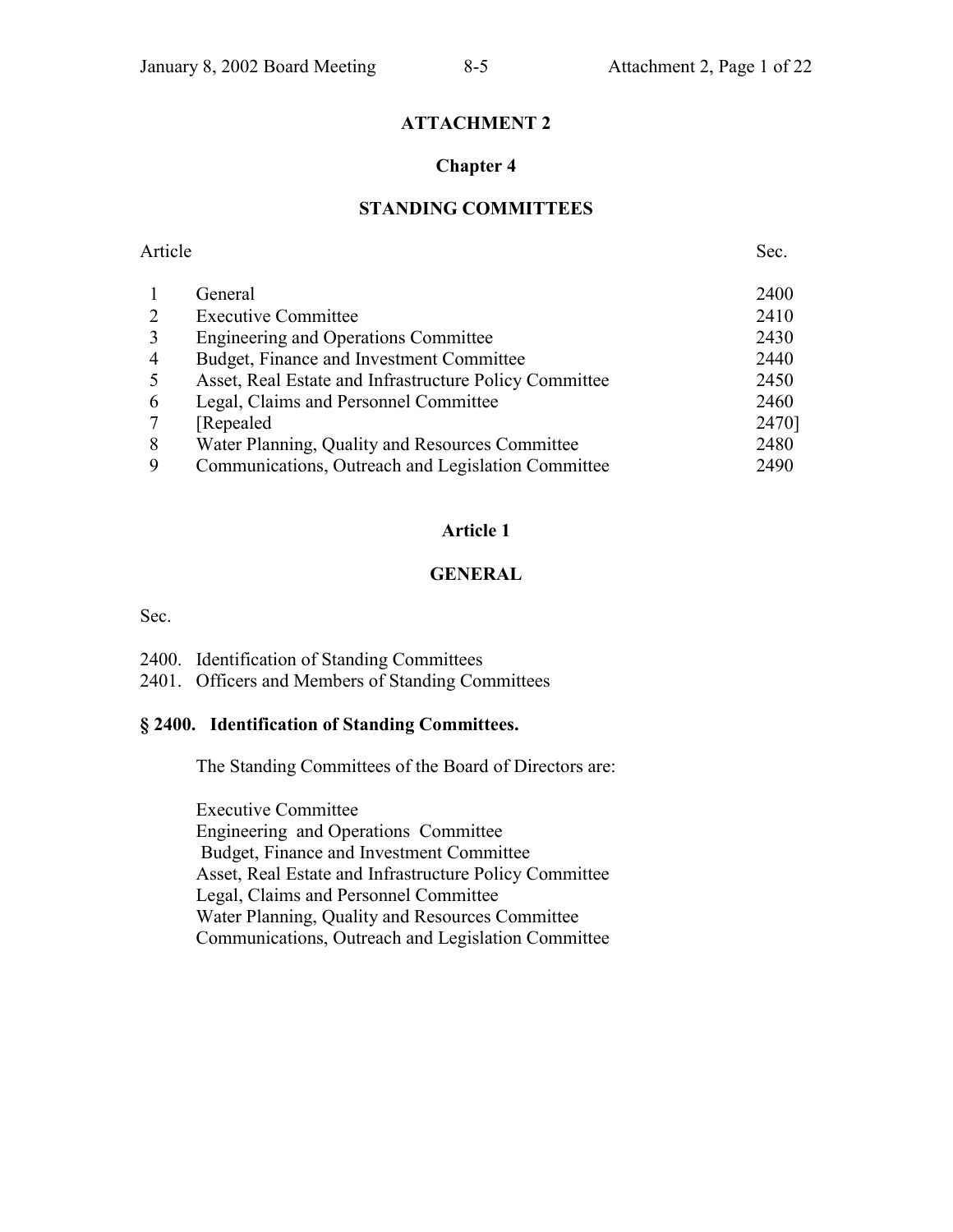#### **ß 2401. Officers and Members of Standing Committees.**

(a) Members, Chair, and Vice Chair of standing committees with the exception of the Executive Committee shall be appointed subject to the approval of the Executive Committee and the Board on the basis that each director, with the exception of the Chair of the Board, serve on at least two standing committees, in addition to the Executive Committee. Such appointment shall be made by the Chair of the Board unless a new Chair-elect has been selected by the Board to take office on the next January 1, in which event appointment of Chair and Vice-Chair of standing committees shall be made by the Chair-elect.

(b) Chair and Vice Chair of standing committees with the exception of the Executive Committee are to be appointed in even-numbered years at the December meeting of the Board for a two-year term commencing on January 1 of odd-numbered years. No director shall be appointed to the same committee office for more than two consecutive full terms.

(c) The Chair of the Board or the Vice Chair to whom the Chair has assigned the Chair's membership pursuant to Section 2204 is a member ex-officio, with right to vote, of all standing and special committees of the Board. However, the Chair or the Vice Chair to whom the Chair's membership has been assigned shall not be considered a member of any committee of which the officer is a member ex-officio for the purpose of determining whether a quorum of the committee is present unless the Chair or Vice Chair is actually present at the meeting of the committee.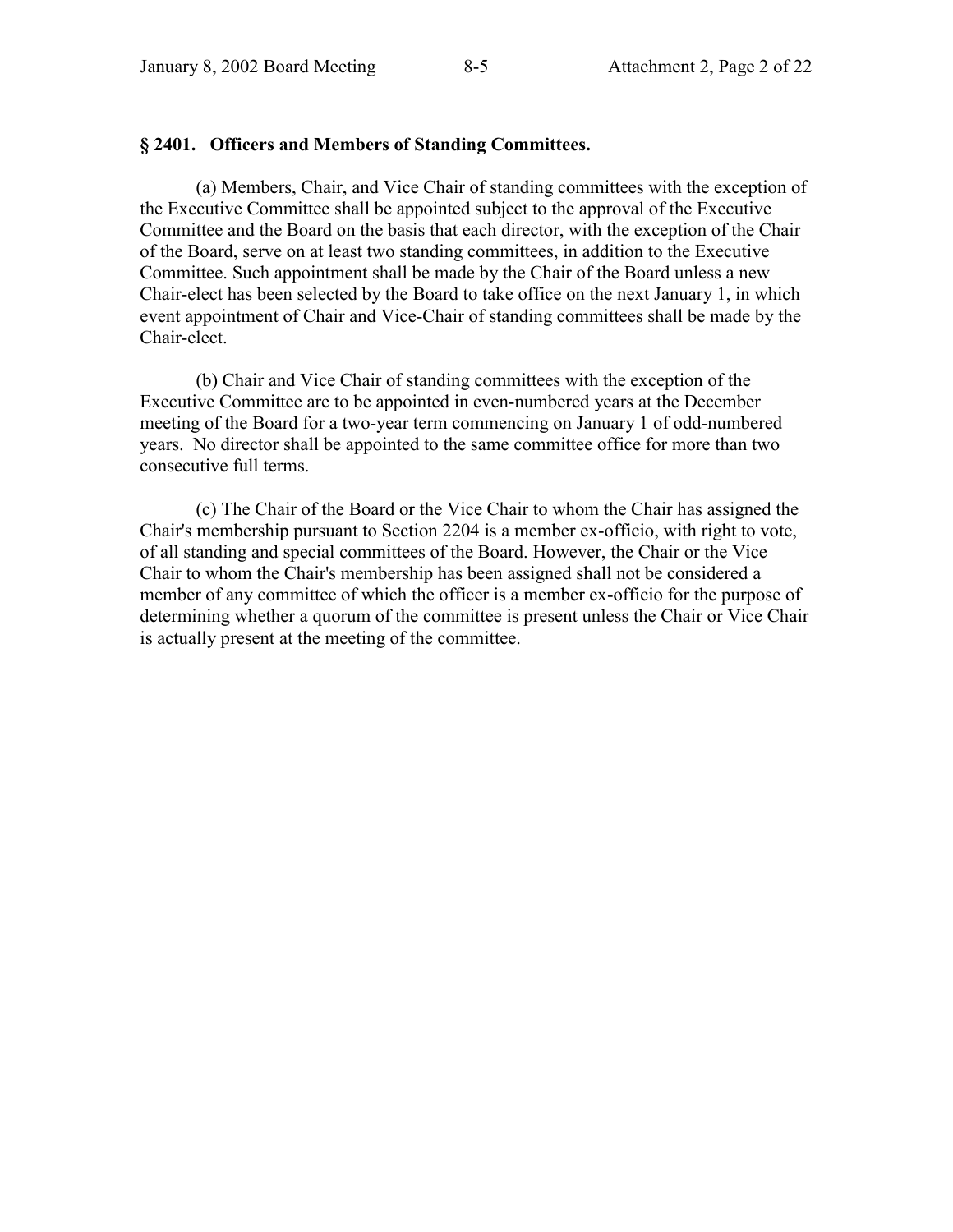#### **EXECUTIVE COMMITTEE**

Sec.

- 2410. Membership
- 2411. Selection of Non-officer Members
- 2412. Vacancy in Membership
- 2413. Term of Office for Non-officer Members
- 2414. Limitation on Service
- 2415. Officers
- 2416. Day of Regular Meeting
- 2417. Duties and Functions
- 2418. Action by Board Officers
- 2419. Subcommittee on Rules and Ethics
- 2420. Audit Subcommittee
- 2421. [Repealed]

#### **ß 2410. Membership.**

The membership of the Executive Committee shall consist of the Chair, Vice Chairs, Secretary, all past Chairs of the Board who are directors of the District, eight additional directors as nonofficer members, of which two of the eight nonofficer members shall be appointed by the Chair, and the Chairs of the six standing committees in addition to the Executive Committee, and the Chairs of the Subcomittee on Rules and Ethics and Audit Subcommittee, as ex officio members. In the event a Chair of a Standing Committee or the Subcommittee on Rules and Ethics and Audit Subcommittee is ineligible to serve on the Executive Committee because of the limitation set forth in Section 2201(c), or is otherwise ineligible or is absent, the Vice Chair of the committee shall serve.

#### **ß 2411. Selection of Nonofficer Members.**

Nonofficer members of the Executive Committee, except for the two transitional members, shall be nominated by the Nominating Committee or from the floor and elected at the December meeting of the Board. Three of the six nonofficer members shall be nominated and elected in even-numbered years and three in odd-numbered years.

#### **ß 2412. Vacancy in Membership.**

Whenever a vacancy occurs in the membership of the nonofficer members of the Executive Committee during a term of office, nominations shall be submitted to and an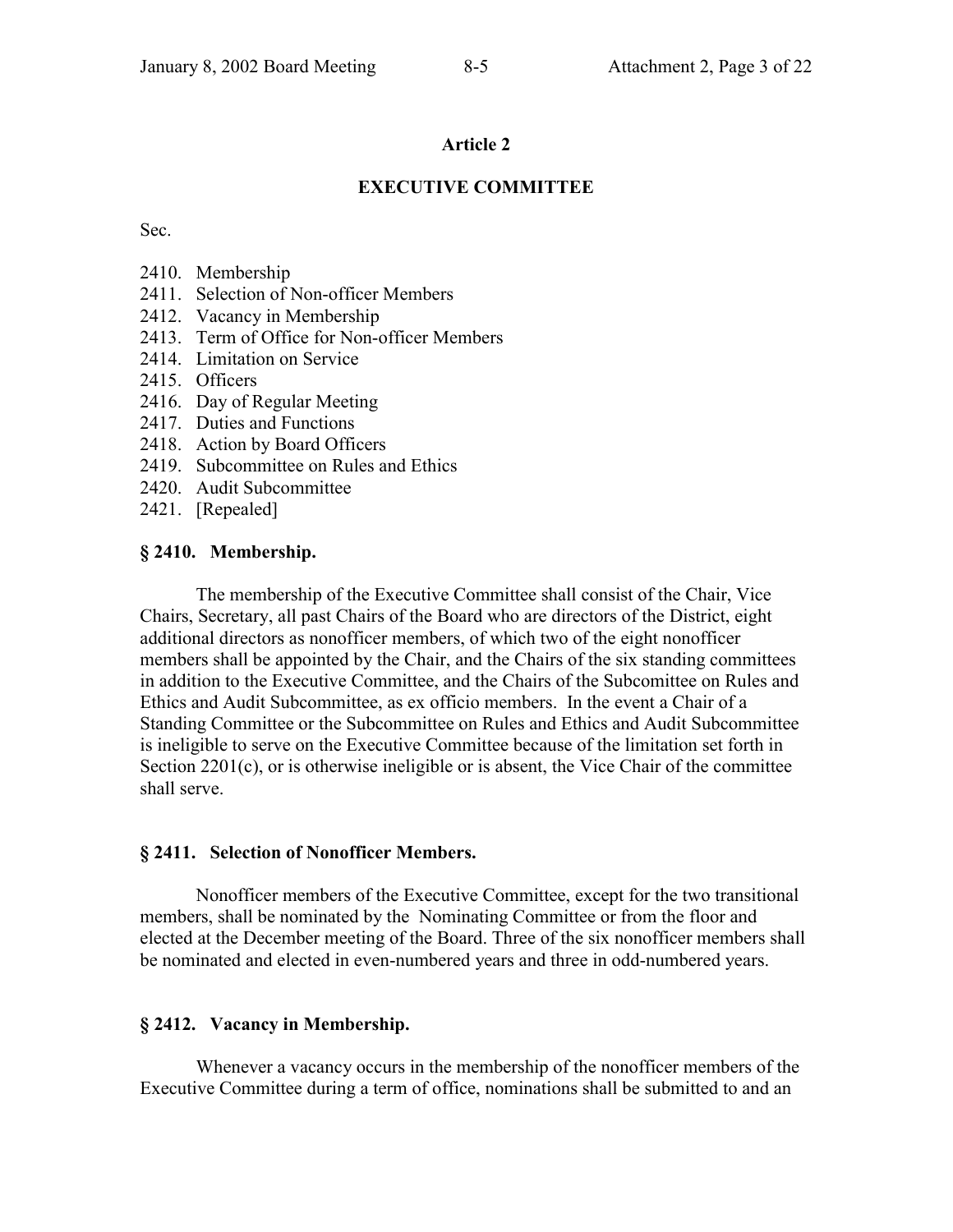election shall be held by the Board to fill the vacancy within 90 days of the date of the vacancy if there remain 90 days or more in the term at the time the vacancy occurs.

#### **ß 2413. Term of Office for Non-officer Members.**

The term of office for non-officer members shall be two years and shall commence on January 1 of the year immediately following their election.

#### **ß 2414. Limitation on Service.**

(a) Each director may be elected as a nonofficer member of the Executive Committee for not more than two consecutive full two-year terms.

(b) Subject to Section 2415, a member of the Executive Committee other than ex officio members shall not serve as the Chair of any Standing Committee other than the Executive Committee; this restriction shall not apply to any special, interim, temporary or subcommittee appointed from time to time to resolve current problems, or to meet special conditions.

#### **ß 2415. Officers.**

The Chair of the Board shall be the Chair of the Executive Committee and the Vice Chairs of the Board shall be the Vice Chairs of the Executive Committee and their terms shall be concurrent with their terms as officers of the Board.

#### **ß 2416. Day of Regular Meeting.**

The regular meeting of the Executive Committee shall be held on the third Tuesday of the month.

#### **ß 2417. Duties and Functions.**

The Executive Committee shall study, advise, and make recommendations with regard to:

(a) Public information for governmental and other entities and officials, and for the citizens of California regarding matters affecting the District's interests;

(b) Official dealings with the United States Government, the State of California or other states, member public agencies or their subagencies, foreign governments and other entities or persons in matters of public policy or other activities as deemed appropriate;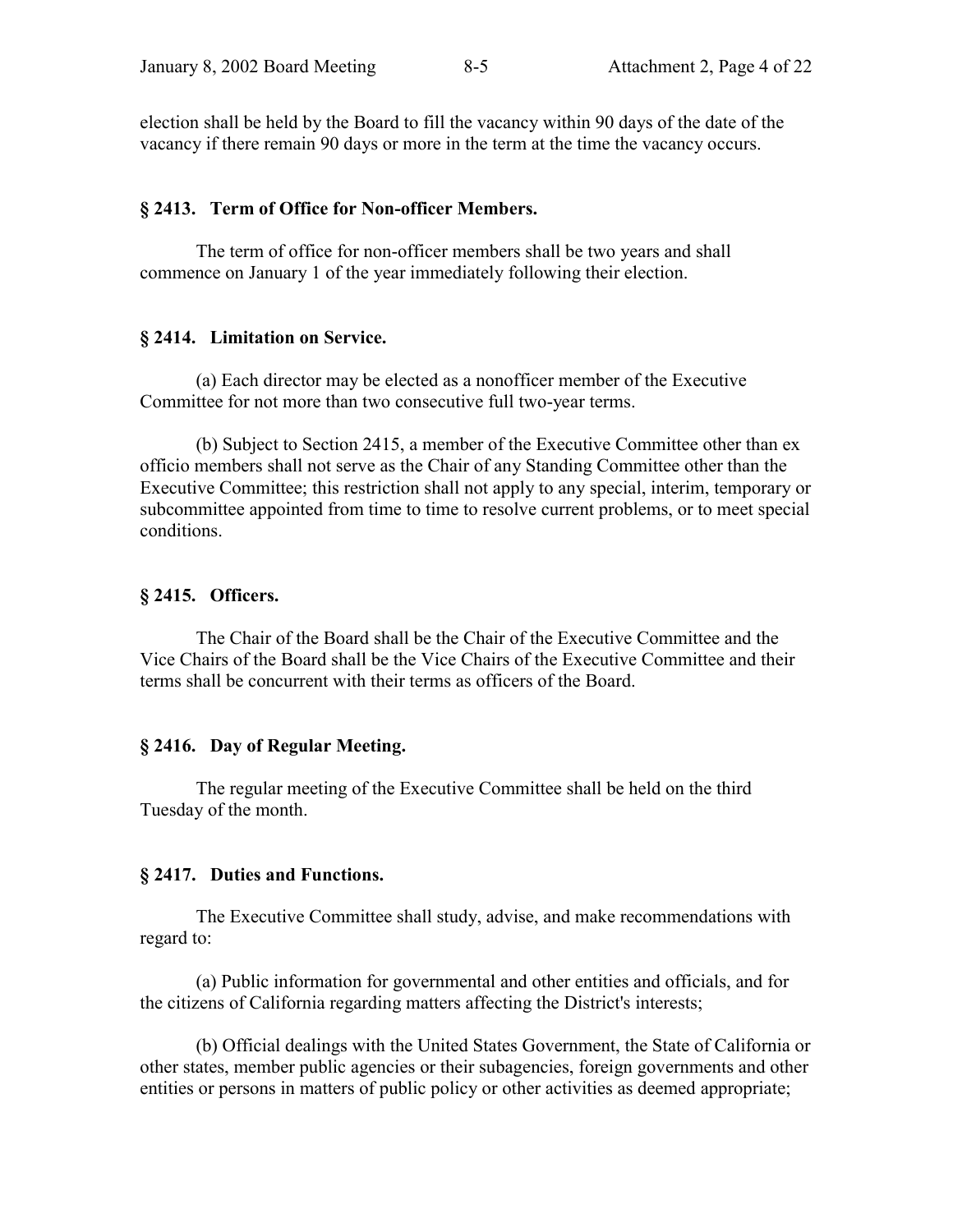(c) Matters relating to the Colorado River Board of California;

(d) Major policy issues to be considered by the Board, including proposed amendments to the Metropolitan Water District Act;

(e) Questions raised by the officers and staff in intervals between meetings of the Board and in unexpected situations and emergencies;

(f) The terms and conditions of employment of all consultants and advisors not within the jurisdiction of other committees.

(g) Resolution of conflicting committee recommendations pursuant to Section 2314;

(h) Monitor the progress of, and propose modifications to, the Board's goals in light of then existing and projected future conditions;

(i) Policies regarding annexation and the requirements, procedures, terms and conditions for annexations;

(j) The Executive Committee shall retain ultimate responsibility for those duties as are specifically assigned to the subcommittees of the Executive Committee.

(k) The Executive Committee shall be responsible for the oversight of the performances and activities of the Chief Executive Officer, General Counsel, and General Auditor and an annual review of the Chief Executive Officer's compensation. The Executive Committee shall evaluate the performance of the Chief Executive Officer at least annually in advance of the July Board meetings. It shall also review and approve the Chief Executive Officer's comprehensive business plan and annual goals and work objectives at the start of each fiscal year in advance of the August Board meetings.

(l) After review and consideration of the annual assessment of, and recommendations concerning, Department Heads by the committees responsible for oversight of the performance and activities of a Department Head, the Executive Committee shall make recommendations to the Board on the salary and other compensation of Department Heads in advance of the July meetings, with any changes to be effective at the start of the payroll period nearest to July 1.

(m) Such other matters as may be required under Division 2 of this Administrative Code.

(n) The Executive Committee shall also: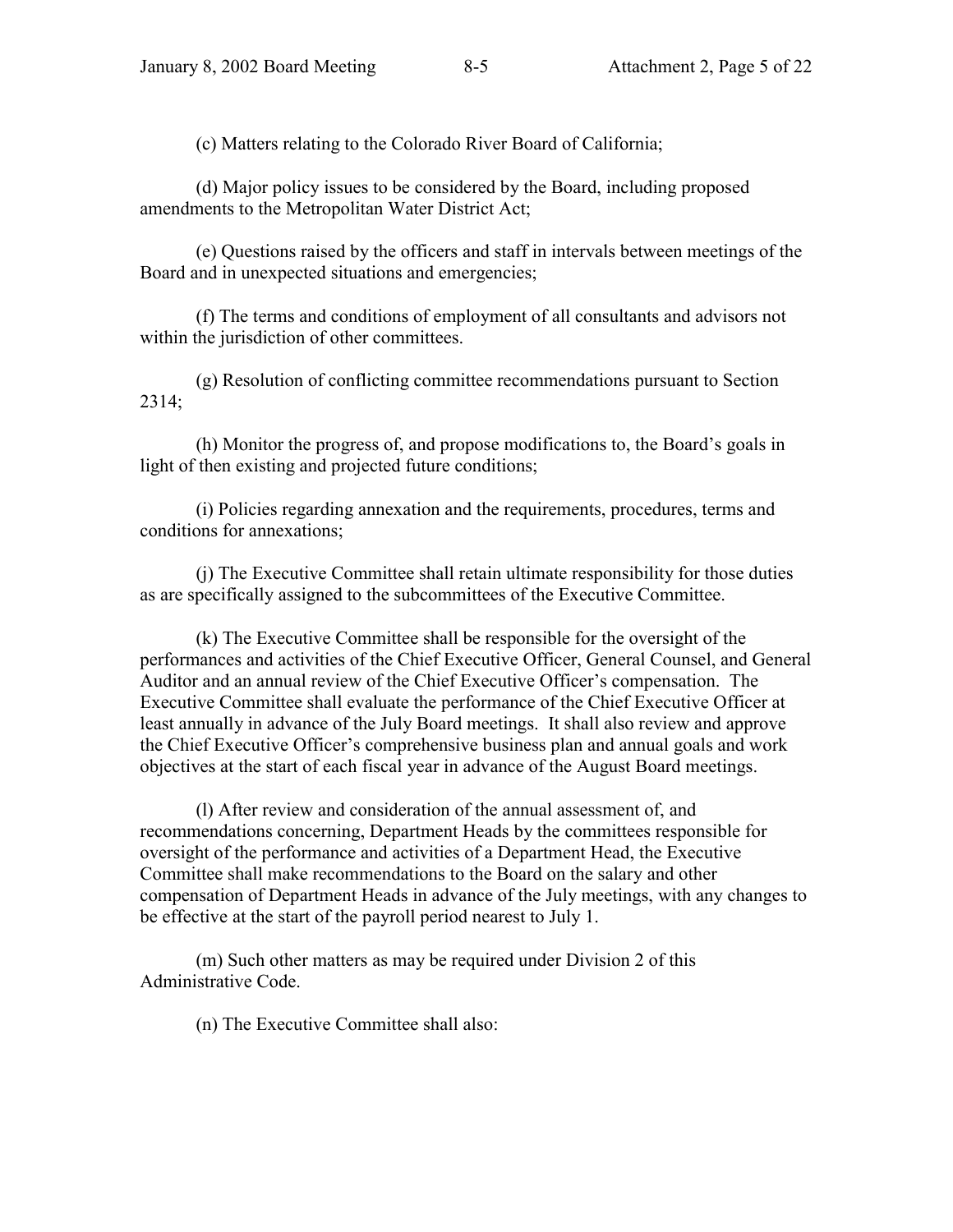(1) Assign and reassign the directors to the standing committees and designate the Committee Chairs and Vice Chairs, subject to approval by the Board of Directors, and to the limitations on terms of office;

(2) Designate a Board Vice Chair to act in the Board Chair's absence, failure or inability to act if the Chair has not previously made such a designation.

(3) Act on behalf of the Board in unexpected situations and emergencies, subject to subsequent approval or ratification of the actions taken whenever such approval or ratification is required by law.

(4) Provide policy guidance where appropriate to those directors and District staff members who are associated with organizations in which the District has membership.

(5) Conduct hearings on Vendors' Protests:

(i) Hearings requested pursuant to Section 8104(d), and other hearings granted on the Executive Committee's own motion, unless delegated pursuant to Section 8119 shall be held by the committee at its next regular meeting to be held at least 72 hours after filing of the notice of protest. The hearing shall be conducted in accordance with such rules as the Chair of the committee shall announce. The committee shall make a decision on the bidder's or applicant's protest, shall set forth its reasons therefor, and shall cause the Executive Secretary to serve a copy of the decision on the bidder or applicant. The decision of the committee shall be final unless the committee chooses to refer the notice of protest to the Board.

(ii) The Chair of the Executive Committee may redelegate hearings provided for under Section  $2417(k)(5)(i)$  to a minimum of three members of the Executive Committee who shall act in place of the committee in the conduct of the hearing and who shall at the conclusion thereof make their recommendations to the full committee. Such recommendations shall be accompanied by copies of any materials submitted in evidence. Any hearing held and recommendations made pursuant to such delegated authority shall be completed in advance of the time set for the next regular meeting of the full committee following the meeting at which the matter would otherwise have been heard by the committee.

(6) Resolve disputes over inspection dates and monitor conduct of inspection trips to assure maximum effectiveness.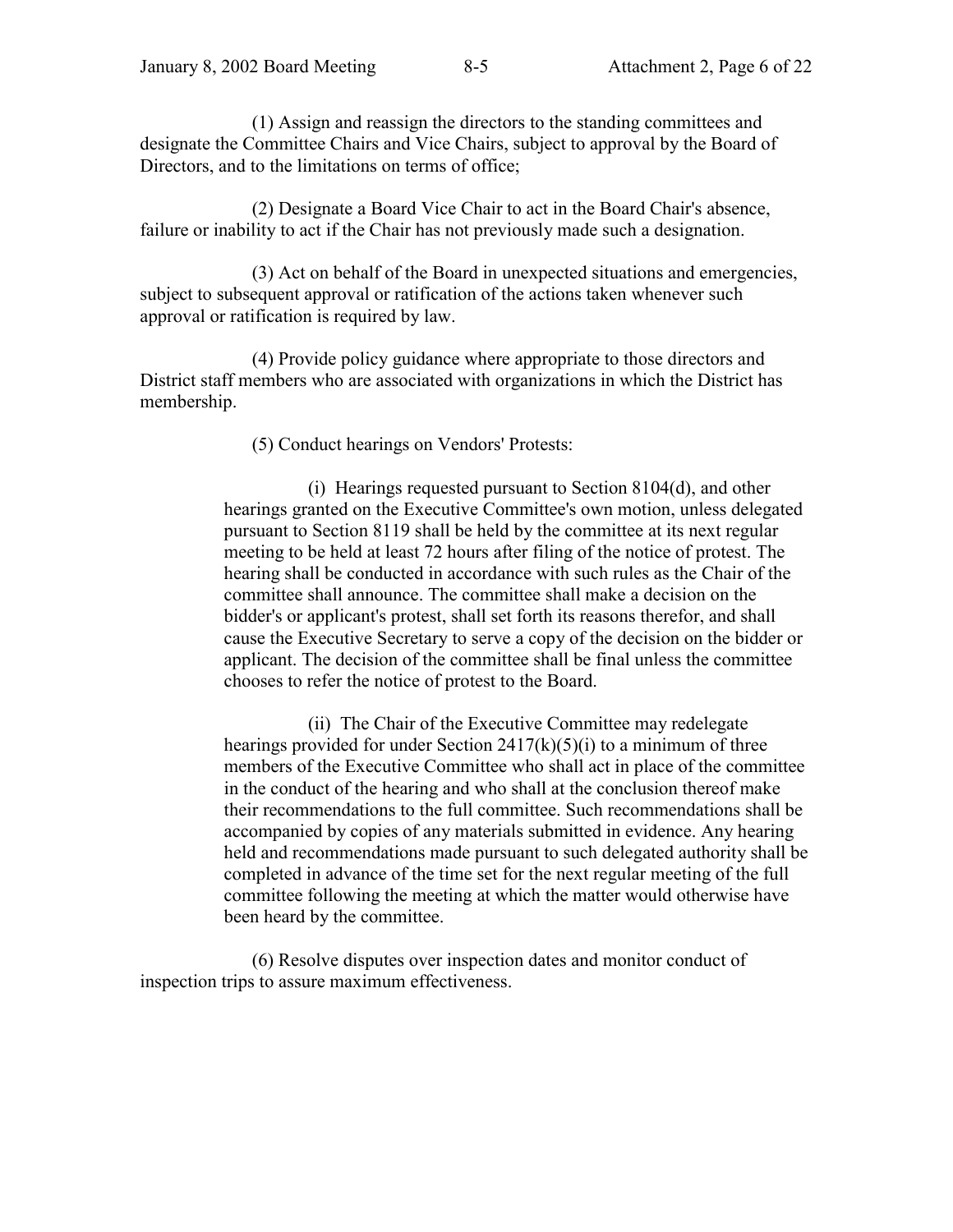#### **ß 2418. Action by Board Officers.**

If, in the opinion of the Chair, it is impracticable that the full committee perform a function to be performed by the Executive Committee between regular meetings, such function may be performed by the Officers of the Board, acting at a meeting called for that purpose, with equal effect as if performed by the full committee.

#### **ß 2419. Subcommittee on Rules and Ethics.**

Within the Executive Committee there shall be a Subcommittee on Rules and Ethics, appointed by, and serving at the pleasure of, the Chair of the Executive Committee. The Subcommittee on Rules and Ethics shall:

(a) Review and approve board and committee agendas without further action by the Executive Committee. Notwithstanding the jurisdiction of standing committees in this Code, the Subcommittee on Rules and Ethics shall have the authority to direct which committee shall consider an item;

(b) Review and approve the scheduling of board and committee meetings;

(c) Study, advise and make recommendations with regard to policies and procedures to be considered by the Board or committees thereof, except for proposed amendments to the Metropolitan Water District Act or this Code affecting the organization and personnel policies of the District, the acquisition, ownership and sale of land by the District, or other policy matters within the jurisdiction of a specific standing committee.

(d) Study, advise and make recommendations to the Executive Committee regarding Metropolitan's ethics program.

## **ß 2420. Audit Subcommittee**

Within the Executive Committee there shall be an Audit Subcommittee, appointed by, and serving at the pleasure of, the Chair of the Executive Committee. The Audit Subcommittee shall study, advise and make recommendations to the Executive Committee with regard to:

(a) All reports of the General Auditor and external auditors, including the audited financial statements of the District;

(b) The Audit Department's annual business plan and annual budget;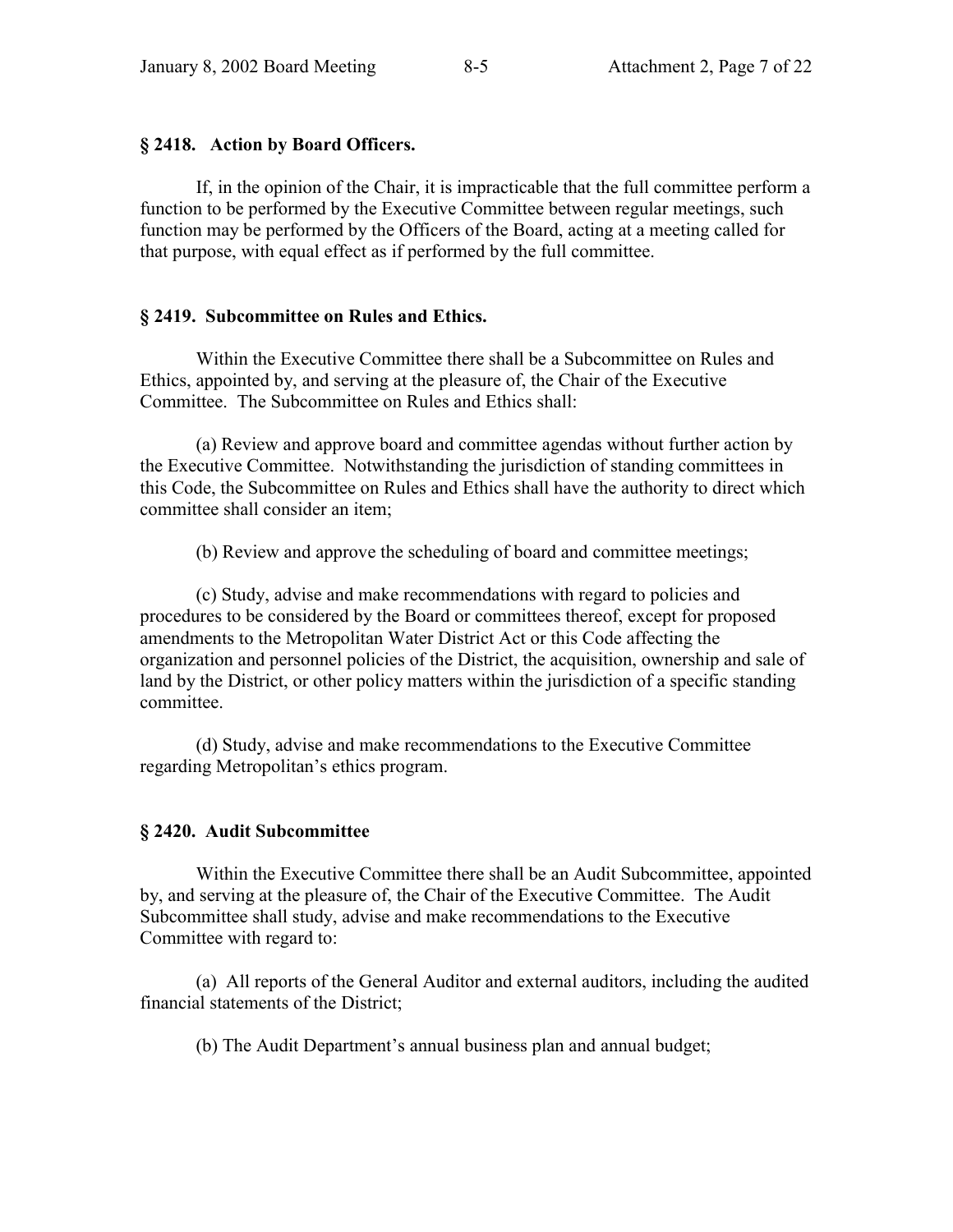(c) The selection of candidates for consideration by the Executive Committee to serve as the General Auditor and the selection of the Assistant General Auditor, as well as the external auditors or special audit consultants, and the determination of the scope of their assignments;

(d) Requests from other committees of the Board for audits and reviews not included in annual business plan; and,

(e) The subcommittee shall be responsible for the oversight of the General Auditor's performance and activities. It shall evaluate the performance of the General Auditor at least annually in advance of the July Board meetings. The results of that evaluation shall be provided to the Executive Committee for consideration as part of its annual review of the General Auditor's compensation. It shall also review and approve the comprehensive business plan and annual goals and work objectives of the General Auditor and the Audit Department at the start of each fiscal year in advance of the August Board meetings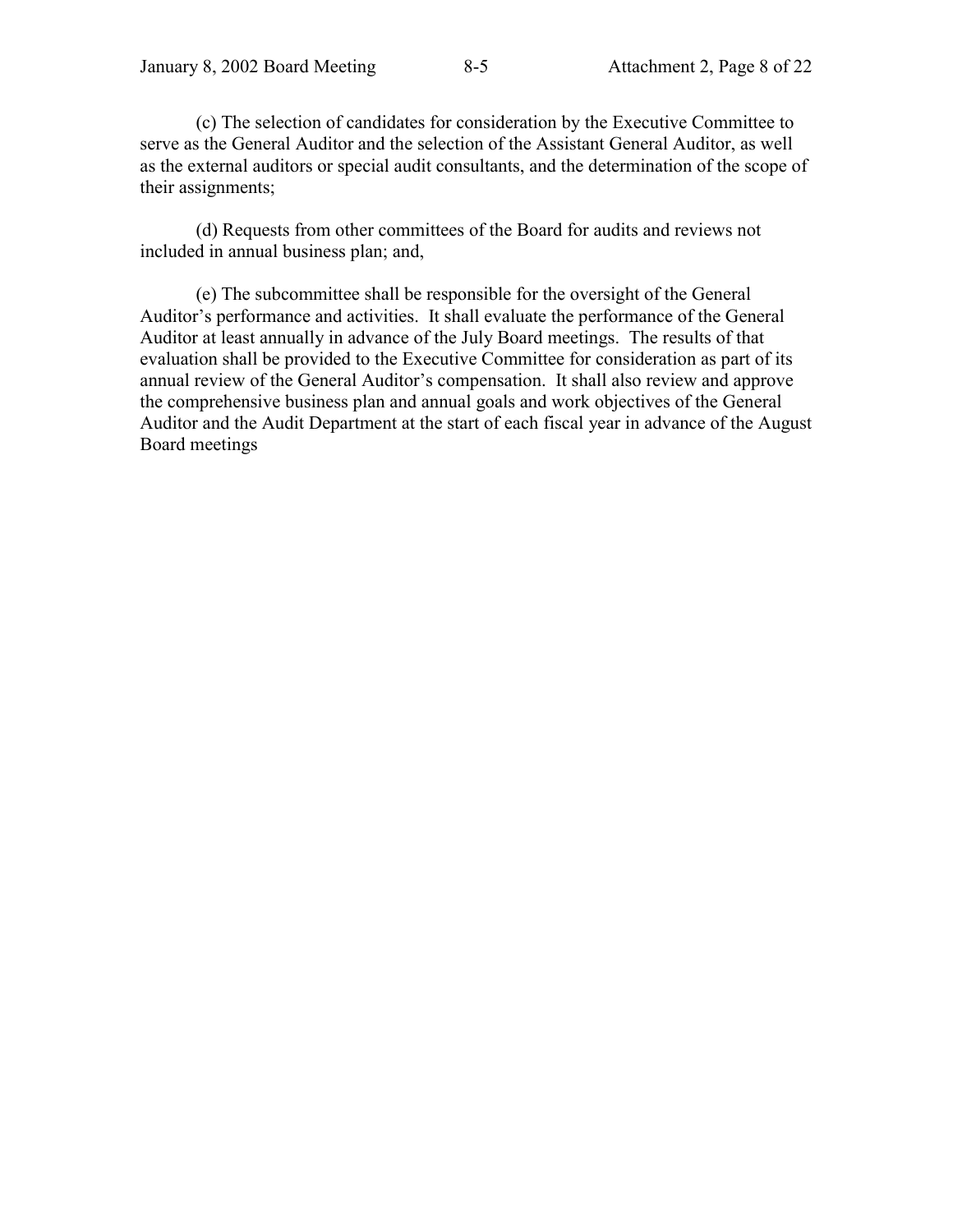# **ENGINEERING AND, OPERATIONS COMMITTEE**

Sec.

2430. Day of Regular Meeting

2431. Duties and Functions

## **ß 2430. Day of Regular Meetings.**

The regular meetings of the Engineering and Operations Committee shall be held on the Monday preceding regular Board meetings.

## **ß 2431. Duties and Functions.**

The Engineering and Operations Committee shall study, advise and make recommendations with regard to:

(a) Plans, specifications and bids;

(b) The initiation, scheduling, contracting, and performance of construction programs and work, and the equipment or materials to be used, replaced, disposed of, or salvaged;

(c) The operation, protection, and maintenance of the plants and facilities required for the production, exchange, sale, storage, treatment, and delivery of water and power and for the storage and treatment of water; and for the distribution of electrical energy to the aqueduct pumping plants;

(d) The providing of storage and distribution facilities and connections for the delivery of water;

(e) Such matters as may come to its attention on inspection trips of the aqueduct works which the committee shall make at least once a year;

(f) Construction claims;

(g) Engineering aspects of State Water Project facilities;

(h) The selection of engineering and geologic consultants and the determination of the scope of their assignments;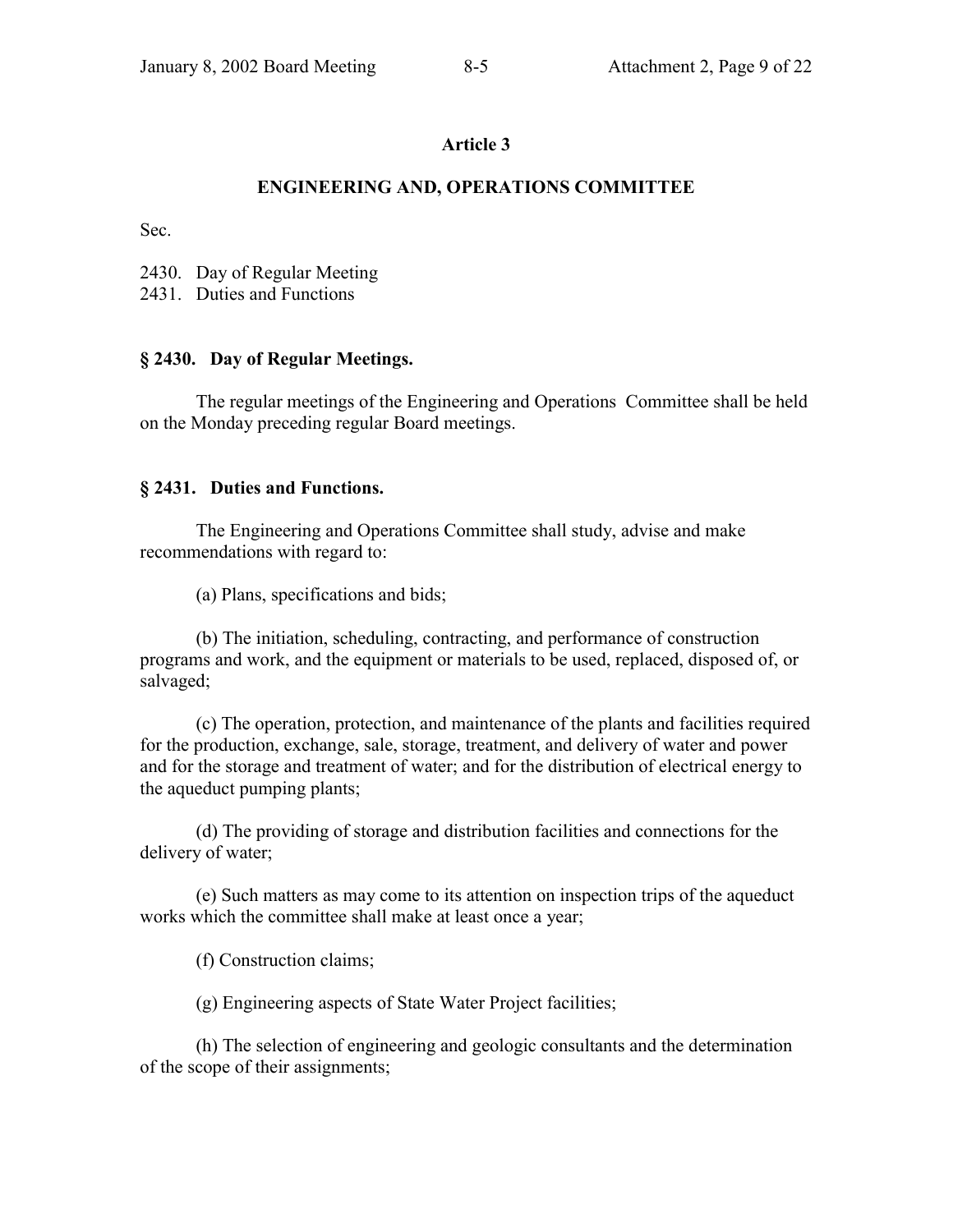(i) Energy matters in general;

(j) Water treatment technologies for complying with drinking water regulations; and,

(k) Proposed amendments to the Metropolitan Water District Act and Code affecting the engineering and operations functions of the District.

## **Article 4**

# **BUDGET,FINANCE AND INVESTMENT COMMITTEE**

Sec.

2440. Day of Regular Meeting

2441. Duties and Functions

# **ß 2440. Day of Regular Meetings.**

The regular meetings of the Budget, Finance and Investment Committee shall be held on the Monday preceding regular Board meetings.

## **ß 2441. Duties and Functions.**

The Budget, Finance and Investment Committee shall study, advise and make recommendations with regard to:

(a) Preparation of budgets;

(b) Policies and procedures related to budget development and cost containment;

(c) Sale of bonds and borrowing and repayment of money;

(d) Disposition and investment of funds;

(e) Authorization of appropriations;

(f) The determination of revenues to be obtained through sales of water, water standby or availability of service charges, and the levying of taxes;

(g) The financial impact and requirements of policies concerning annexation;

(h) The financial aspects of the District's risk management program;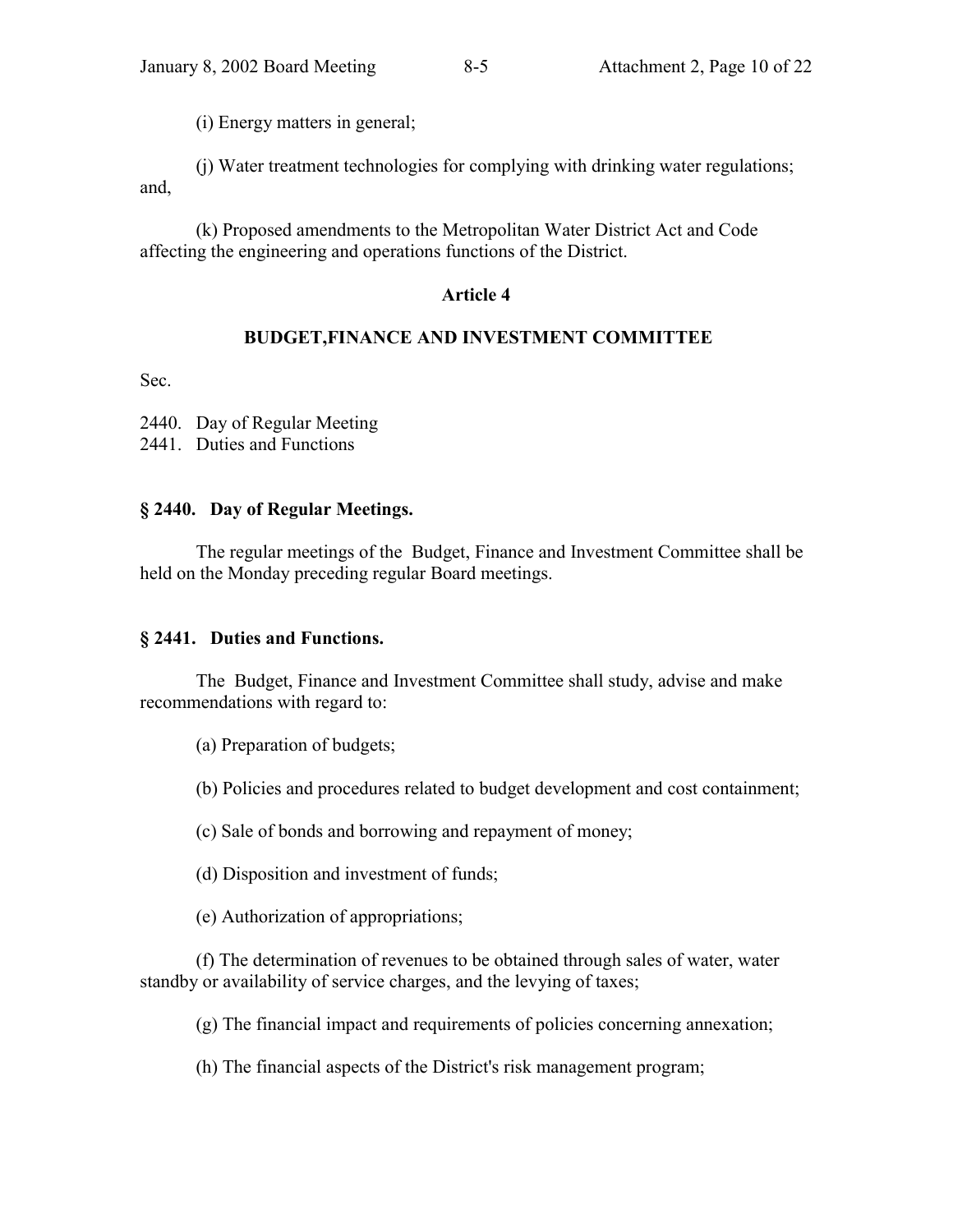(h) Questions pertaining to insurance coverage and self-insurance;

(j)The selection of financial and insurance consultants and the determination of the scope of their assignments;

(k) Form and contents of accounts, financial reports, and financial statements;

(l) Proposed amendments to the Metropolitan Water District Act affecting the finance and insurance functions of the District;

(m) Goals and objectives related to financial planning for Metropolitan, including but not limited to revenues, operating expenses, reserve policies, internally funded construction, debt management, investments and capital financing strategies;

(n) The selling prices of water and conditions governing sales of water;

(o) Costs and accounting procedures relating to the District's and other state water service contracts;

(p) Policies regarding the sale of water for various uses;

(q) Policies regarding allocation of water standby or availability of service revenue requirements among member public agencies;

(r) Water standby or availability of service charges within the District;

(s) Review and make recommendations regarding determinations by the chief Executive Officer with respect to appeals concerning readiness-to-serve charges, new demand charges, and connection maintenance charges, and report its recommendations, as appropriate, to affirm or reverse the Chief Executive Officer's determinations.

(t) Review and make recommendations regarding appeals from determinations by the Chief Executive Officer to deny or qualify an application for exemption from the water standby charge, and report its recommendations, as appropriate, to affirm or reverse the Chief Executive Officer's determinations.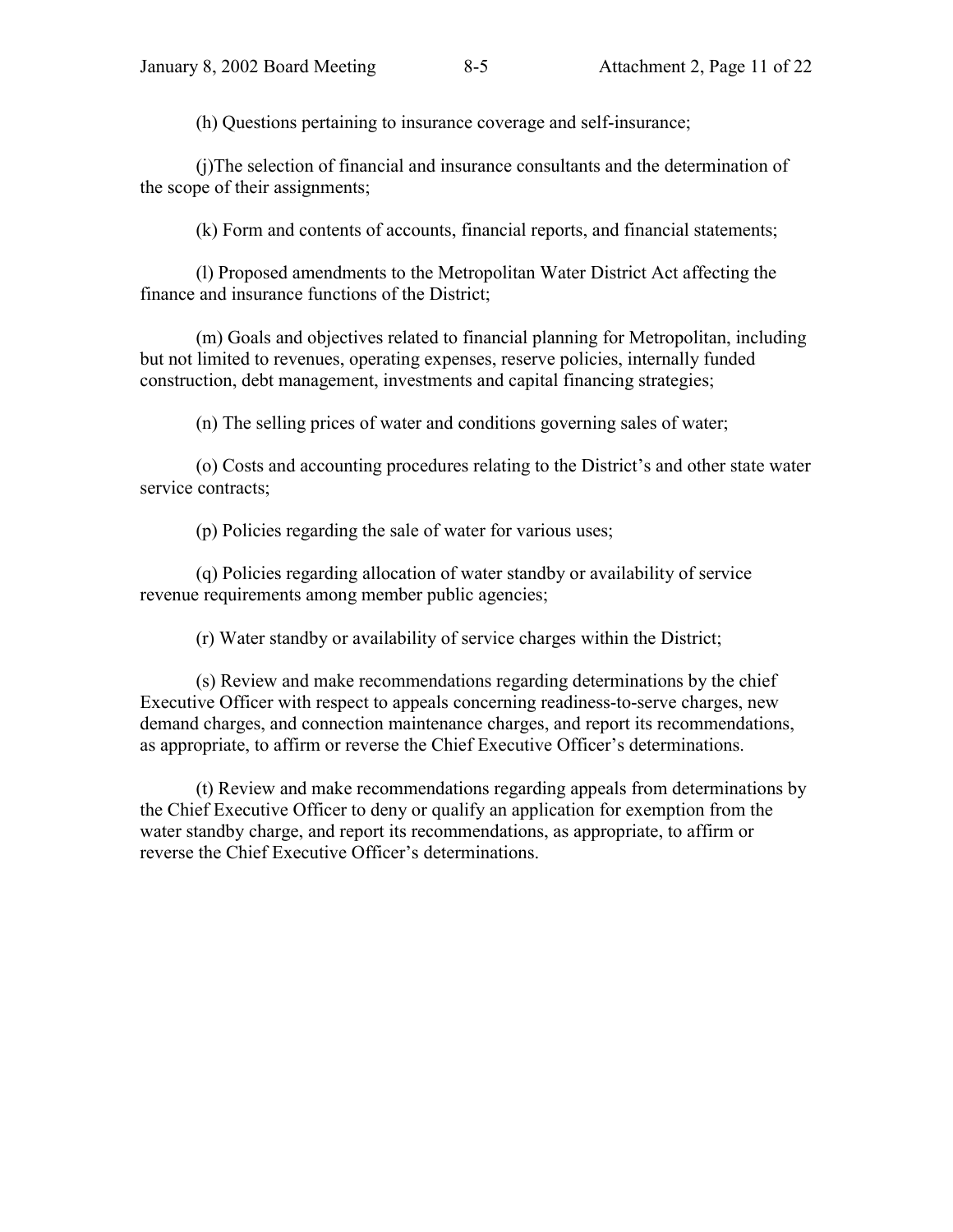### **ASSET, REAL ESTATE AND INFRASTRUCTURE POLICY COMMITTEE**

Sec.

2450. Day of Regular Meetings

2451. Duties and Functions

#### **ß 2450. Day of Regular Meetings**

The regular meetings of the Asset, Real Estate and Infrastructure Policy Committee shall be held on the Monday preceding regular Board meetings.

#### **ß 2451. Duties and Functions**

The Asset, Real Estate and Infrastructure Policy Committee shall study, advise and make recommendations with regard to:

(a) Proposed amendments to the Metropolitan Water District Act and Code affecting the acquisition, ownership and sale of land by the District;

(b) Proposed rules and proposals regarding business development opportunities, including real property and intellectual property transactions;

(c) Policies for the acquisition of rights-of-way;

(d) The purchase, sale, and leasing of land and buildings, including the performance of oversight and coordination of the District's various office and garage space needs, but excluding the development of recreational facilities at Diamond Valley Lake;

(e) The incidental use of land in farming operations and otherwise;

(f) The operation and maintenance of buildings;

(g) The selection of appraisers and the determination of the scope of their assignments;

(h) The purchase, management and disposition of personal property assets such as equipment and vehicles;

(i) Approval and oversight of facilities master plans, including budgeting for capital improvements and long-term facilities commitments; and,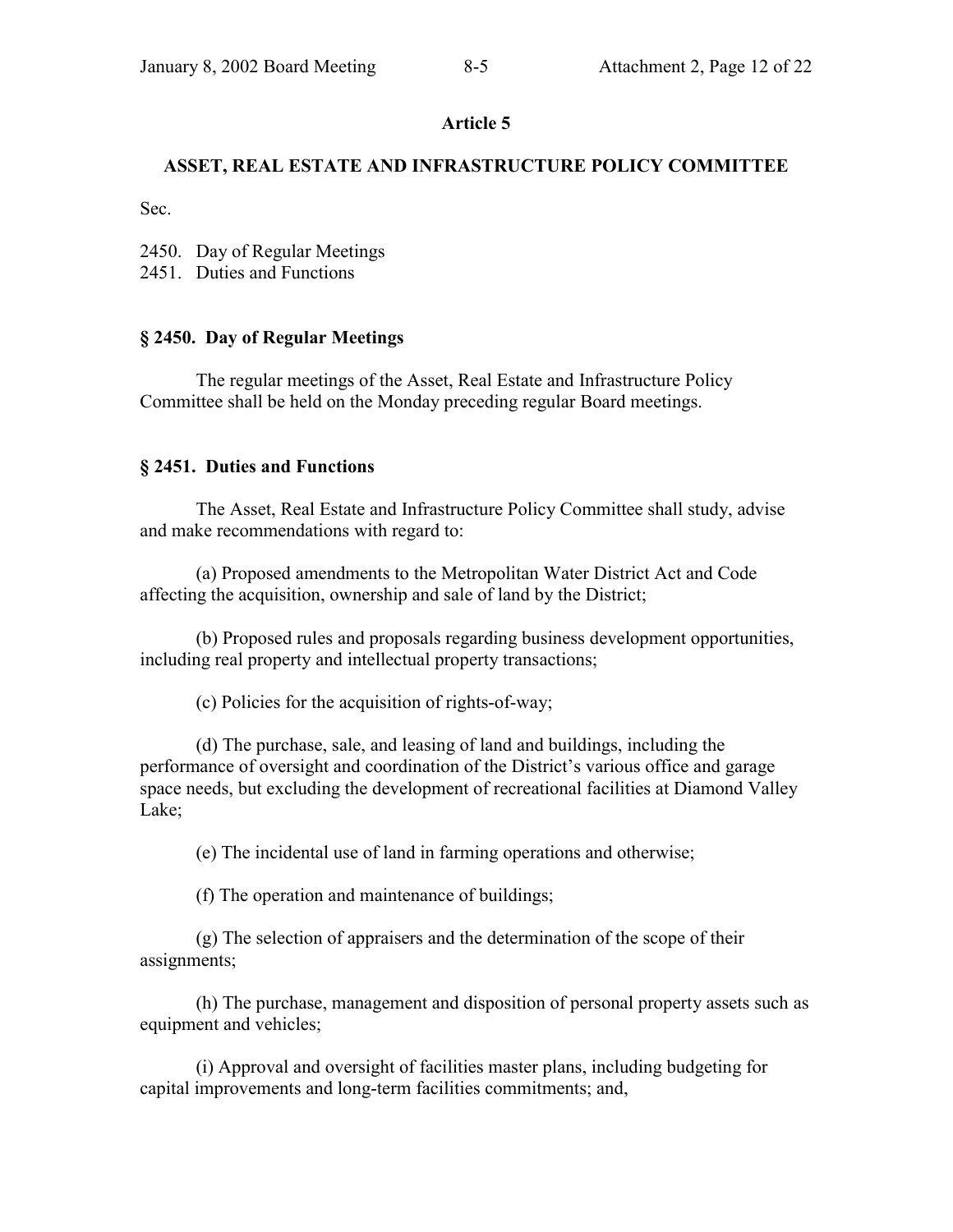(j) Approval and oversight of information technology strategies, projects and activities, including budgeting and tracking of information technology resources and asset management.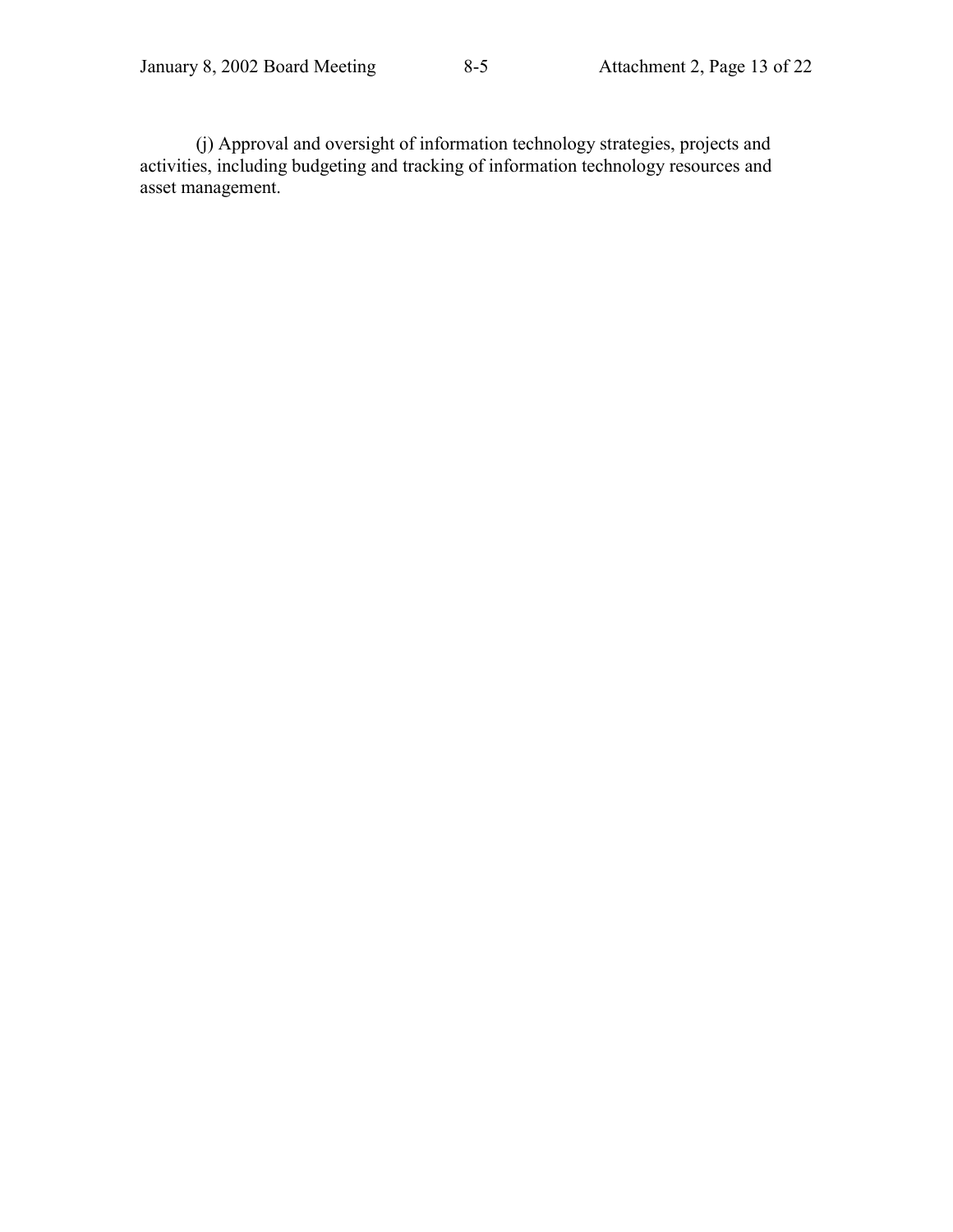## **LEGAL, CLAIMS AND PERSONNEL COMMITTEE**

Sec.

2460. Day of Regular Meetings

2461. Duties and Functions

2462. [Repealed]

#### **ß 2460. Day of Regular Meeting.**

The regular meetings of the Legal, Claims and Personnel Committee shall be held on the Monday preceding regular Board meetings.

#### **ß 2461. Duties and Functions.**

The Legal, Claims and Personnel Committee shall study, advise and make recommendations with regard to:

(a) Litigation and claims brought by or against the District;

(b) Condemnation matters, when they involve settlements requiring Board approval and inverse condemnation matters;

(c) Public liability insurance matters, including self-insurance aspects, and matters pertaining to errors and omissions insurance;

(d) Policy considerations concerning District contracts;

(e) The selection of candidates for consideration by the Executive Committee to serve as the General Counsel and Assistant General Counsel and the determination of the scope of the assignments of the General Counsel;

(f) The selection of special counsel and the determination of the scope of their assignments;

(g) Proposed amendments of the Metropolitan Water District Act and the Public Employees' Retirement Law, legislation dealing with public agencies, and proposed District ordinances;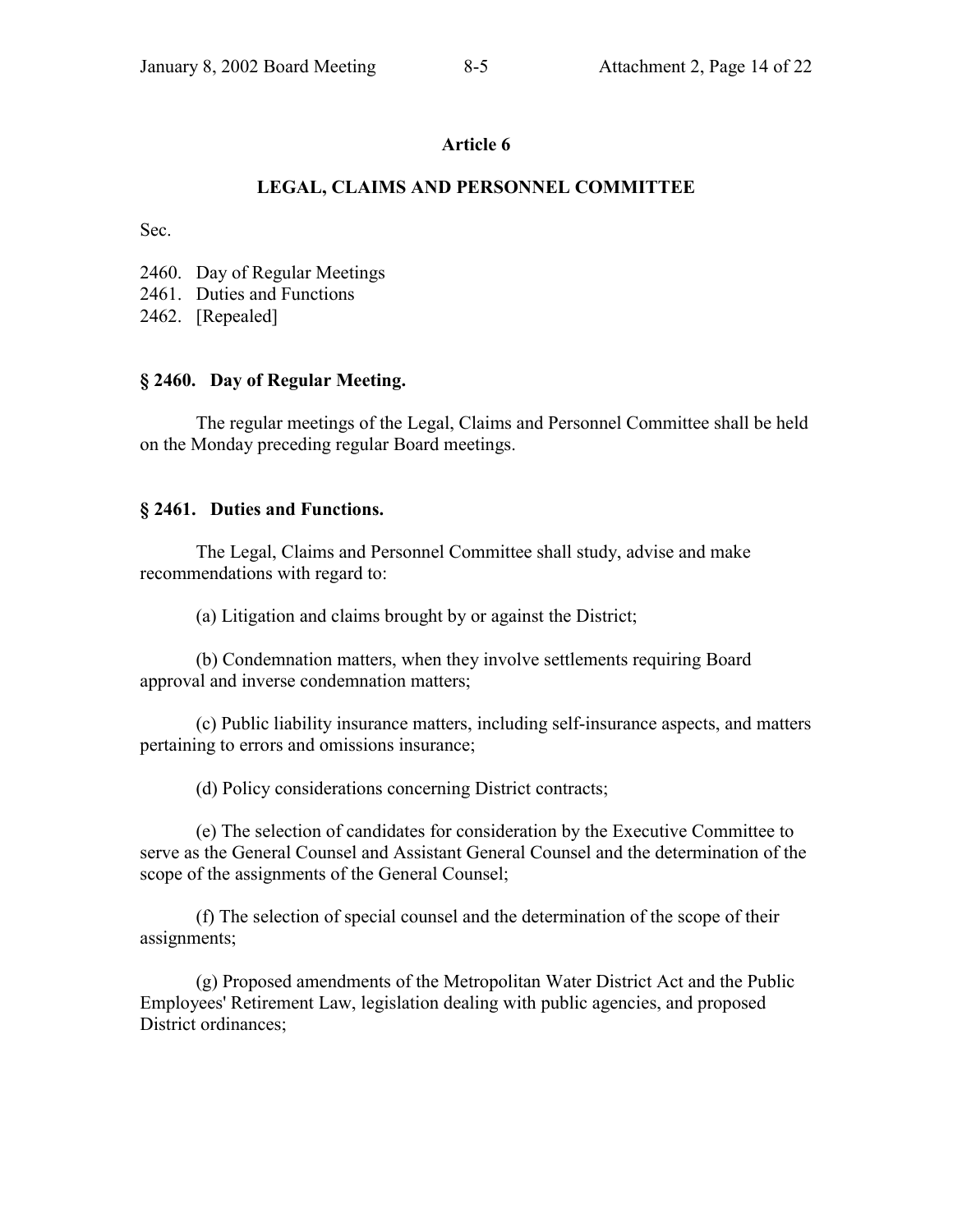(h) The organization and contents of the Code and proposed amendments to the Metropolitan Water District Act and Code affecting the organization and personnel policies of the District;

(i) Legal aspects and legal consequences of executed memorandum of understanding between the Chief Executive Officer and an organization representing employees;

(i) The oversight of the General Counsel's performance and activities. It shall evaluate the performance of the General Counsel at least annually in advance of the June Board meetings. The results of that evaluation shall be provided to the Executive Committee for consideration as part of its annual review of the General Counsel's compensation. It shall also review and approve the comprehensive business plan and annual goals and work objectives for the General Counsel and the Legal Department at the start of each fiscal year in advance of the August Board meetings.

(k) The form of the District's organization and the flow of authority and responsibility;

(l) Periodic independent reviews and studies of the organization, classification of positions, job duties, salaries, and salary ranges;

(m) Relations between the District and its employees including all matters affecting wages, hours, pension plans and other employee benefits, and other terms and conditions of employment;

(n) Areas of special concern to the District and its employees, including, but not limited to equal employment opportunity, affirmative action, and work rules pertaining to the health and safety of employees; and,

(o) Policies and rules regarding the employment, discipline and discharge of District officers and employees;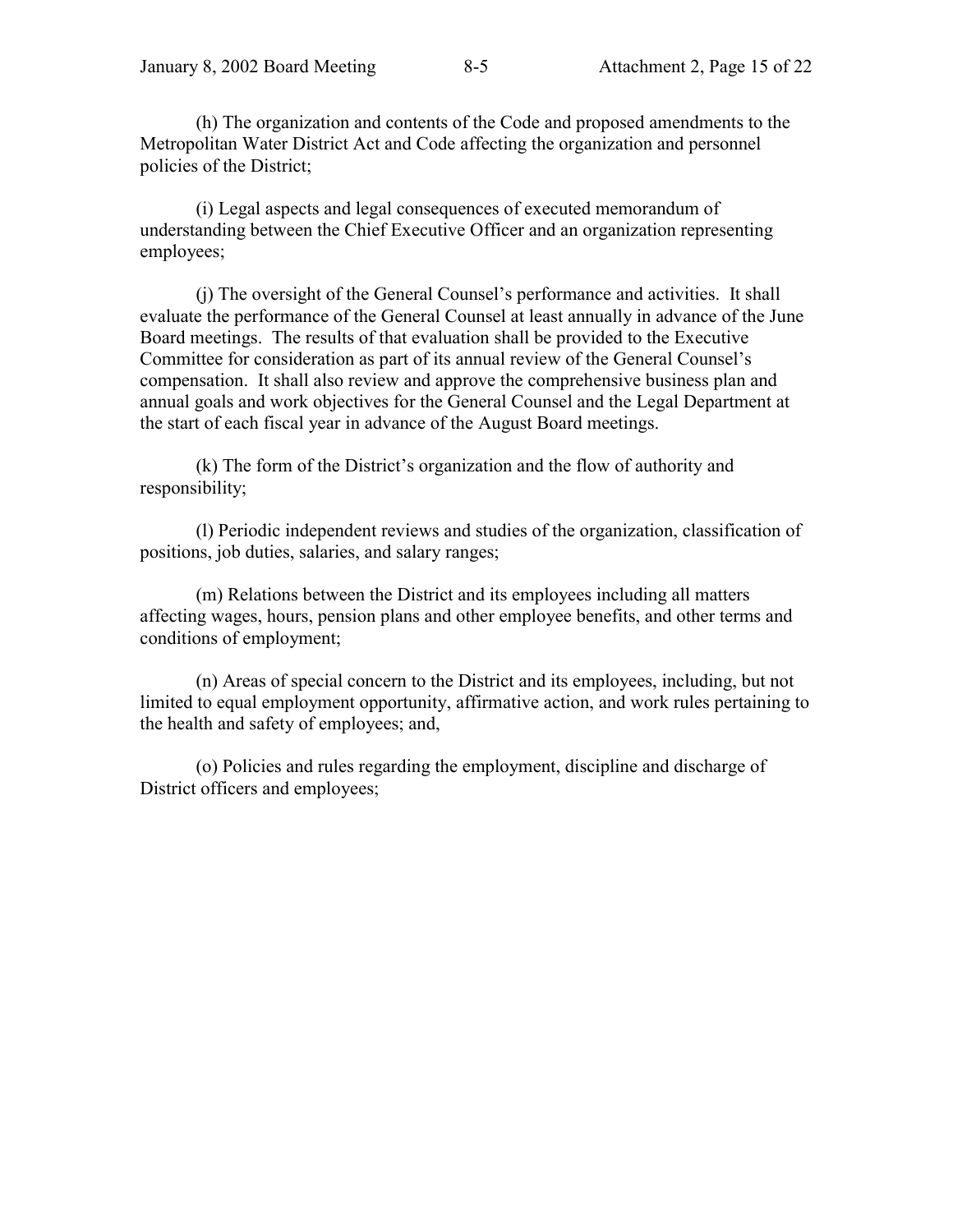## **WATER PLANNING, QUALITY AND RESOURCES COMMITTEE**

Sec.

2480. Day of Regular Meetings

2481. Duties and Functions

## **ß 2480. Day of Regular Meeting.**

The regular meetings of the Water Planning, Quality and Resources Committee shall be held on the Monday preceding regular Board meetings.

#### **ß 2481. Duties and Functions.**

The Water Planning, Quality and Resources Committee shall study, advise, and make recommendations with regard to:

(a) Policies, sources, and water quality standards and means of importing and distributing water, transferring water, and wheeling water as required by the District;

(b) Changes in the District's aqueduct system to provide for the changing needs of the District's member agencies;

(c) Policies and procedures regarding the delivery and exchange of water for various uses;

(d) Policies regarding water conservation, reclamation, reuse and underground storage of water and use thereof;

(e) Proposed amendments to the Metropolitan Water District Act affecting the water quality, or annexation policies of the District;

(f) Study, advise and make recommendations regarding the protection of the District's water supply from, and mitigation of the impacts of water development on, the /Bay/Delta Estuary;

(g) Study, advise and make recommendations regarding comprehensive solutions to Bay/Delta Estuary problems which will benefit water supply reliability, water quality and environmental and other beneficial instream uses of the waters of the Bay/Delta Estuary;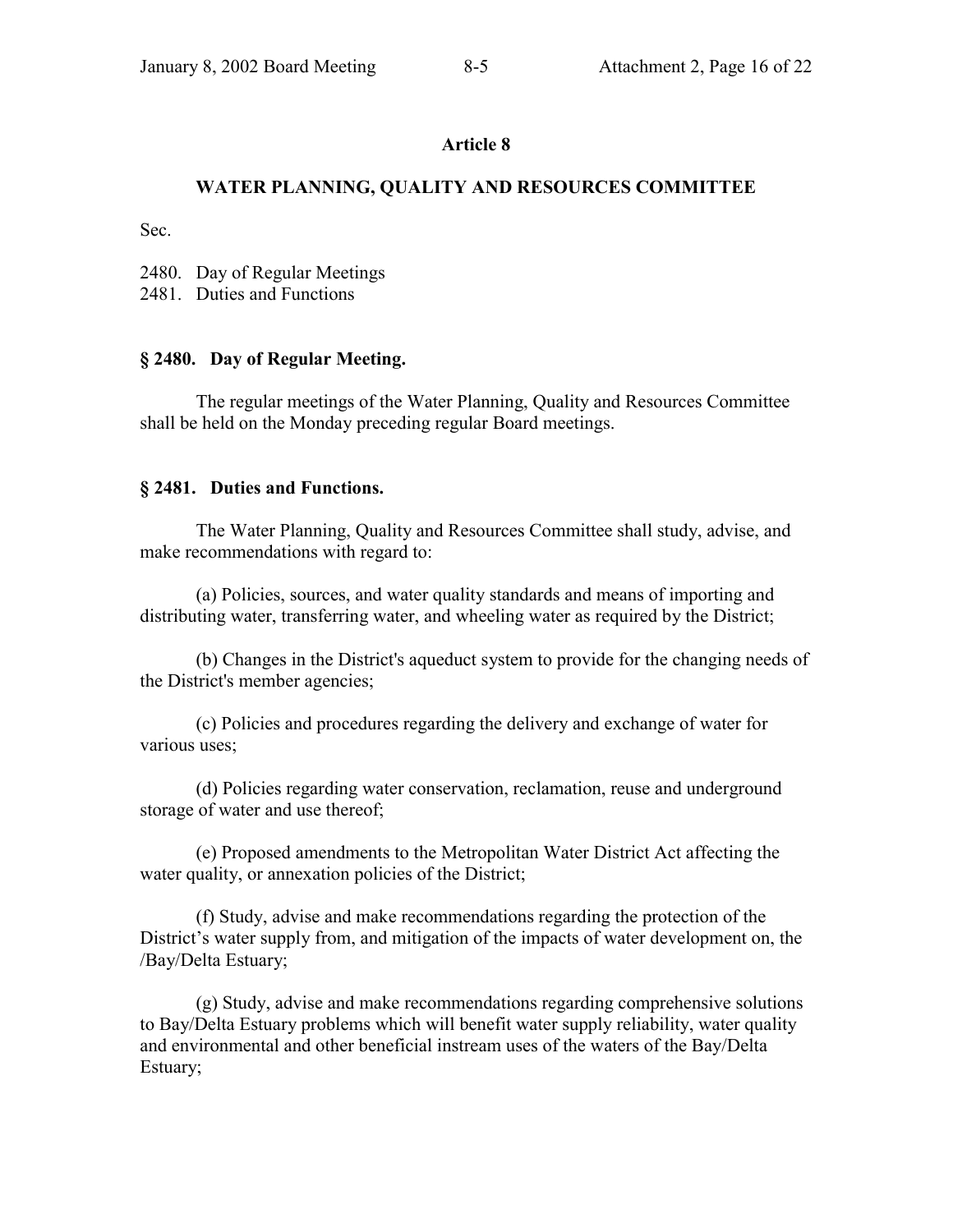(h) Study, advise and make recommendations regarding the Integrated Resource Planning Process;

(i) Consider the effect of existing and proposed federal, state, and local governmental, water supply and water conveyance statues and regulations on the District's interest in the Bay/Delta Estuary;

(j) Consider the effect on the District of existing and proposed federal, state, and local water quality and environmental statutes and regulations; and,

(k) Study, advise, and make recommendations regarding environmental compliance and requirements.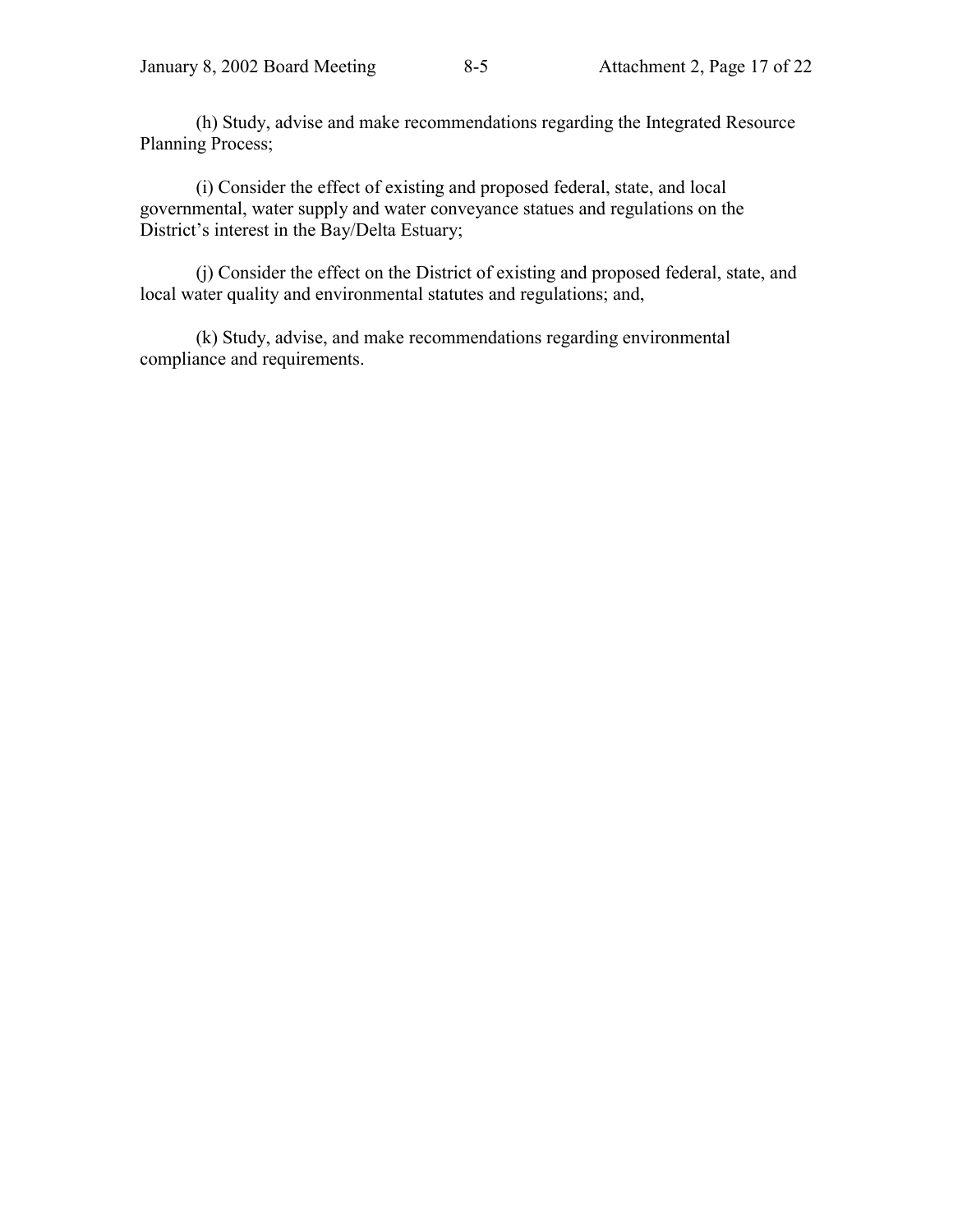## **COMMUNICATIONS, OUTREACH AND LEGISLATION COMMITTEE**

Sec.

2490. Day of Regular Meetings

2491. Duties and Functions

## **ß 2490. Day of Regular Meeting.**

The regular meetings of the Communications, Outreach and Legislation Committee shall be held on the Tuesday of regular Board meetings.

## **ß 2491. Duties and Functions.**

The Communications, Outreach and Legislation Committee shall study, advise and make recommendations to the Board with regard to, and in the following manner:

(a) Review and make recommendations based upon presentations of the Chief Executive Officer regarding proposals for State and Federal legislation, or amendments thereto, that may affect the District, and coordinate such review with other Committees of the Board;

(b) Review staff and Board members' recommendations for positions on such legislation;

(c) Consider the need for new legislation as identified by members of the Board or the Chief Executive Officer;

(d) Coordinate with the Chief Executive Officer opportunities for members of the Board to assist in efforts to inform members of the Legislature or the Congress with regard to proposed legislation and other outreach activities;

(e) Review the effectiveness of legislative advocacy efforts by staff and members of the Board;

(f) Review the effectiveness of Metropolitan's external affairs, and general communications efforts;

(g) Provide direction to the External Affairs Group to ensure pro-active, timely messages, which reflect Board policies, and Metropolitan programs and activities to the member agencies and the general public;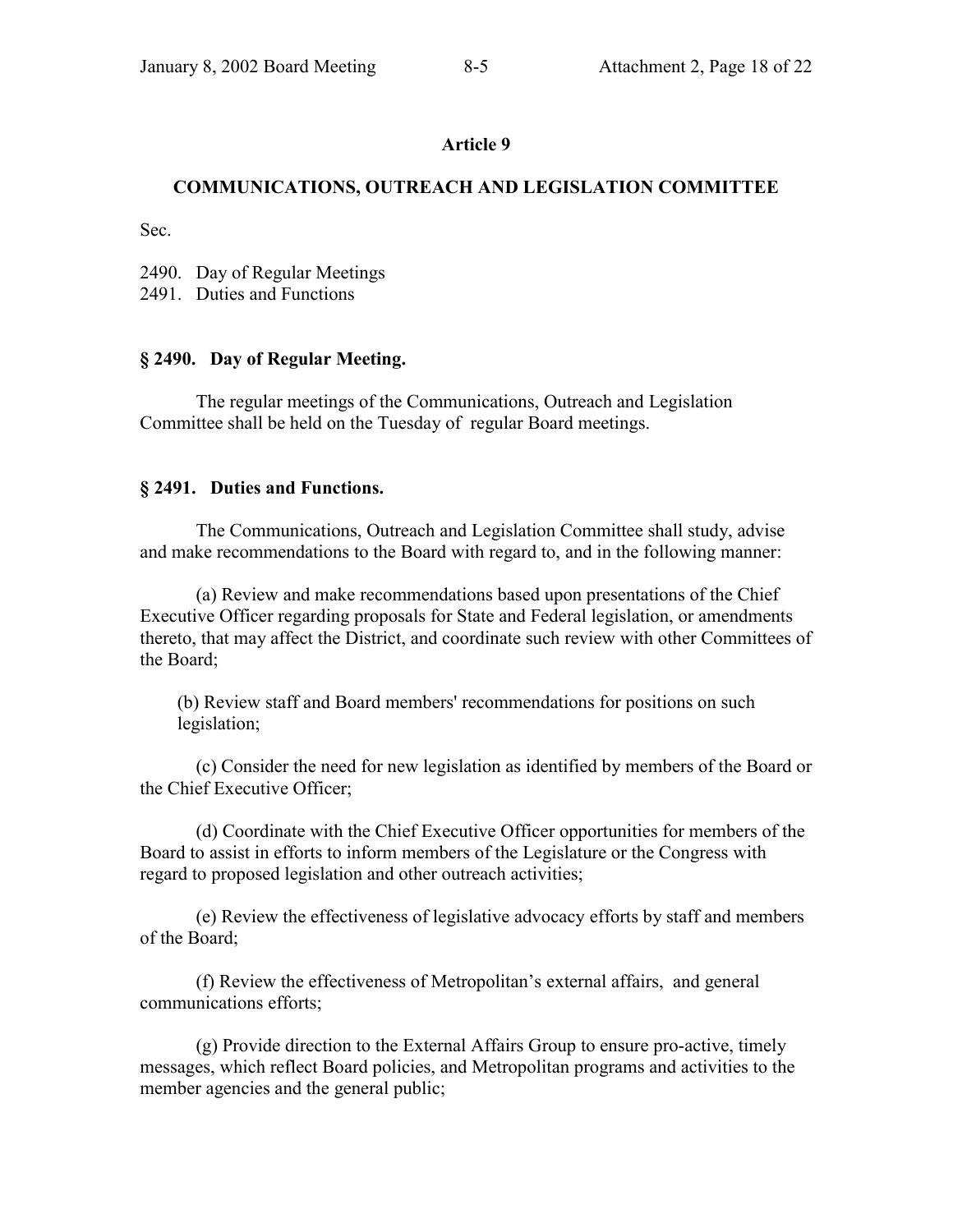(h) The selection of public information consultants and the determination of the scope of their assignment.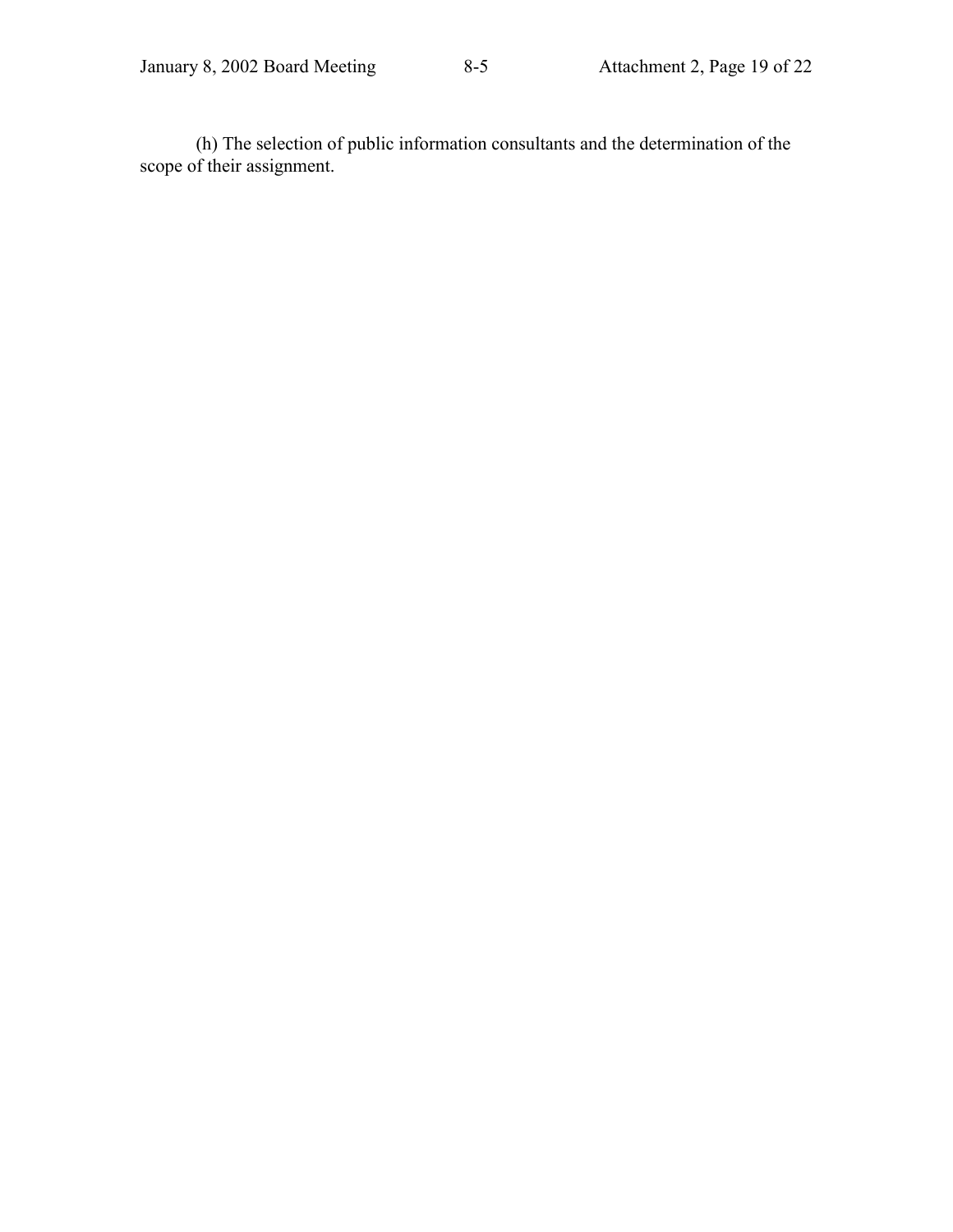# **Chapter 5**

#### **OTHER COMMITTEES: MISCELLANEOUS COMMITTEE MATTERS**

| Article                   | Sec.  |
|---------------------------|-------|
| <b>Special Committees</b> | 2500  |
| Nominating Committee      | 2520  |
| Repealed                  | 2530] |
| Repealed                  | 2540] |
| Repealed                  | 2550] |
| Repealed                  | 2560] |
| Repealed                  | 2570] |
| Repealed                  | 2575] |
| Repealed                  | 2580] |
| Repealed                  | 2585] |
| Repealed                  | 2590] |
| Repealed                  | 2595] |
|                           |       |

#### **Article 1**

## **SPECIAL COMMITTEES**

Sec.

#### 2500. General

#### **ß 2500. General.**

Special committees may be created by the Board to undertake special assignments on behalf of the Board and shall report directly to the Board unless otherwise directed. A special committee shall continue in existence indefinitely. Unless otherwise specified, members of a special committee shall be appointed by the Chair of the Board and shall serve at the Chair's pleasure.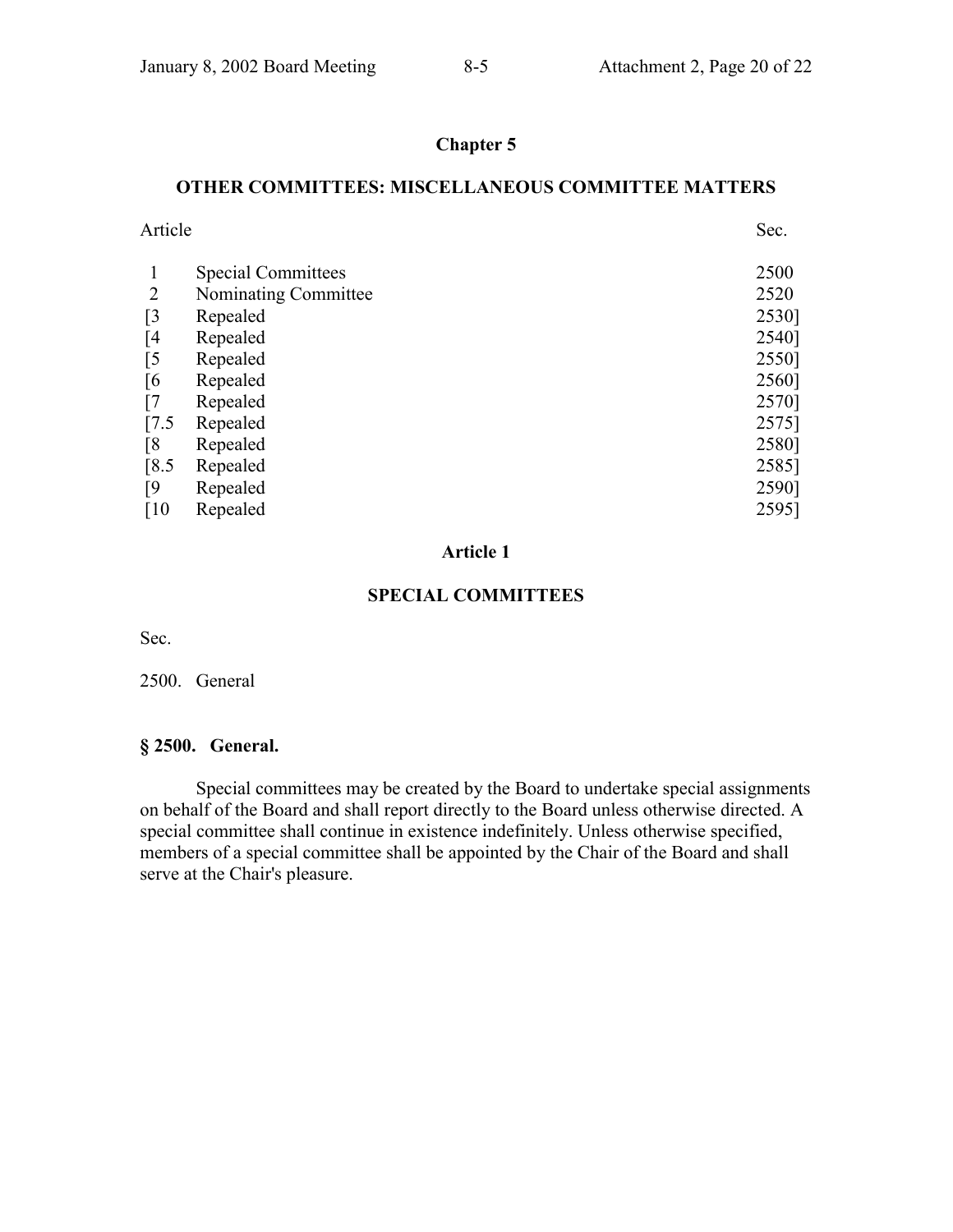#### **NOMINATING COMMITTEE**

Sec.

- 2520. Membership
- 2521. Term of Members
- 2522. Duties and Functions

#### **ß 2520. Membership.**

Seven directors selected at large. Four members of the Nominating Committee shall be appointed at the February meeting of the Board in odd-numbered years, and three members shall be appointed at the February meeting of the Board in even-numbered years, by the Chairman of the Board with the approval of the Executive Committee and the Board. With the exception of its ex officio members, no member of the Executive Committee shall be eligible to serve as a member of this Nominating Committee.

#### **ß 2521. Term of Members.**

The term of members of the Nominating Committee shall be two years beginning on March 1 immediately following the member's appointment for a regular term. No member of the Nominating Committee shall serve more than two consecutive full terms.

#### **ß 2522. Duties and Functions.**

(a) The Nominating Committee shall nominate members for the offices of Chairman and Secretary of the Board, and non-officer members of the Executive Committee so as to provide, insofar as practical, adequate regional representation for the benefit of the entire District. More than one member may be nominated for each of the offices.

(b) The Nominating Committee shall establish procedures for the fair and impartial election of members to the offices of Chairman and Secretary of the Board including, but not limited to, sponsorship of forums for communication of the views of the candidates to Board members. Nominations by the committee shall be made at the meeting of the Board at which an election is scheduled. Written notice of any proposed nomination shall be given by the committee to each director at least 20 days prior to the scheduled date of the election.

(c) Members of the Nominating Committee may be nominated by the committee. If a member is under consideration, he shall be so advised by the committee and shall